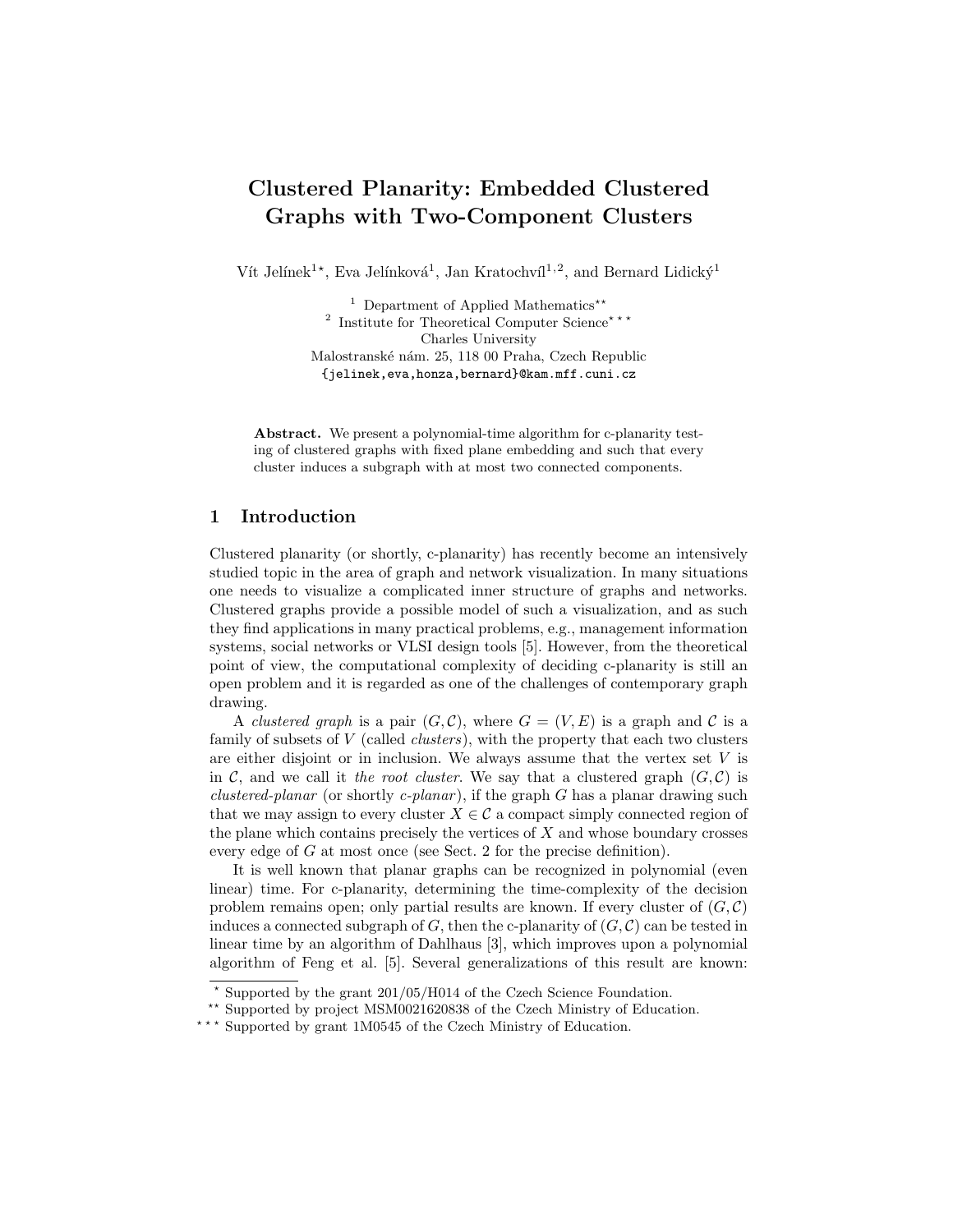c-planarity testing is polynomial for clustered graphs in which all disconnected clusters form a single chain in the cluster hierarchy [7], for clustered graphs in which for every disconnected cluster  $X$ , the parent cluster and all the sibling clusters of  $X$  are connected  $[7]$ , and for clustered graphs where every disconnected cluster  $X$  has connected parent cluster, with the additional assumption that each component of X is adjacent to a vertex not belonging to the parent of  $X$  [6].

Another approach to c-planarity testing is to consider *flat clustered graphs*, which are clustered graphs in which all non-root clusters are disjoint. Even in this restricted setting, the complexity of c-planarity testing is unknown. However, polynomial-time algorithms exist for special types of flat clustered graphs, e.g., if the underlying graph is a cycle and the clusters are arranged in a cycle [2], if the underlying graph is a cycle and the clusters are arranged into an embedded plane graph [1], or if the underlying graph is a cycle and the clusters contain at most three vertices [9]. Even for these very restricted settings, the algorithms are quite non-trivial.

Suppose an embedding of the underlying graph is fixed. Does the c-planarity testing become easier? This question was already addressed in [4], who provide a linear algorithm for flat clustered graphs with a prescribed embedding in which all faces have size at most five.

In this paper, we also deal with clustered graphs  $(G, \mathcal{C})$ , for which the embedding of  $G$  is fixed. In this setting, we obtain a polynomial algorithm for c-planarity of clustered graphs in which each cluster induces a subgraph with at most two connected components.

Theorem 1. There is a polynomial time algorithm for deciding c-planarity of a clustered graph  $(G, \mathcal{C})$ , where G is a plane graph and every cluster of C induces a subgraph of G with at most two connected components.

In the paper, we present a simplified version of the algorithm which assumes that the cluster hierarchy is flat. The general algorithm for non-flat clustered graphs is described in the Appendix. The proofs of our lemmas are moved to the Appendix as well.

## 2 Preliminaries

We follow standard terminology on finite simple loopless plane graphs. A plane *graph* is an ordered pair  $G = (V, E)$ , where V is a finite set of points in the plane (called *vertices*) and E is a set of Jordan arcs (called *edges*), such that every edge connects two distinct vertices of  $G$  and avoids any other vertex, every pair of vertices is connected by at most one edge, and no two edges intersect, except in a possible common endpoint.

If  $G = (V, E)$  is a plane graph and  $X \subseteq V$  is a set of vertices, we let  $\overline{X}$  denote the set  $V \setminus X$  and we let  $G[X]$  denote the subgraph of G induced by X.

Two plane graphs  $G = (V, E)$  and  $G' = (V', E')$  are *isomorphic* if there is a continuous bijection f of the plane with continuous inverse such that  $V' =$  ${f(v): v \in V}$  and  $E' = {f[e]: e \in E}$  (where  $f[e]$  is the set  ${f(x): x \in e}$ ).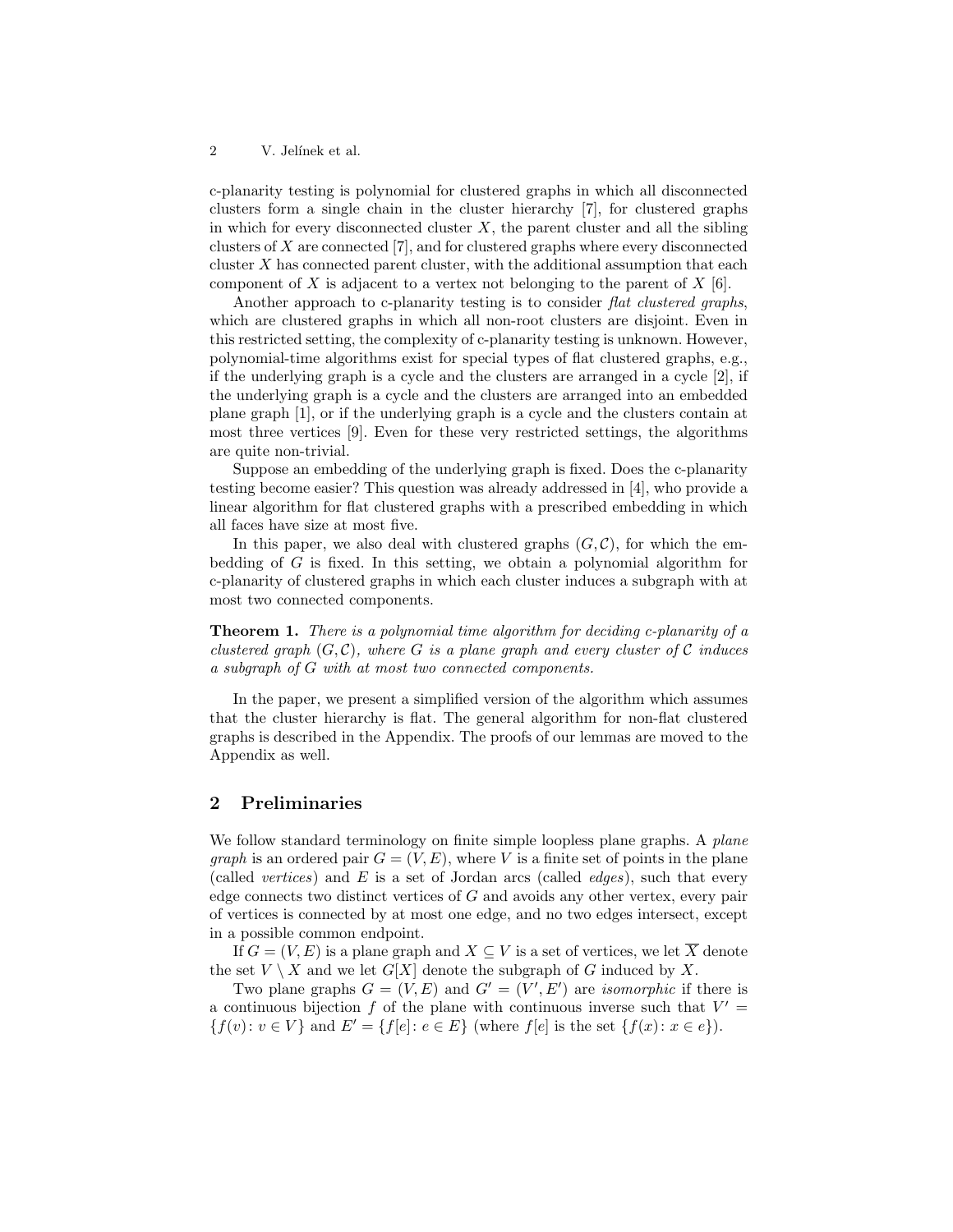The algorithm we will present in this paper expects a representation of a plane graph as part of its input. Since the algorithm does not need to make a distinction between isomorphic plane graphs, we may represent a plane graph  $G$  by a data structure which identifies  $G$  uniquely up to isomorphism. We may identify the isomorphism class of  $G$  by specifying, for every vertex of  $G$ , the cyclic order of edges and faces incident to  $v$ , and by specifying the outer face of G. The isomorphism class of a plane graph can be thus represented by a data structure whose size is polynomial in  $|V|$ .

Let  $G = (V, E)$  be a plane graph. A *cluster set* on G is a set  $\mathcal{C} \subseteq \mathcal{P}(V(G))$ such that for all  $X, Y \in \mathcal{C}$ , either X and Y are disjoint or they are in inclusion; the pair  $(G, \mathcal{C})$  is called a *plane clustered graph*. The elements of  $\mathcal{C}$  are called clusters. We assume that the set  $V(G)$  is always in C, and we call it the root cluster. A cluster that does not contain any other cluster as a subset is called minimal.

Clusters are naturally ordered by inclusion. The set  $V(G)$  is the maximum of this ordering. A cluster is called *connected* if it induces in  $G$  a connected subgraph and *disconnected* otherwise. A *component* of a cluster  $X \in \mathcal{C}$  is a maximal set  $X_1 \subseteq X$  such that  $G[X_1]$  is a connected subgraph of  $G[X]$ .

We say that a plane clustered graph  $(G, \mathcal{C})$  is *connected* (or 2-connected, or disconnected) if the graph  $G$  is connected (or 2-connected, or disconnected). Let us remark that some earlier papers use the term 'connected clustered graph' to denote a clustered graph in which every cluster is connected; we break with this convention for the sake of consistency of our definitions.

In this paper, we consider clustered graphs  $(G, \mathcal{C})$  in which every disconnected cluster in C has exactly two components. We will call such a pair  $(G, \mathcal{C})$  a 2component clustered graph.

For a plane clustered graph  $(G, \mathcal{C})$ , a *clustered planar embedding* is a mapping  $emb_c$  that assigns to every cluster  $X \in \mathcal{C}$  a compact simply connected planar region  $emb_c(X)$  (called the cluster region of X) whose boundary  $\gamma(X)$  is a closed Jordan curve (called the *cluster boundary of X*), such that

- for each vertex  $v \in V$  and each cluster  $X \in \mathcal{C}$ , v is in  $emb_c(X)$  if and only if  $v \in X$ ,
- for each cluster  $X \in \mathcal{C}$ , the cluster boundary  $\gamma(X)$  does not contain any vertex from  $V$ ,
- for every two clusters X and Y, the regions  $emb_c(X)$  and  $emb_c(Y)$  are disjoint (in inclusion) if and only if  $X$  and  $Y$  are disjoint (in inclusion, respectively), and
- for every edge  $e \in E$  and every cluster  $X \in \mathcal{C}$ , the edge  $e$  crosses the cluster boundary of  $X$  at most once.

A plane clustered graph is called *clustered planar* (shortly *c-planar*) if it allows a clustered planar embedding.

When testing c-planarity, we adopt the approach first used in [5] of adding extra edges to the underlying graph in order to make each cluster connected.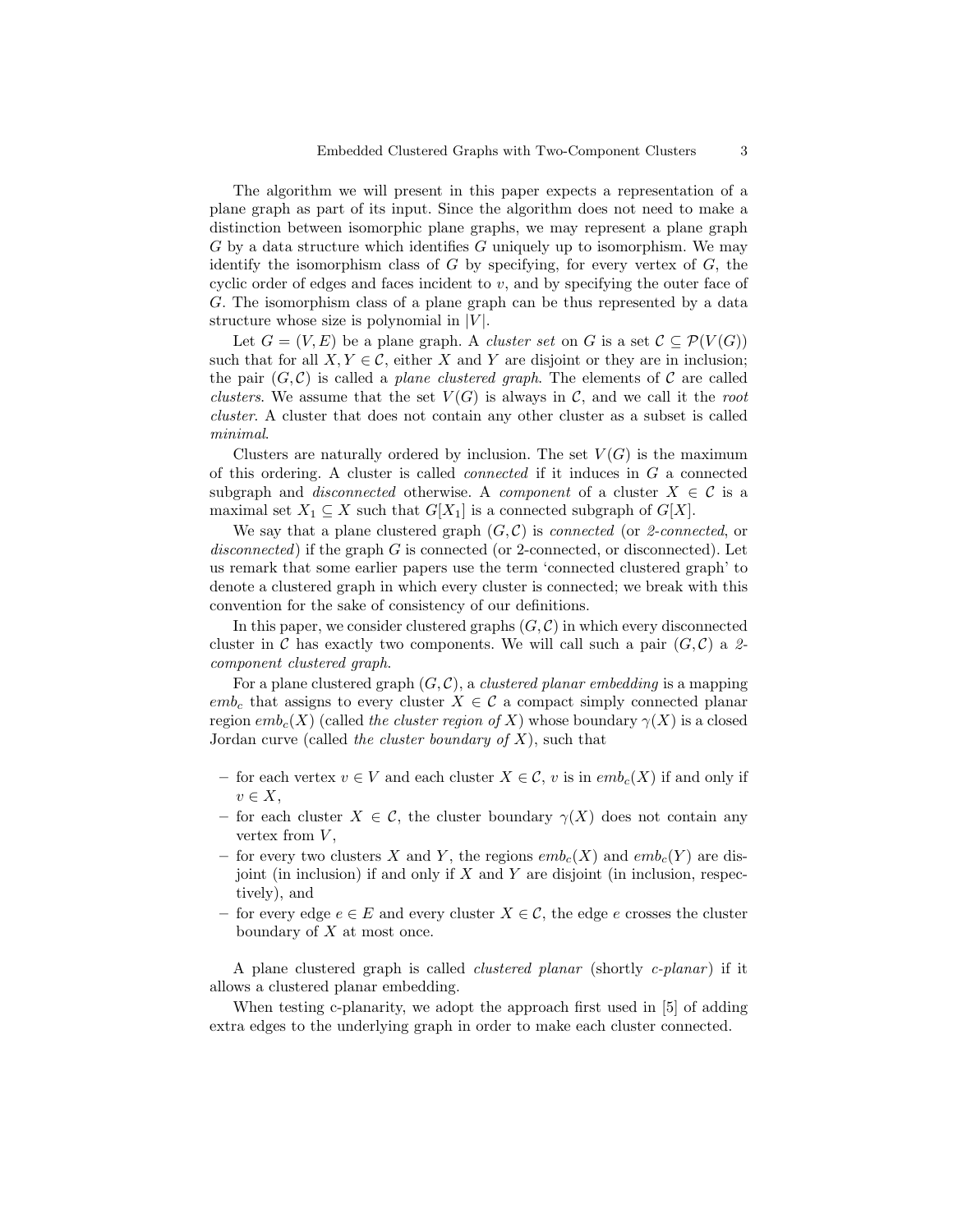**Definition 1.** Let  $(G, \mathcal{C})$  be a plane clustered graph. Let c be a cycle in G whose vertices all belong to a cluster  $X \in \mathcal{C}$ . We say that c is a hole of the cluster X, if the interior region of c contains a vertex not belonging to X.

Clearly, a plane clustered graph with a hole is not c-planar. On the other hand, it is known [5] that a plane clustered graph without holes whose clusters are all connected is c-planar. For a given plane clustered graph  $(G, \mathcal{C})$  the existence of a hole can be determined in polynomial time [5].

**Definition 2.** Let G be a plane graph. A candidate edge of G is a simple curve  $e \notin E$  such that  $(V, E \cup \{e\})$  is a plane graph. A candidate set is a set S of candidate edges of G such that  $(V, E \cup S)$  is a plane graph. We use the notation  $G \cup e$  and  $G \cup S$  as a shorthand for  $(V, E \cup \{e\})$  and  $(V, E \cup S)$  respectively.

We say that two candidate edges e and e' are isomorphic if  $G \cup e$  and  $G \cup e'$ are isomorphic plane graphs.

Note that a pair of vertices  $u, v$  of a plane graph G may be connected by two distinct non-isomorphic candidate edges. On the other hand, it is not hard to see that a plane graph on *n* vertices has at most  $O(n^2)$  non-isomorphic candidate edges.

The following theorem reduces c-planarity testing to searching for a specific set of candidate edges. It was proved in an equivalent version by Feng et al. [5].

**Theorem 2.** A plane clustered graph  $(G, \mathcal{C})$  is c-planar if and only if there exists a candidate set S with the following properties:

- 1.  $(G \cup S, C)$  has no hole,
- 2. every cluster X of C induces a connected subgraph in  $G \cup S$ .

A set S of candidate edges satisfying the above conditions is called a satura $tor<sup>3</sup>$ . A set S that satisfies the first condition will be called a *partial saturator*. We say that a candidate edge e saturates a cluster  $X$ , if e connects a pair of vertices belonging to different components of X. A saturator  $S$  is minimal if no proper subset of  $S$  is a saturator. Note that every candidate edge from a minimal saturator  $S$  saturates a cluster from  $C$ . Moreover, if  $X$  is a cluster with two components that does not contain any disconnected subcluster, then a minimal saturator S has exactly one candidate edge saturating X.

**Definition 3.** If e is a candidate edge of a plane clustered graph  $(G, \mathcal{C})$  such that  $(G, C)$  is c-planar if and only if  $(G \cup e, C)$  is c-planar, then the edge e is called harmless. Similarly, a candidate set S is harmless provided  $(G, \mathcal{C})$  is c-planar if and only if  $(G \cup S, C)$  is c-planar.

Note that if  $(G, \mathcal{C})$  is a c-planar clustered graph, then a candidate set is harmless if and only if it is a subset of a saturator of  $(G, \mathcal{C})$ . On the other hand, if  $(G, \mathcal{C})$  is not c-planar, then any candidate set is harmless.

Let us now present several simple but useful lemmas, whose proof may be found in the Appendix.

<sup>3</sup> Note that this definition of saturator differs slightly from that of some other papers here, candidate edges are already embedded.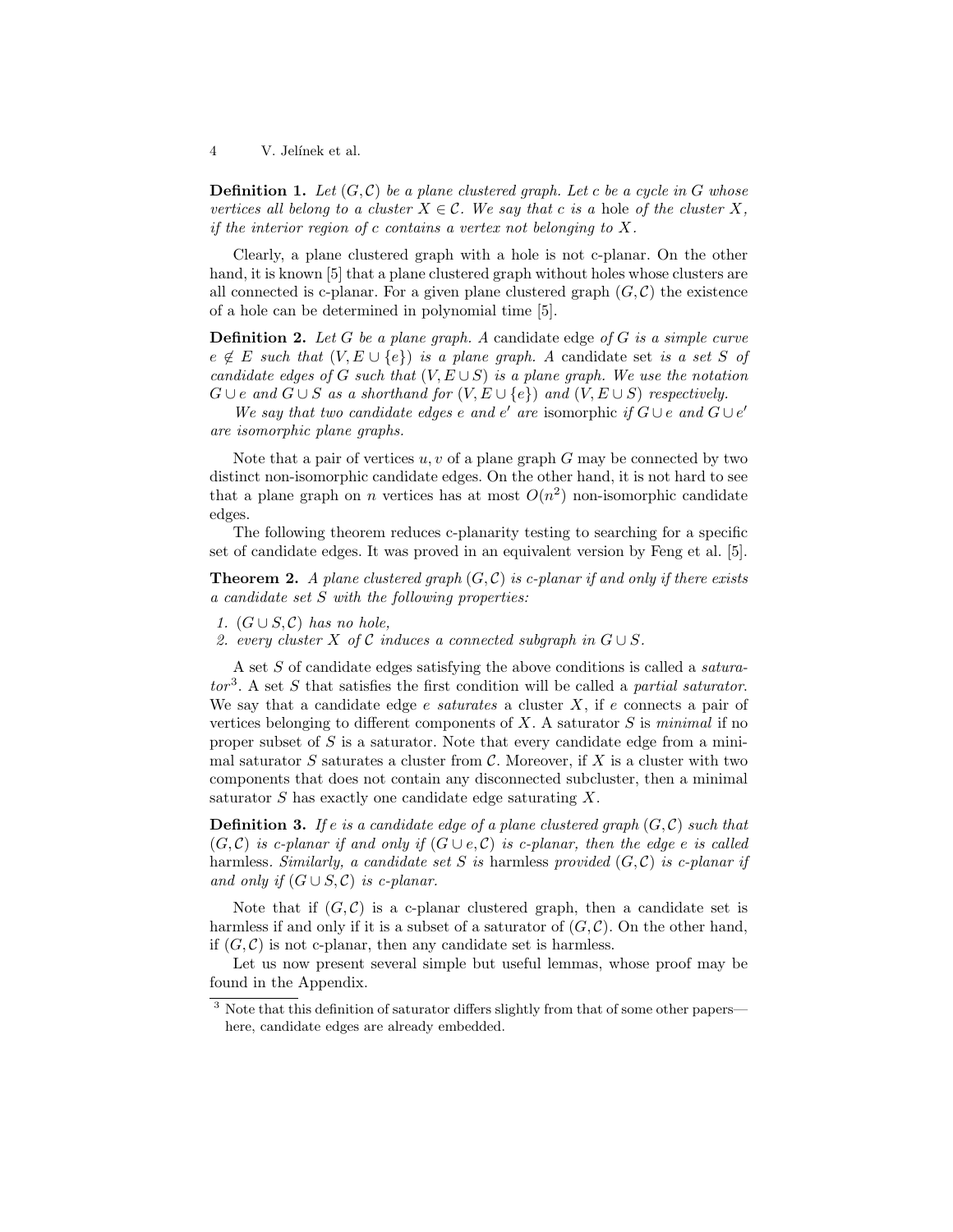**Lemma 1.** Let  $(G, \mathcal{C})$  be a plane clustered graph without holes, let  $X \in \mathcal{C}$  be a cluster which is minimal and connected. Then  $(G, \mathcal{C})$  is c-planar if and only if  $(G, \mathcal{C} \setminus \{X\})$  is c-planar.

The next lemma shows that c-planarity testing of 2-component graphs can be reduced to c-planarity testing of 2-component connected plane clustered graphs.

Lemma 2. If there is a polynomial time algorithm for deciding c-planarity for connected 2-component plane clustered graphs, then there is a polynomial time algorithm for deciding c-planarity for arbitrary 2-component plane clustered graphs.

The following lemma allows us to reduce c-planarity testing of a connected graph to an equivalent instance of c-planarity where the underlying graph is 2-connected.

**Lemma 3.** Let  $(G, C)$  be a connected plane clustered graph with at least three vertices which is not 2-connected. There is a polynomial-time transformation which constructs a plane clustered graph  $(G',\mathcal{C}')$  such that G' is connected, G' has fewer components of 2-connectivity than  $G$ ,  $(G', \mathcal{C}')$  is c-planar if and only if  $(G, \mathcal{C})$  is c-planar, and there is a bijection f between  $\mathcal C$  and  $\mathcal C'$  such that for every cluster  $X \in \mathcal{C}$ , the graph  $G[X]$  has the same number of components as the graph  $G'[f(X)]$ .

Thanks to Lemma 3, a connected 2-component plane c-planarity instance  $(G, \mathcal{C})$  can be polynomially transformed into an equivalent 2-connected 2-component instance  $(G', \mathcal{C}')$ . To achieve this, we simply perform repeatedly the transformation described in Lemma 3, until the resulting graph has only one 2-connected component.

Combining Lemma 2 and Lemma 3, we see that to decide the c-planarity of 2-component plane graphs, it is sufficient to provide an algorithm that decides c-planarity of 2-connected 2-component plane graph. This is an important technical simplification, because in a 2-connected plane graph, the boundary of every face is a cycle, and a candidate edge in every inner face is uniquely determined (up to isomorphism) by its end-vertices and the face where it should be drawn.

Unfortunately, if  $F$  is the outer face of  $G$ , a pair of vertices of  $F$  may still be connected by two non-isomorphic candidate edges belonging to  $F$  (see Fig. 1). To avoid this technical nuisance, we will restrict the set of candidate edges. Let  $(G, \mathcal{C})$  be a 2-connected plane clustered graph, let  $f \in E(G)$  be an edge which connects a pair of vertices  $u, v \in V(G)$ , with the following properties:

- $f$  appears on the boundary of the outer face of  $G$ ,
- every non-root cluster contains at most one of the two vertices  $u, v$ .

Such an edge f exists, otherwise the boundary of the outer face would be a hole of a non-root cluster. We say that a candidate edge  $e$  of  $G$  is properly drawn if f is on the boundary of the outer face of  $G \cup e$ . Note that every candidate edge in an inner face of G is properly drawn, while a pair of non-adjacent vertices on the boundary of the outer face may be connected by two non-isomorphic candidate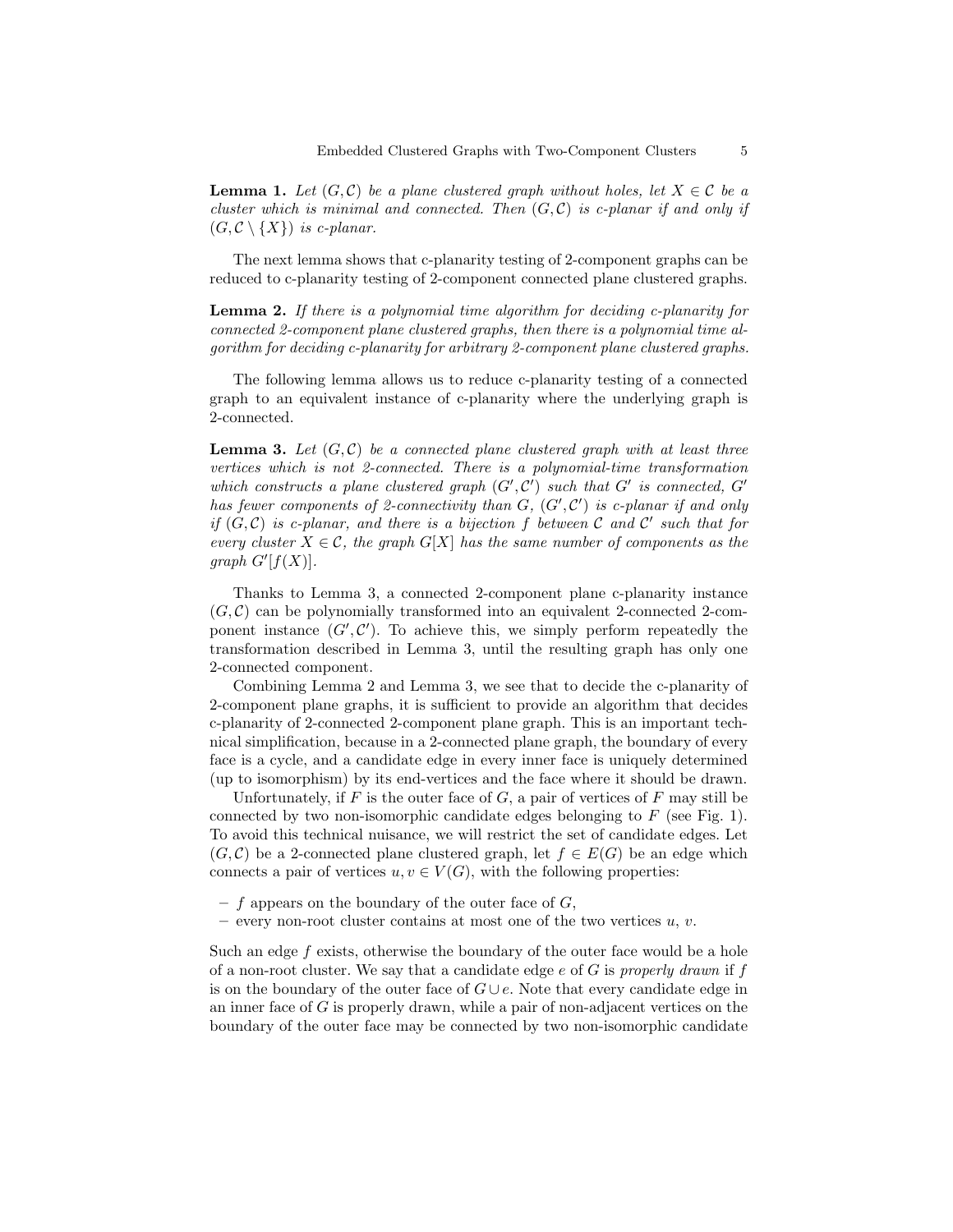edges, exactly one of which is properly drawn. Thus, a properly drawn candidate edge is uniquely determined (up to isomorphism) by its pair of endpoints and the face where it should be embedded.



Fig. 1. Two candidate edges connecting the same pair of vertices in the outer face.

It can be shown that if a 2-connected plane clustered graph is c-planar, then it has a saturator that only contains properly drawn candidate edges (see Lemma 4 in the Appendix).

# 3 The Algorithm

In this section, we present our algorithm deciding the c-planarity of 2-component plane clustered graphs. As mentioned in the introduction, we will only deal with the restricted setting of flat clustered graph, i.e., the clustered graphs where all the non-root clusters are minimal. The description of the general case is presented in the Appendix.

Our aim is to find a polynomial algorithm deciding the c-planarity of plane 2-connected 2-component flat clustered graph  $(G, \mathcal{C})$ .

To achieve this, we will present a polynomial-time procedure FIND-EDGE which, when presented with a 2-component 2-connected hole-free plane clustered graph  $(G, \mathcal{C})$  as an input, will either determine that  $(G, \mathcal{C})$  is not c-planar, or it will output a harmless candidate edge e that saturates a cluster  $X \in \mathcal{C}$ . Observe that such a candidate edge e cannot create a hole in  $G \cup e$ , because both its endpoints belong to different components of  $X$  by assumption, and there is no other non-root cluster containing the endpoints of e. This is the main reason why the flat clustered graphs are much easier to deal with than general clustered graphs.

If the procedure FIND-EDGE outputs a harmless candidate edge  $e$ , it does not necessarily mean that  $(G, \mathcal{C})$  is c-planar. However, since e is harmless, we know that  $(G, C)$  is c-planar if and only if  $(G \cup e, C)$  is c-planar. We may then call FIND-EDGE again on the input  $(G\cup e, C)$ , to determine that  $(G\cup e, C)$  (and hence also  $(G, \mathcal{C})$  is not c-planar, or to find another harmless edge. Since every candidate edge output by the FIND-EDGE procedure saturates a cluster from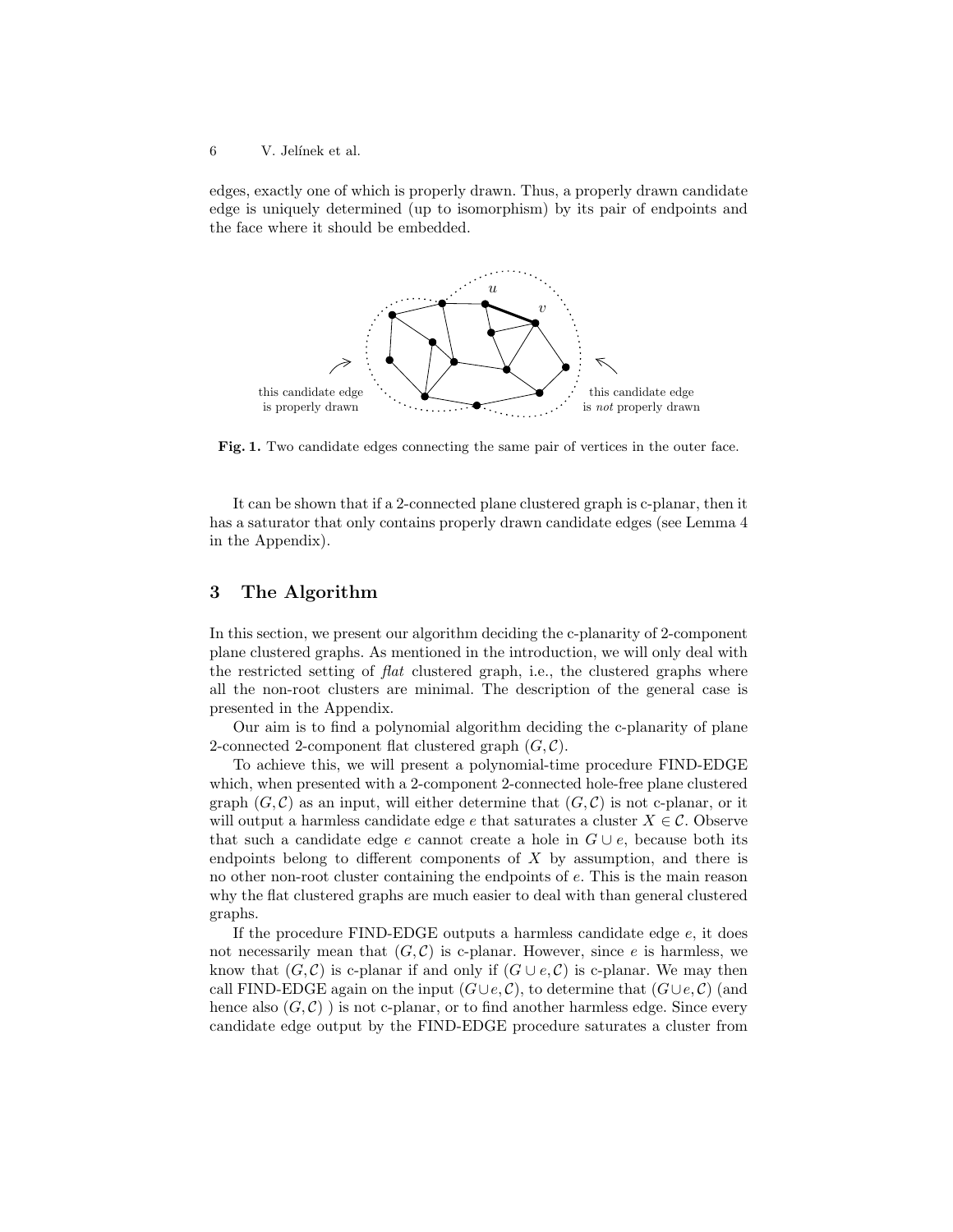C, after at most  $|\mathcal{C}|$  invocations of FIND-EDGE we will either obtain a saturator of  $(G, \mathcal{C})$  or determine that  $(G, \mathcal{C})$  is not c-planar.

The FIND-EDGE algorithm maintains a set  $P$  of *permitted edges*. In the beginning, the set  $P$  is initialized to contain all the properly drawn candidate edges that saturate a cluster from  $C$ . In the first phase of the algorithm, called the pruning phase, the algorithm iteratively removes some candidate edges from P, using a set of pruning rules, which will be described in Subsection 3.1. The pruning rules guarantee that if  $(G, \mathcal{C})$  has a saturator, then it also has a saturator which is a subset of P.

When the set  $P$  cannot be further pruned, the algorithm performs the following triviality checks, described in detail in Subsection 3.2:

- if there a disconnected cluster that cannot be saturated by any of the permitted edges, then  $(G, \mathcal{C})$  is not c-planar,
- if there is a disconnected cluster saturated by a unique permitted edge  $e \in P$ , then e is harmless,
- $-$  if there is a permitted edge  $e$  that does not cross any other permitted edge, then  $e$  is harmless.

If any of the above conditions is satisfied, the algorithm outputs the corresponding solution and stops. Otherwise, it distinguishes two cases:

- 1. If there is a disconnected cluster  $X \in C$  and a face F of G such that every permitted edge saturating X appears in the face  $F$ , then the algorithm performs a subroutine LOCATE-IN-FACE, which will output a harmless permitted edge inside  $F$  and stop. This subroutine, together with a brief sketch of its proof, is presented in Subsection 3.3.
- 2. If the previous case does not apply, it can be shown that any permitted edge is harmless. The algorithm then performs a subroutine called OUTPUT-ANYTHING which outputs an arbitrary permitted edge and stops. The proof of its correctness is sketched in Subsection 3.4.

Before we describe the main parts of the algorithm in greater detail, we need some more terminology.

Let G be a 2-connected plane graph. Let  $a, b, c, d$  be a quadruple of distinct vertices on the boundary of a face  $F$  of  $G$ . We say that the pair  $ab$  crosses the pair cd in  $F$ , if the four vertices appear on the boundary of  $F$  in the cyclic order acbd. If e and f are two candidate edges of a 2-connected clustered graph  $(G, \mathcal{C})$ , we say that e crosses f if the two candidate edges belong to the same face  $F$  of  $G$  and the endpoints of  $e$  cross with the endpoints of  $f$ . For two sets of vertices X and Y, we say that X crosses Y in face F, if there are vertices  $a, b \in X$  and  $c, d \in Y$  such that ab crosses cd in the face F.

Most of our arguments rely on the following basic properties of connected subgraphs of 2-connected plane graphs:

– If G is a 2-connected plane graph, and X and Y are disjoint sets of vertices such that  $G[X]$  and  $G[Y]$  are both connected, then X and Y do not cross in any face of G.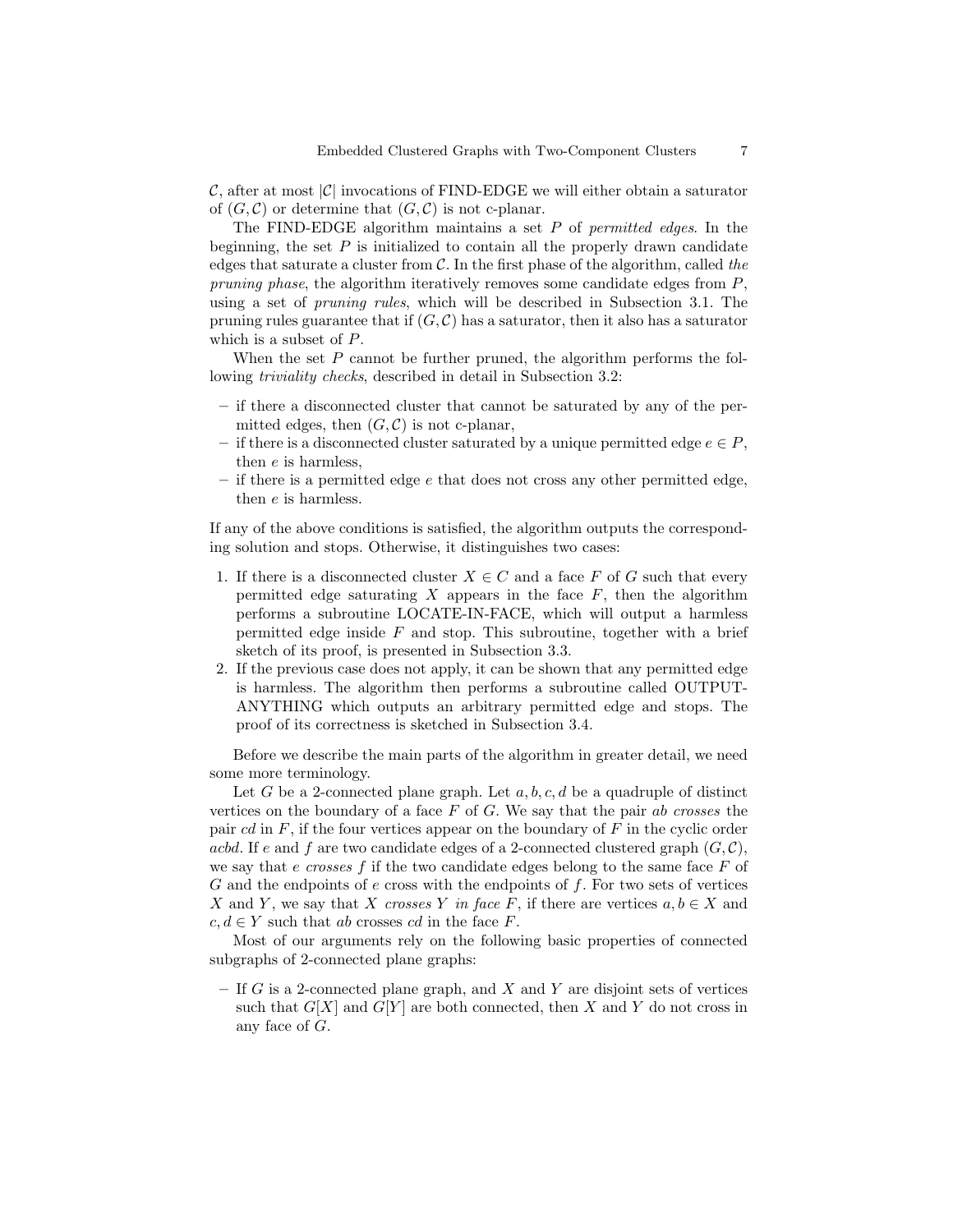- 8 V. Jelínek et al.
- Let G be a 2-connected plane graph. Let X, Y and Z be disjoint sets of vertices, each of them inducing a connected subgraph of G. Then G has at most two faces that contain vertices of all the three sets on their boundary.

The proof of these properties can be found in the appendix (see Lemma 7 and Lemma 8).

## 3.1 The Pruning Phase

In the pruning phase, the algorithm FIND-EDGE iteratively restricts the set P of permitted candidate edges. In the beginning of the pruning phase, the set P is initialized to contain all the properly drawn candidate edges that saturate at least one cluster. Note that every permitted edge  $e \in P$  saturates a unique cluster  $X \in \mathcal{C}$ , since we assume that  $\mathcal{C}$  is flat. A permitted edge that saturates  $X$  will be called an  $X$ -edge.

If X is a minimal cluster, and if e and  $e'$  are two X-edges, we say that e and e' are equivalent, if for every permitted edge  $f \in P$  that is not an X-edge, the edge  $f$  crosses  $e$  if and only if it crosses  $e'$ .

Throughout the pruning phase, the set  $P$  will satisfy the following three invariants.

- For each cluster X and each face  $F$ , all the X-edges that belong to  $F$  form a vertex-disjoint union of complete bipartite subgraphs; these complete bipartite subgraphs will be called  $X$ -bundles (or just bundles, if  $X$  is clear from the context). Two  $X$ -edges from different bundles do not cross (see Fig. 2).
- If X and Y are distinct clusters, then if an X-edge  $e$  crosses two Y-edges f and  $f'$ , then f and  $f'$  belong to the same bundle.
- If  $(G, \mathcal{C})$  is c-planar, then it has a saturator that is a subset of P.



Fig. 2. A face  $F$  with two bundles of  $X$ -edges.

In the beginning, when  $P$  contains all the properly drawn candidate edges that saturate some cluster from C, the three invariants above are satisfied. In fact, if  $F$  is a face that contains at least one  $X$ -edge, then all the  $X$ -edges in  $F$ form a complete bipartite graph. Thus, each face has at most one X-bundle.

To prune the set  $P$ , we apply the following two rules.

 $-$  If, for a cluster X, there is a permitted edge that crosses all the X-edges, then remove from  $P$  each edge that crosses all the  $X$ -edges.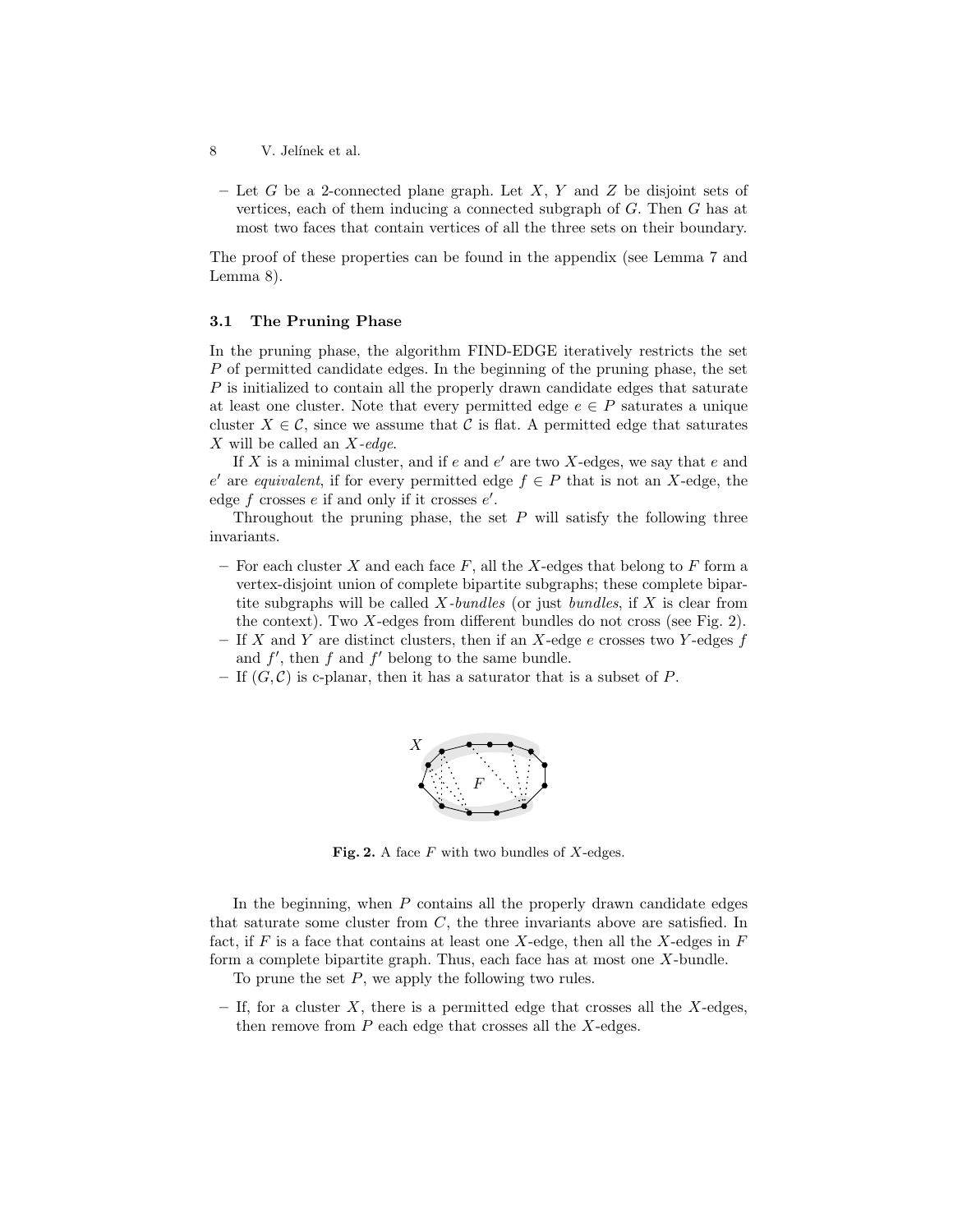- Let  $e = uv$  and  $e' = u'v$  be two X-edges that belong to the same face F and that share a common vertex  $v$ . If  $e$  and  $e'$  are equivalent, remove from  $P$  all the X-edges in  $F$  incident to  $u'$ .

It can be proven that an arbitrary application of one of the rules above preserves all the invariants. The algorithm applies the pruning rules in arbitrary order, reducing the number of permitted edges in each step, until it reaches the situation when none of the rules is applicable. Let us remark that in the general (i.e., non-flat) situation, the pruning is slightly more complicated: there are four pruning rules instead of two, and the rules have assigned priorities which are taken into account when the algorithm selects which rule to apply.

#### 3.2 Triviality Checks

When there is no rule applicable to the set  $P$  of permitted edges, the pruning phase ends. The FIND-EDGE algorithm then proceeds with three types of triviality checks, described below.

First, the algorithm checks whether there is a cluster  $X$  that is not saturated by any permitted edge. If this is the case, the algorithm concludes that the clustered graph  $(G, \mathcal{C})$  is not c-planar and stops. This is a correct conclusion, since if  $(G, \mathcal{C})$  were c-planar, then by the last invariant there would have to be a saturator made of permitted edges, which is clearly impossible.

As the next triviality check, the algorithm tries to find a cluster  $X$ , such that the set P contains a single X-edge  $e$ . If such a cluster X is found, the algorithm outputs e as a harmless edge and stops. This is again a correct output, since by the last invariant, if G is c-planar, then it has a saturator  $S$  which is a subset of  $P$ . Necessarily,  $S$  contains the edge  $e$ . This implies that  $e$  is harmless.

In the last type of triviality check, the algorithm looks for a permitted edge e that does not cross any permitted edge belonging to a different cluster. If such an edge  $e$  is found, the algorithm outputs  $e$  as a harmless edge and stops. This is again easily seen to be a correct output.

If none of the triviality checks succeeds, the algorithm counts, for each cluster  $X$ , the number of faces of  $G$  that contain at least one  $X$ -edge. We will say that a cluster X is one-faced if all the X-edges belong to a single face of  $G, X$ is two-faced if all the X-edges appear in the union of two distinct faces, and X is many-faced otherwise.

If there is a one-faced cluster X whose permitted edges belong to a face  $F$ , then the algorithm performs a subroutine LOCATE-IN-FACE to find a harmless permitted edge in F. This subroutine is described in the next subsection.

If there is no one-faced cluster, it can be shown that all the clusters are twofaced, and that any permitted edge is harmless. The algorithm then outputs an arbitrary permitted edge and stops. The main arguments involved in proving the correctness of this step are sketched in Subsection 3.4.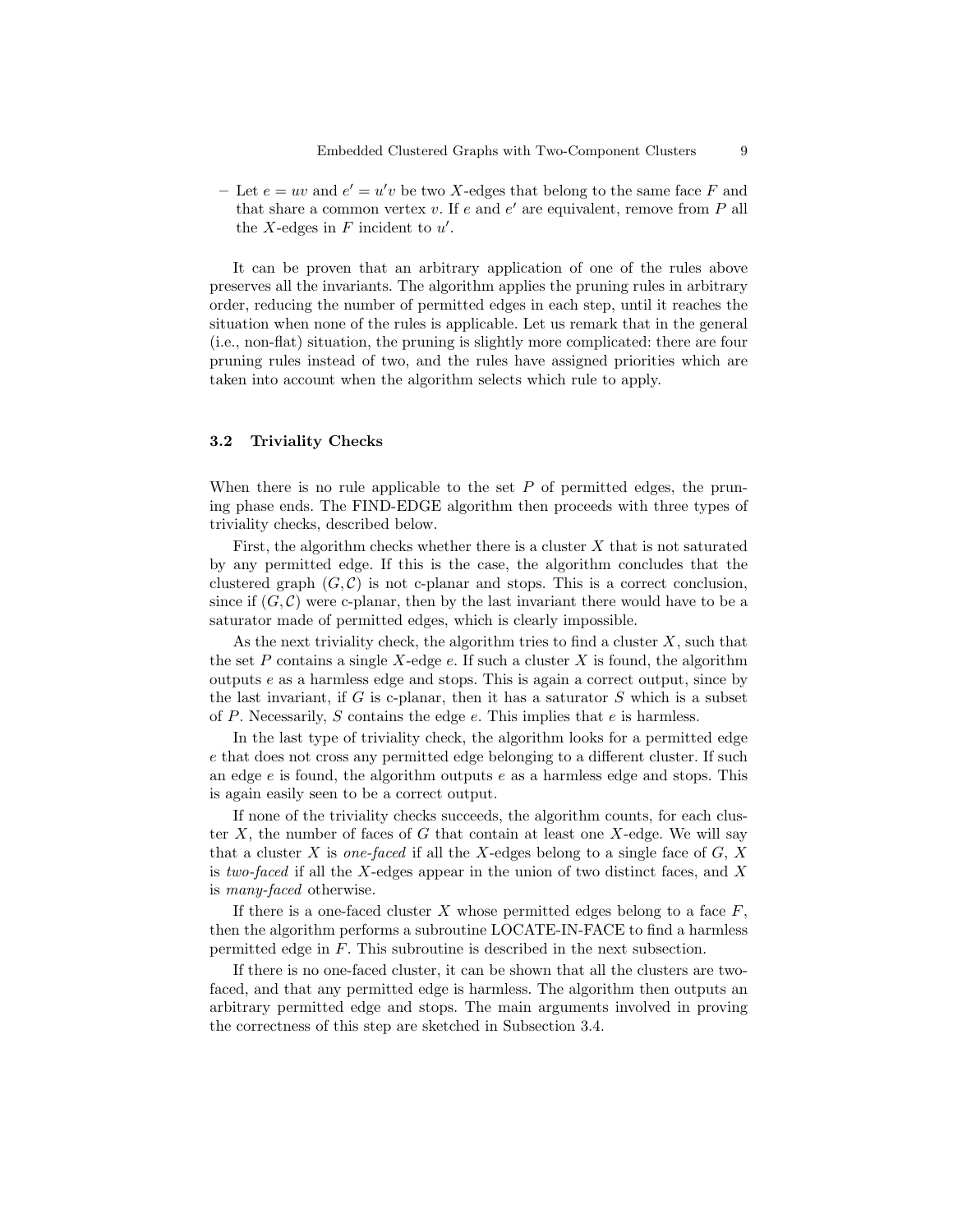#### 3.3 LOCATE-IN-FACE

Assume that we are given a set P of permitted edges satisfying all the invariants described in Subsection 3.1. Assume furthermore than none of the pruning rules is applicable to P, and none of the triviality checks has succeeded.

For a face  $F$ , we say that a cluster  $X$  is an  $F$ -cluster, if all the  $X$ -edges belong to  $F$ . We say that a vertex of  $X$  is *active*, if it is incident to at least one  $X$ -edge.

Assume that  $F$  is a face with at least one  $F$ -cluster. Using our assumptions about  $P$ , we are able to deduce the following facts:

- If X is an  $F$ -cluster, and Y is a cluster that has a permitted edge which crosses a permitted edge of  $X$ , then  $Y$  is also an  $F$ -cluster.
- If X is an F-cluster with two components  $X_1$  and  $X_2$ , then each component  $X_i$  has at most two active vertices. It follows that X has either four permitted edges which all belong to a single bundle, or  $X$  has exactly two permitted edges (see Fig. 3; recall that due to the triviality checks, each cluster has at least two permitted edges).



Fig. 3. Possible configurations of permitted edges of an  $F$ -cluster  $X$ .

Let X be an arbitrary F-cluster, let  $X_1$  and  $X_2$  be its two components. From the triviality checks, we know that every  $X$ -edge is crossed by a permitted edge of another cluster. Let  $Y \neq X$  be a cluster whose permitted edge crosses an Xedge, and let  $Y_1$  and  $Y_2$  be its two components. Note that a set  $Y_i$  may not cross with the set  $X_i$  on the boundary of F, because these two sets induce connected subgraphs of  $G$ . Recall also, that no  $Y$ -edge may intersect all the  $X$ -edges (and vice versa), because it would have been pruned.

Putting all these facts together, we conclude that the mutual position of the X-edges and Y -edges corresponds to one of the situations depicted on Fig. 4.

Note that all the configurations of Fig. 4 exhibit a 'mirror symmetry'. To make this observation rigorous, we define a 'symmetry mapping'  $\sigma$  on the set of all the  $F$ -active vertices as follows: let  $X$  be an arbitrary  $F$ -cluster, with components  $X_1$  and  $X_2$ . If a component  $X_i$  contains two active vertices x and x', then we define  $\sigma(x) = x'$  and  $\sigma(x') = x$ . If  $X_i$  contains only one active vertex x, then we put  $\sigma(x) = x$ . We then extend the mapping  $\sigma$  to the set of X-edges in a natural way: for an X-edge e with endpoints x and y, we define  $\sigma(e)$  to be the X-edge with endpoints  $\sigma(x)$  and  $\sigma(y)$ .

The mapping  $\sigma$  has the following properties: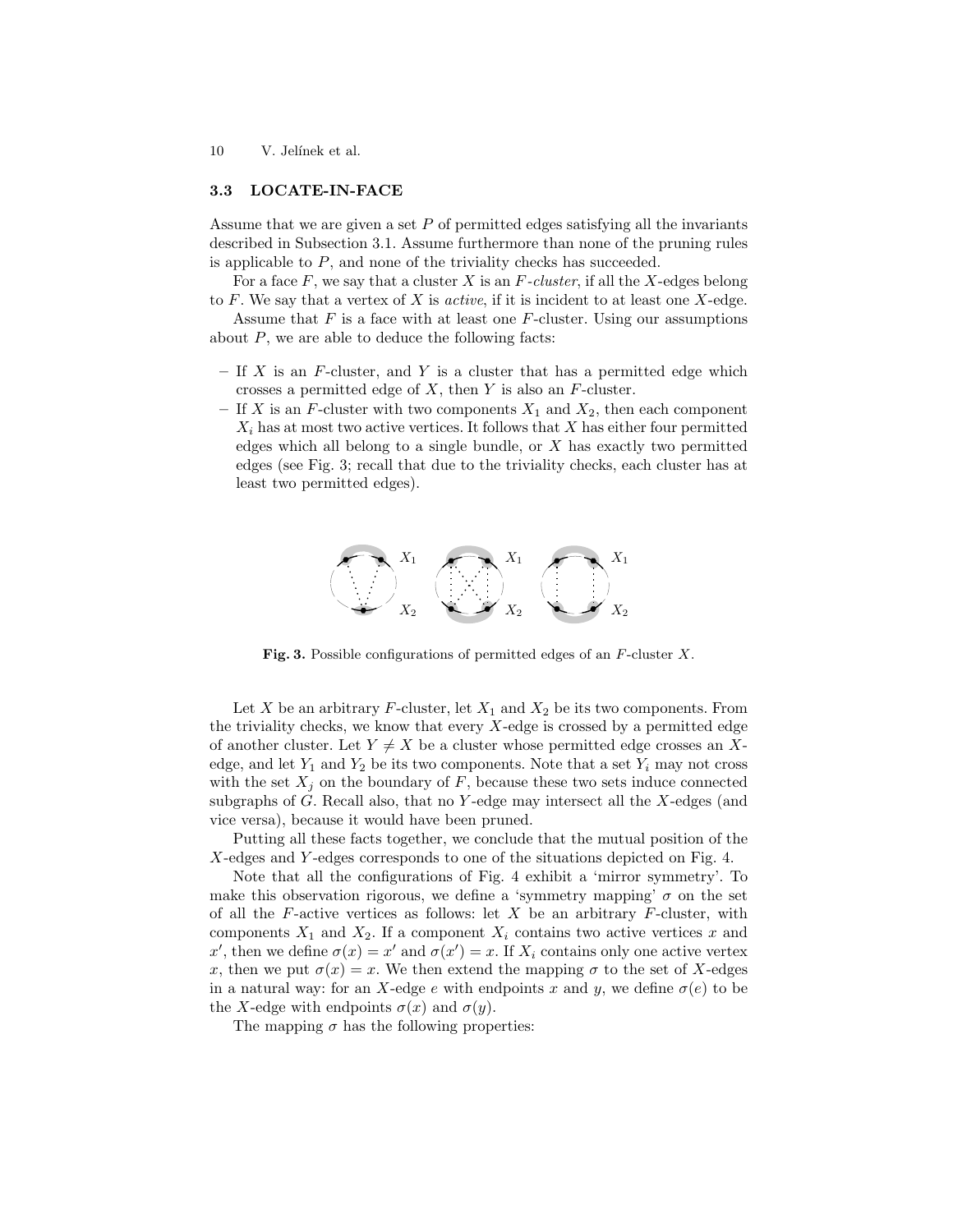

Fig. 4. Mutual positions of permitted edges of two crossing F-clusters.

- For an F-cluster X and an X-edge e,  $\sigma(e)$  is an X-edge different from e.
- If X and Y are F-clusters, an X-edge e crosses a Y-edge f if an only if  $\sigma(e)$ crosses  $\sigma(f)$ .
- An X-edge e is harmless if and only if  $\sigma(e)$  is harmless.

From these properties, it can be easily deduced that if an  $F$ -cluster  $X$  has only two permitted edges, then both these edges are harmless.

Furthermore, it is possible to show that if there is at least one F-cluster in a face  $F$ , then there is also an  $F$ -cluster that has only two permitted edges.

The procedure LOCATE-IN-FACE is then easy to describe: as an input, the procedure expects a face  $F$  for which there is at least one  $F$ -cluster. The procedure then finds an  $F$ -cluster  $X$  that has only two permitted edges, and outputs any  $X$ -edge as a harmless edge.

#### 3.4 OUTPUT-ANYTHING

If, after the end of the pruning phase, each cluster has permitted edges in at least two distinct faces, and if none of the triviality checks is applicable, we can show that the set  $P$  of permitted edges has the following properties:

- For each cluster  $X$ , there are exactly two faces of  $G$  that contain the  $X$ -edges.
- All the X-edges that appear in the same face are equivalent.
- If X and Y are distinct clusters, and if an X-edge crosses a Y-edge, then all the  $X$ -edges and all the  $Y$ -edges appear in the same pair of faces, and every Y-edge crosses all the X-edges in its face.
- Let  $S \subseteq P$  be a minimal saturator of permitted edges. For each edge  $e \in S$ find an arbitrary permitted edge  $\bar{e}$  that saturates the same cluster as e and appears in a different face than e. The set  $\overline{S} = {\overline{e}: e \in S}$  is another minimal saturator of permitted edges.

From these properties, we may deduce that every permitted edge  $e \in P$  is harmless. The procedure OUTPUT-ANYTHING simply outputs an arbitrary permitted edge and stops.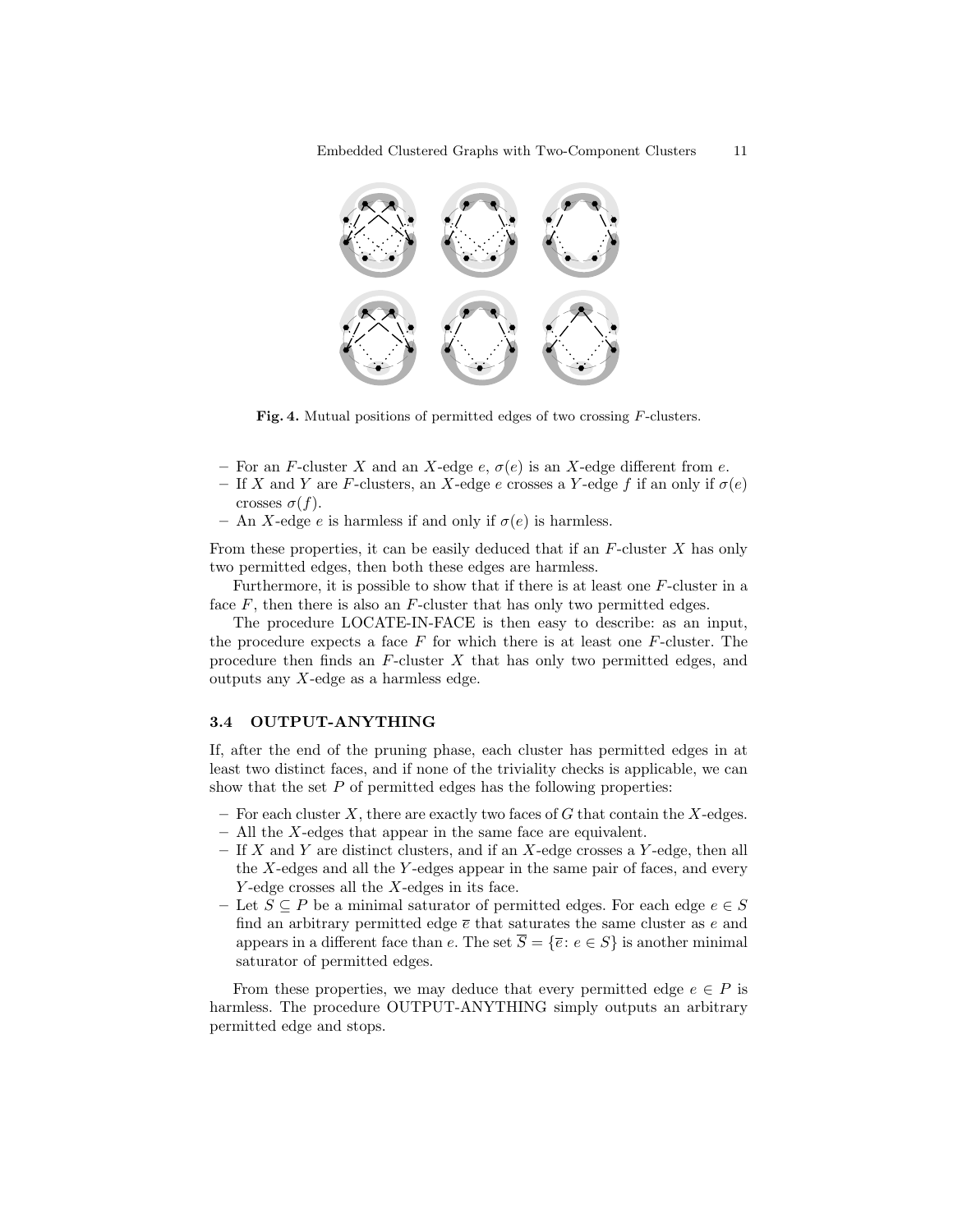This completes the description of the simplified version of the FIND-EDGE algorithm. It is clear that the algorithm runs in polynomial time.

# 4 Concluding Remarks

We have shown that c-planarity of 2-component plane clustered graphs can be determined in polynomial time. This result raises several related open problems.

Problem 1. What is the complexity of the c-planarity problem for 2-component graphs  $(G, \mathcal{C})$  if the embedding of G is not prescribed?

Problem 2. What is the complexity of deciding the c-planarity of clustered graphs with  $O(1)$  components per cluster?

Problem 3. What if we relax the 2-component assumption by allowing the graph G to have arbitrarily many components, and only restricting the number of components of the non-root clusters?

# References

- 1. Cortese, P.F., Di Battista, G., Patrignani, M., Pizzonia, M.: On embedding a cycle in a plane graph. In: Healy, P., Nikolov, N.S. (eds.) GD 2005, LNCS 3843, pp. 49–60, Springer, Heidelberg (2006)
- 2. Cortese, P.F., Di Battista, G., Patrignani, M., Pizzonia, M.: Clustering cycles into cycles of clusters. Journal of Graph Algorithms and Applications, Special Issue on the 2004 Symposium on Graph Drawing, GD 2004. 9(3):391–413 (2005)
- 3. Dahlhaus, E.: Linear time algorithm to recognize clustered planar graphs and its parallelization. In: Lucchesi, C. (ed.), LATIN 1998, LNCS, vol. 1380, pp. 239–248, Springer, Heidelberg (1998)
- 4. Di Battista, G., Frati, F.: Efficient c-planarity testing for embedded flat clustered graphs with small faces. In: Hong, S.-H., Nishizeki, T., Quan, W. (eds.) GD 2007, LNCS, vol. 4875, pp. 291–302, Springer, Heidelberg (2008).
- 5. Feng, Q.W., Cohen, R.F., Eades, P.: Planarity for clustered graphs. In: Spirakis, P. (ed.) ESA 1995, LNCS, vol. 979, pp. 213–226, Springer-Verlag (1995)
- 6. Goodrich, M.T., Lueker, G.S., Sun, J.Z.: C-planarity of extrovert clustered graphs. In: Healy, P., Nikolov, N.S. (eds.) GD 2005, LNCS 3843, pp. 211–222, Springer, Heidelberg (2006)
- 7. Gutwenger, C., Jünger, M., Leipert, S., Mutzel, P., Percan, M., Weiskircher, R.: Advances in c-planarity testing of clustered graphs. In: Kobourov, S.G., Goodrich, M.T. (eds.) GD 2002, LNCS, vol. 2528, 220–235, Springer, Heidelberg (2002)
- 8. Gutwenger, C., Jünger, M., Leipert, S., Mutzel, P., Percan, M., Weiskircher, R.: Subgraph induced planar connectivity augmentation. In: Bodlaender, H.L. (ed.) WG 2003, LNCS, vol. 2880, 261–272, Springer, Heidelberg (2003)
- 9. Jelínková, E., Kára, J., Kratochvíl, J., Pergel, M., Suchý, O., Vyskočil, T.: Clustered planarity: Small clusters in Eulerian graphs. In: Hong, S.-H., Nishizeki, T., Quan, W. (eds.) GD 2007, LNCS, vol. 4875, pp. 303–314, Springer, Heidelberg (2008)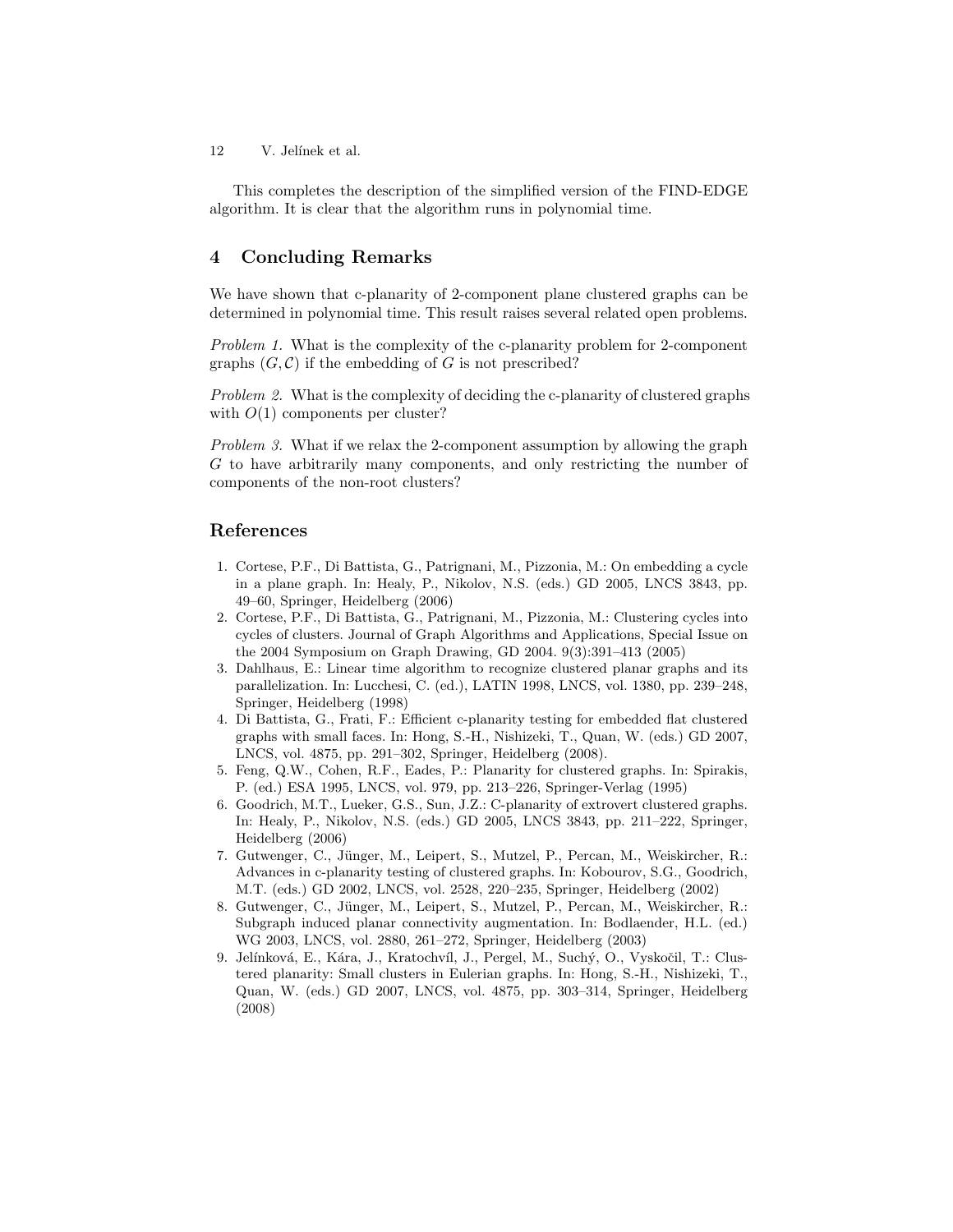## A Appendix

#### A.1 Omitted Proofs and Other Useful Lemmas

In the first subsection of the appendix we present the omitted proofs from the article as well as other necessary lemmas for more general version of the algorithm. For reader's convenience, we repeat the statements of the lemmas.

**Lemma 1.** Let  $(G, \mathcal{C})$  be a plane clustered graph without holes, let  $X \in \mathcal{C}$  be a cluster which is minimal and connected. Then  $(G, \mathcal{C})$  is c-planar if and only if  $(G, \mathcal{C} \setminus \{X\})$  is c-planar.

*Proof.* Of course, if  $(G, \mathcal{C})$  is c-planar then so is  $(G, \mathcal{C} \setminus \{X\})$ . To prove the other implication, assume that S is a minimal saturator of  $(G, \mathcal{C} \setminus \{X\})$ . Observe that no two vertices of  $X$  are connected by an edge of  $S$ , because such a candidate edge does not saturate any cluster of  $C \setminus \{X\}$ . In particular, X has no hole in  $G \cup S$ , which implies that S is a saturator of  $(G, C)$ .

Lemma 2. If there is a polynomial time algorithm for deciding c-planarity for connected 2-component plane clustered graphs, then there is a polynomial time algorithm for deciding c-planarity for arbitrary 2-component plane clustered graphs.

*Proof.* Let  $(G, \mathcal{C})$  be a disconnected 2-component plane clustered graph. Since the vertex set of G is the root cluster of C, it follows the graph G itself has two connected components.

There are at most  $O(n^2)$  non-isomorphic candidate edges that connect two vertices of distinct components of G, and every saturator of the root cluster must contain at least one such edge. Thus,  $(G, \mathcal{C})$  is c-planar if and only if there exists a candidate edge  $e$  connecting the two components of  $G$  such that the connected clustered graph  $(G \cup e, C)$  is c-planar. Thus, we can decide c-planarity of  $(G, \mathcal{C})$  by  $O(n^2)$  invocations of an algorithm deciding c-planarity of connected 2-component plane clustered graphs.  $\square$ 

**Lemma 3.** Let  $(G, C)$  be a connected plane clustered graph with at least three vertices which is not 2-connected. There is a polynomial-time transformation which constructs a clustered graph  $(G',\mathcal{C}')$  such that G' is connected, G' has fewer components of 2-connectivity than  $G$ ,  $(G', \mathcal{C}')$  is c-planar if and only if  $(G, \mathcal{C})$  is c-planar, and there is a bijection f between  $\mathcal C$  and  $\mathcal C'$  such that for every cluster  $X \in \mathcal{C}$ , the graph  $G[X]$  has the same number of components as the graph  $G'[f(X)]$ .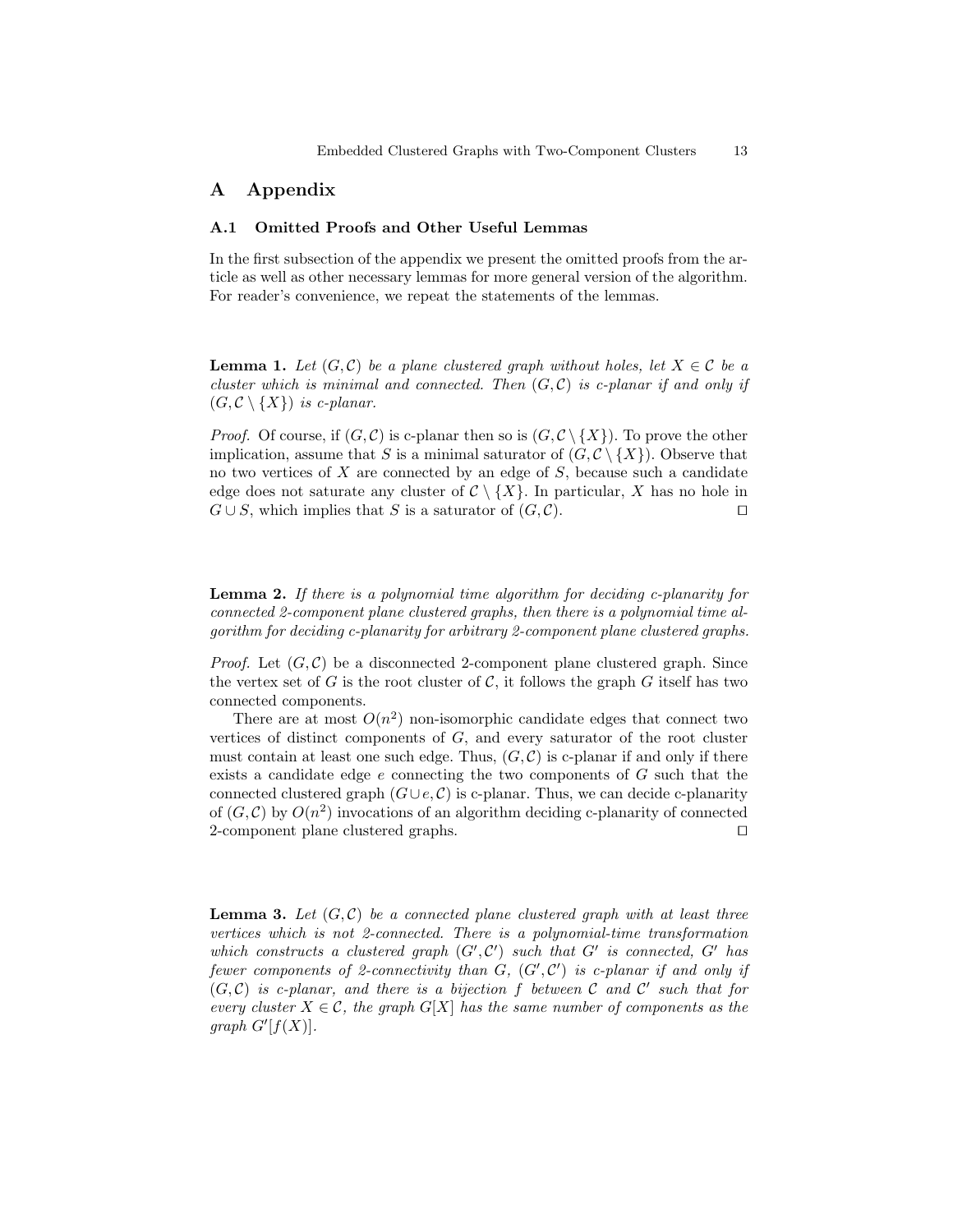

Fig. 5. Decreasing the number of 2-connected components in G.

*Proof.* See Fig. 5. Let x be a cut-vertex of G. Let  $e = xy$  and  $e' = xy'$  be two edges of  $G$  adjacent to  $x$ , such that  $y$  belongs to a different 2-connected component of G than  $y'$ , and the two edges e and  $e'$  are consecutive in the cyclic order of edges adjacent to  $x$ . Let  $F$  be the face of  $G$  whose boundary contains the two edges  $e$  and  $e'$ .

We construct  $(G',\mathcal{C}')$  as follows. Let us add to G a new vertex  $x'$ , embedded in the interior of the face  $F$ , and adjacent to the three vertices  $x, y$  and  $y'$ , in such a way that the edge  $xx'$  appears between e and e' in the cyclic order of edges incident to x. Let  $G'$  be the resulting plane graph. Let us add the vertex  $x'$  to all the clusters of C that contain x, while the remaining clusters are left unchanged. The result of this procedure is illustrated in Fig. 5. Let  $\mathcal{C}'$  be the resulting family of clusters.

Note that  $G'$  has fewer 2-connected components than  $G$ , since the five edges  $e, e', xx', x'y$  and  $x'y'$  belong to the same 2-connected component of G'. Note also that every cluster  $X \in \mathcal{C}'$  has the same number of components in  $G'$  as the corresponding cluster  $X \setminus \{x'\}$  in G. It remains to show that  $(G', \mathcal{C}')$  is c-planar if and only if  $(G, \mathcal{C})$  is c-planar.

Clearly, if  $(G', \mathcal{C}')$  is c-planar, then so is  $(G, \mathcal{C})$ , which is an induced clustered subgraph of  $(G', \mathcal{C}')$ . To prove the converse, assume that we have prescribed cluster regions of  $(G, \mathcal{C})$ . We may then embed the vertex x' sufficiently close to x, and embed the edges  $x'y$  and  $x'y'$  sufficiently close to xy and  $xy'$ , respectively, to ensure that the edge  $xx'$  does not intersect any boundary of a cluster region, while the edge  $x'y$  intersects the same region boundaries as  $xy$  (and similarly for  $x'y'$ ). In this way, we obtain a clustered embedding of  $(G', \mathcal{C}')$ ).  $\qquad \qquad \Box$ 

In the paper we addressed a possible problem with an outer face  $F$  of graph  $G$ . A pair of vertices of  $F$  may still be connected by two non-isomorphic candidate edges belonging to  $F$  (see Fig. 1). We also suggested an approach to get rid of this technical complication, by restricting ourselves to properly drawn candidate edges. We now describe this approach formally.

**Definition 4.** Let  $(G, C)$  be a 2-connected plane clustered graph with no hole. Let  $uv \in E(G)$  be an edge on the boundary of the outer face, with the property that the pair of vertices  $\{u, v\}$  is not a subset of any non-root cluster (such an edge uv exists, because otherwise the whole outer face would belong to the same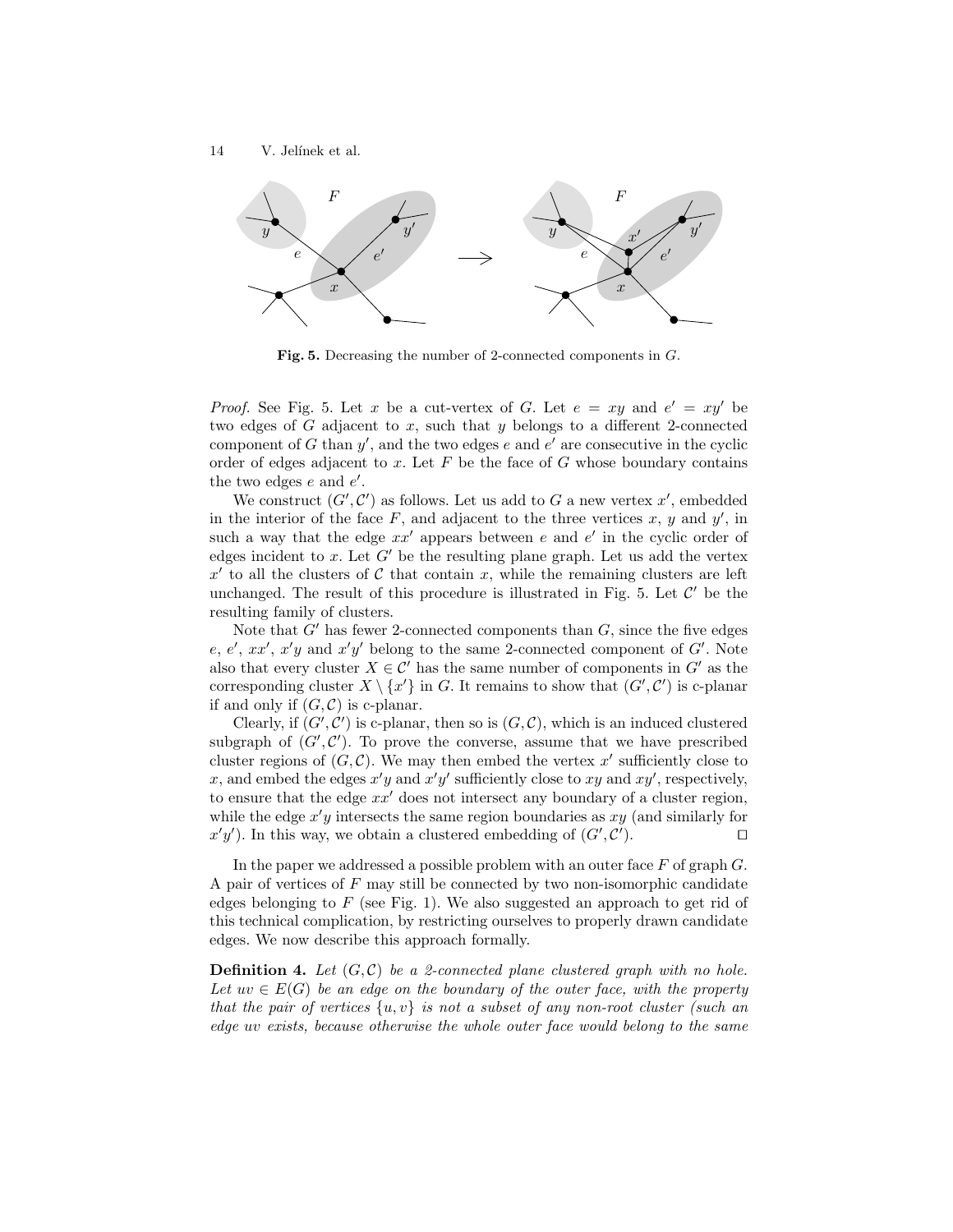non-root cluster, forming a hole). Let us fix one such edge uv and call it the infinite edge. A candidate edge  $e$  is properly drawn with respect to the edge  $uv$ , if uv is on the boundary of the outer face of  $G \cup e$ .

The next lemma shows that to construct a saturator of a 2-connected clustered graph, we may restrict ourselves to properly drawn candidate edges.

The second part of the lemma shows that (under suitable assumptions), we may use an equivalent definition of hole which does not depend on the distinction between inner and outer face of the plane graph G. This will become useful in the description of our algorithm, since it shows that after we restrict ourselves to properly drawn candidate edges, we no longer need to treat the outer face specially.

**Lemma 4.** Let  $(G, C)$  be a 2-connected plane clustered graph with no hole, let uv be an infinite edge of G.

- 1. If  $(G, \mathcal{C})$  has a saturator, then it also has a saturator in which every edge is properly drawn with respect to uv.
- 2. If S is any candidate set containing properly drawn candidate edges, then a cycle c in the graph  $G \cup S$  is a hole of a cluster  $X \in \mathcal{C}$  if and only if all the vertices of  $c$  belong to  $X$  and both regions of  $c$  contain at least one vertex from  $V(G) \setminus X$ .

*Proof.* Let us start with the first claim of the lemma. Assume that  $S$  is a saturator of  $(G, \mathcal{C})$ , and let  $G^+$  denote the plane graph  $G \cup S$ . Assume that the edge uv is not on the boundary of the outer face of  $G^+$ , otherwise the edges of S are already properly drawn and there is nothing to prove.

Let F be the face of  $G^+$  that contains uv on its boundary and is a subset of the outer face of  $G$ . Let  $A$  be a point in the interior of  $F$ . Let us perform a circular inversion of the plane with center A, followed by a mirror reflection (as shown in Fig. 6). (Strictly speaking, the mirror reflection is not necessary here, however, we apply it anyway, to make the resulting graph 'more similar' to the original one.) Let  $\tilde{G}$ ,  $\tilde{S}$  and  $\tilde{G}^+$  be the respective images of G, S and  $G^+$ under this transformation. (Less formally, we may say that  $\widetilde{G}^+$  is obtained from  $G^+$  by replacing each improperly drawn candidate edge by its properly drawn counterpart, while preserving all the remaining edges.)

Note that the plane graph  $\tilde{G}$  is isomorphic to  $G$ , since the center A is in the outer face of G.

Also, all the candidate edges in the set  $\tilde{S}$  are properly drawn with respect to G, because the face F has been transformed into the outer face of  $\tilde{G}^+$ . We will now prove that  $\tilde{S}$  is a saturator of  $\tilde{G}$ . To see this, it suffices to prove that  $\widetilde{G}^+ = \widetilde{G} \cup \widetilde{S}$  has no hole. Assume for contradiction that  $\widetilde{G}^+$  has a hole c in a cluster  $X \in \mathcal{C}$ . Let  $w \in V(G) \setminus X$  be a vertex from the inner region of c.

Since no non-root cluster contains both vertices  $u$  and  $v$ , we may assume that  $u \notin X$ . Note that u belongs to the outer region of c, because u is on the boundary of the outer face of  $G^+$ . It follows that both regions of the cycle c contain a vertex from  $V(G) \setminus X$ . By the properties of circular inversion, the two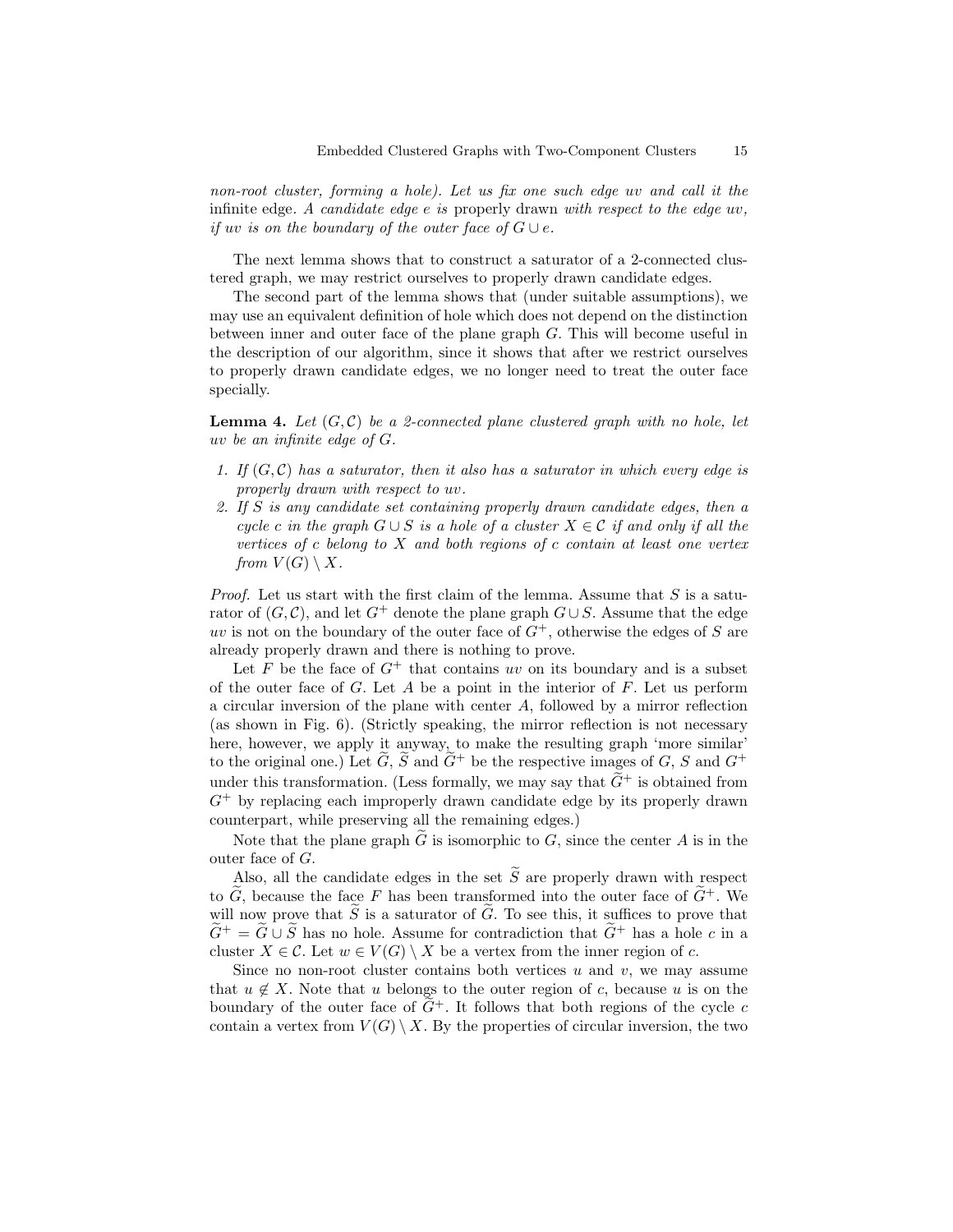

Fig. 6. Illustration to the proof of Lemma 4: applying circular inversion and mirror reflection.

vertices  $u, w$  must also belong to different regions of the preimage of c in the graph  $G^+$ . We conclude that  $G^+$  also has a hole in the cluster X, which is a contradiction. This proves the first claim of the lemma.

To prove the second claim, we simply observe that if  $S$  is a saturator whose edges are properly drawn, then for any cycle  $c$  whose vertices all belong to the same non-root cluster X, there must be at least one vertex from  $V(G) \setminus X$  in the outer region of c. This is because the two vertices  $u$  and  $v$  are on the outer face of  $G \cup S$ , and at least one of them does not belong to X.  $\square$ 

With the following definition and lemma we summarize the information we gained from the previous lemmas.

**Definition 5.** A plane clustered graph  $(G, \mathcal{C})$  is nice, if  $(G, \mathcal{C})$  is 2-component, 2-connected, without holes, with a prescribed infinity edge on the outer face, and with the property that every minimal cluster is disconnected.

Lemma 5. If there is a polynomial algorithm that decides whether a nice plane clustered graph has a properly drawn saturator, then there is also a polynomial algorithm deciding c-planarity of general 2-component plane clustered graphs.

Proof. Assume we want to decide c-planarity of a 2-component plane clustered graph  $(G, \mathcal{C})$ . Of course, we may assume that  $(G, \mathcal{C})$  has no hole, since an existence of a hole can be detected in linear time [3], and a graph without a hole is not c-planar. By Lemma 1, we lose no generality by assuming that every minimal cluster is disconnected. By the Lemmas 3 and 2, we may further assume that G is 2-connected. Finally, the first part of Lemma 4 shows that we may restrict ourselves to searching for properly drawn saturator.

Before we proceed with the description of the general algorithm, we present another lemma, we allows us, under certain assumptions, to simplify the cluster hierarchy. We did not mention this lemma in the main body of our paper, since it is only relevant in situations when the cluster hierarchy is not flat.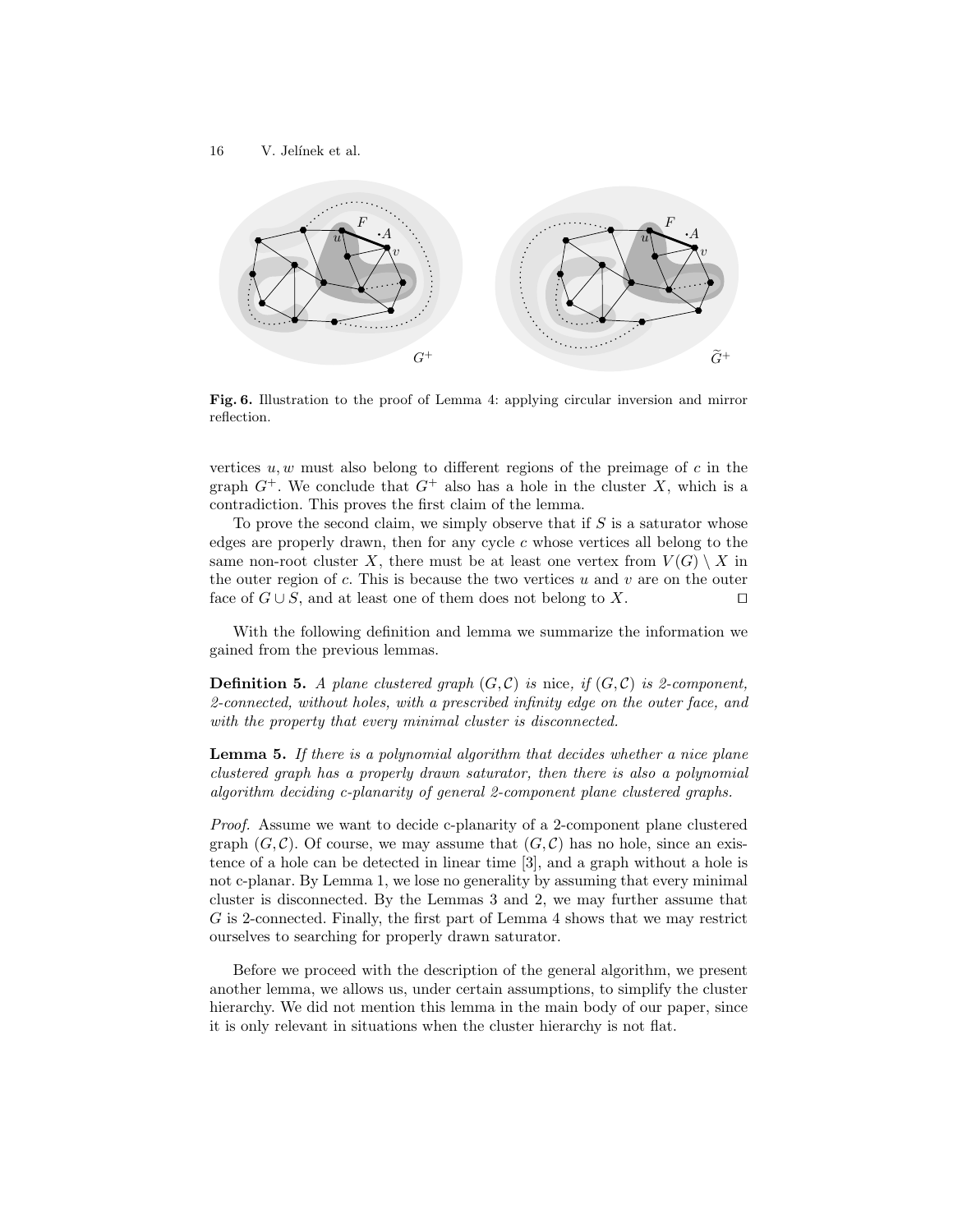**Lemma 6.** Let  $(G, \mathcal{C})$  be a connected plane clustered graph. Let X be a disconnected cluster, and let  $X_1 \subset X$  be a connected component of X. Assume that every subcluster of X that intersects  $X_1$  is a subset of  $X_1$ . Let  $\mathcal{C}'$  be the set of all the clusters from C that are subsets of  $X_1$ , and let  $\mathcal{C}^* = \mathcal{C}' \cup \{V(G), X_1\}$ . The following holds:

- 1. If  $(G, \mathcal{C}^*)$  is not c-planar, then  $(G, \mathcal{C})$  is not c-planar either.
- 2. If  $(G, \mathcal{C}^*)$  is c-planar, then any minimal saturator S of  $(G, \mathcal{C}^*)$  is harmless for  $(G, \mathcal{C})$ .



Fig. 7. Illustration to the proof of Lemma 6. Left: a hole c in  $X_1$ . Right: combining  $emb_c$  and  $emb_c^*$  into an embedding of  $(G^+, \mathcal{C})$ .

*Proof.* Let us prove the first claim. Assume that  $(G, \mathcal{C})$  is c-planar, and let S be its minimal saturator. Let  $S'$  be the set of all the candidate edges of  $S$  that have both endpoints in  $X_1$ . We claim that S' is a saturator of  $(G, \mathcal{C}^*)$ . It is clear that  $G \cup S'$  is a plane graph and that every cluster of  $C^*$  is connected in  $G \cup S'$ . It only needs to be shown that no cluster of  $\mathcal{C}^*$  has a hole in  $G \cup S'$ . This is only non-obvious for the cluster  $X_1 \in \mathcal{C}^*$ , since any other cluster in  $\mathcal{C}^*$  is also a cluster in C. Assume that  $X_1$  has a hole c in  $G \cup S'$  (see Fig. 7). Let v be a vertex from  $V(G) \setminus X_1$  in the interior of c. Since the graph G is connected, we may assume that v is connected by an edge of  $G$  to a vertex from  $X_1$ . This implies that  $v \notin X$ , because  $X_1$  is a component of X and no vertex from another component of X can be adjacent to a vertex from  $X_1$ . It follows that c is also a hole of X in  $(G \cup S, C)$ , which is impossible. This proves the first claim of the lemma.

To prove the second claim, assume that  $(G, \mathcal{C})$  is c-planar (else the claim is trivial). Let us fix, for every cluster  $Y \in \mathcal{C}$ , a cluster region  $emb_c(Y)$ . Let  $\gamma(Y)$ be the cluster boundary of Y. Fix  $\varepsilon > 0$  such that for each cluster  $Y \in \mathcal{C}$ , every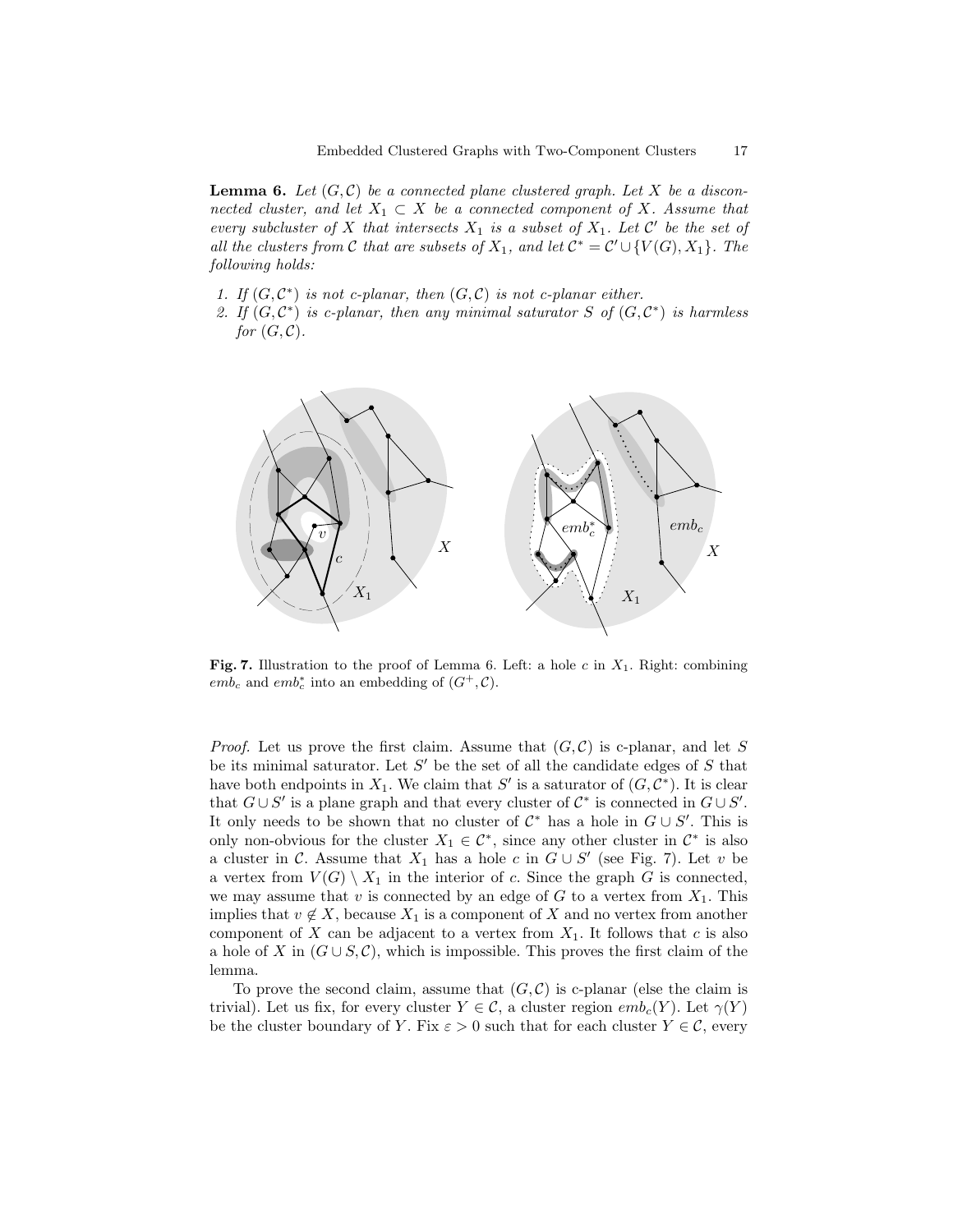edge of G that does not intersect  $\gamma(Y)$  and every vertex of G has distance at least  $\varepsilon$  from  $\gamma(Y)$ .

Let us consider a minimal saturator S of  $(G, \mathcal{C}^*)$ . Let  $G^+$  be the plane graph  $G\cup S$ . Our aim is to show that S is harmless for  $(G,\mathcal{C})$ , i.e.,  $(G^+,\mathcal{C})$  is c-planar. To prove this, we will modify some of the cluster regions  $emb_c(Y)$  of those clusters  $Y \in \mathcal{C}$  that are subsets of  $X_1$ , to obtain a c-planar drawing of  $(G^+, \mathcal{C})$ , in the way indicated in Fig. 7.

Note that all the vertices of  $V(G) \setminus X_1$  are in the outer face of the plane graph  $G^+[X_1]$ , otherwise  $(G^+,\mathcal{C}^*)$  would contain a hole of the cluster  $X_1$  and S would not be a saturator of  $(G, \mathcal{C}^*)$ . This shows that the edges of S may be embedded in such a way that any point of an edge  $e \in S$  has distance at most  $\varepsilon/3$  from a point belonging to  $G[X_1]$ .

Let us now consider the clustered graph  $(G^+, \mathcal{C}^*)$ . Since each cluster of this graph is connected and has no holes, the graph is c-planar. Let us fix for each cluster  $Y \in \mathcal{C}^*$  a cluster region  $emb_c^*(Y)$  with boundary  $\gamma^*(Y)$ . By shrinking the regions if necessary, we may assume that for every cluster  $Y \subseteq X_1$ , each point of the closed curve  $\gamma^*(Y)$  has distance at most  $\varepsilon/3$  from the embedding of  $G^+[X_1]$ , and hence it has distance at most  $2\varepsilon/3$  from  $G[X_1]$ .

Let us now define the cluster regions of the graph  $(G^+, \mathcal{C})$ . To a cluster  $Y \in \mathcal{C}$ that is a subset of  $X_1$ , we assign the region  $emb_c^*(Y)$ , and to a cluster Y that is disjoint from  $X_1$  or a superset of  $X_1$ , we assign the region  $emb_c(Y)$ . It is easy to check that these regions yield a proper c-planar embedding of  $(G^+, \mathcal{C})$ , showing that S is harmless.  $\square$ 

#### A.2 The General Algorithm

As in the simple case of flat clustered graphs, we present a polynomial algorithm FIND-EDGE which, for a given nice clustered graph  $(G, \mathcal{C})$  as input, will either decide that  $(G, \mathcal{C})$  is not c-planar, or it will output a harmless properly drawn candidate edge  $e$ . The edge  $e$  produced by the algorithm saturates a minimal cluster  $X \in \mathcal{C}$ , and does not create any hole.

Thus, FIND-EDGE will either show that  $(G, \mathcal{C})$  is not c-planar, or it will allow us to reduce the c-planarity of  $(G, \mathcal{C})$  to an equivalent nice c-planarity instance  $(G \cup e, C')$ , where C' is obtained from C by removing all the connected clusters of  $G \cup e$  that have no disconnected subclusters. After at most  $|C|$  iterations of FIND-EDGE, we will either determine that the original instance  $(G, \mathcal{C})$  was not c-planar, or we will obtain a saturator of  $(G, \mathcal{C})$ .

The algorithm FIND-EDGE will only consider properly drawn candidate edges and it will make no distinction between isomorphic embeddings of the same candidate edge. Thus, for the purpose of this algorithm, a candidate edge is uniquely determined by a pair of its endpoints and the face where the edge should be embedded. After the restriction to properly drawn candidate edges, the algorithm does not need to treat the outer face specially, because, by the second part of Lemma 4, the notion of hole (and hence the notion of saturator) can be defined without referring to the outer face.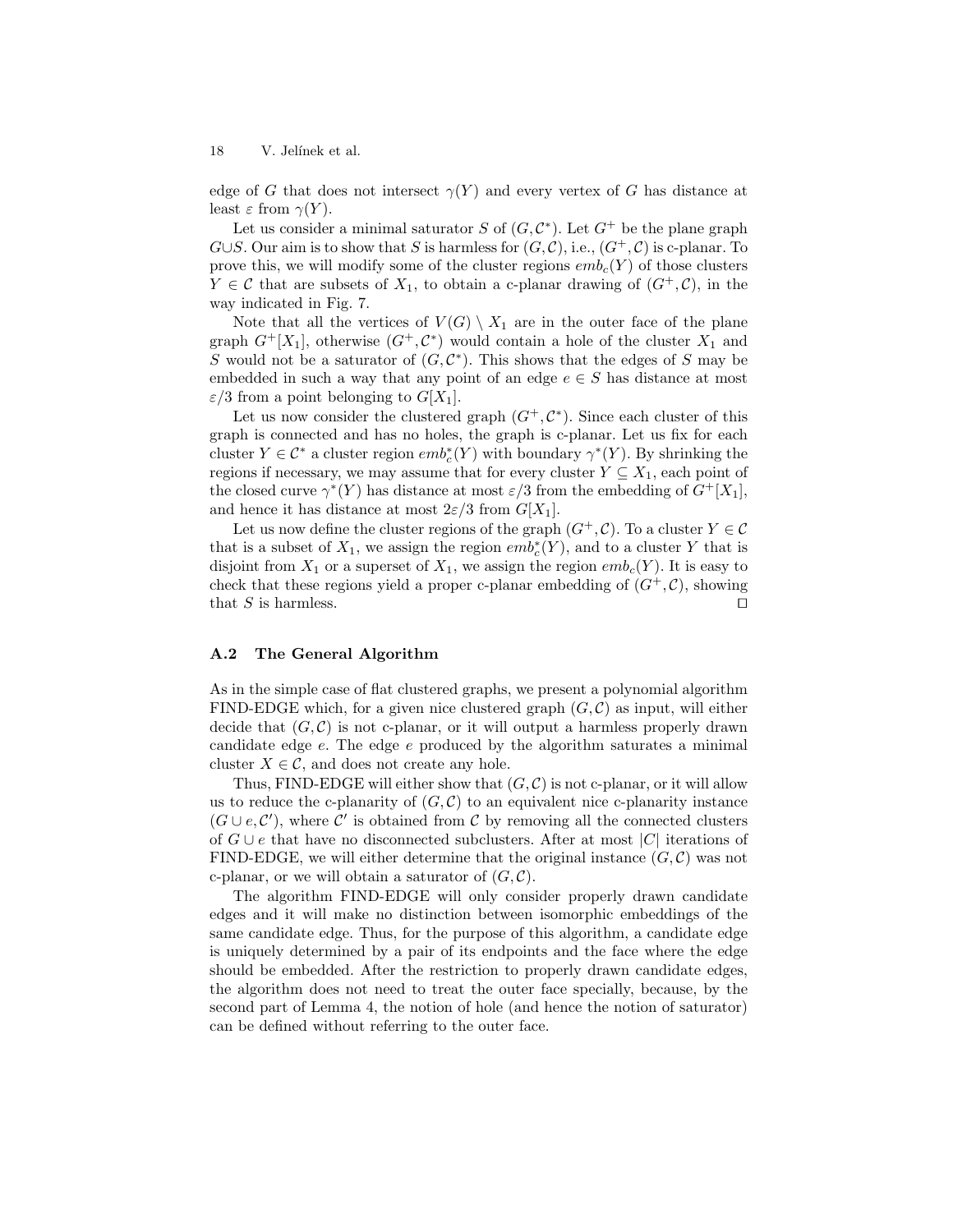In the description of our algorithm, we strive for maximum conceptual simplicity. We thus omit all optimizations that would make the algorithm more efficient but complicate its analysis.

Before we describe the FIND-EDGE algorithm, we need to introduce some terminology. Let  $(G, \mathcal{C})$  be a 2-connected 2-component clustered graph. Let  $X, Y \in \mathcal{C}$  be a pair of clusters, such that  $X \subseteq Y$ . We say that Y is a connector of X if X is a subset of a single connected component of Y, otherwise we say that Y is a *disconnector of X*. Note that any disconnector of X is a subcluster of any connector of  $X$ . Since every cluster has at least one connector (the root cluster), we may speak of the minimal connector of a cluster  $X$ .

Let us now present an outline of the algorithm FIND-EDGE. Assume that  $(G, \mathcal{C})$  is a nice clustered graph.

In the first step, the algorithm checks whether there is a non-minimal disconnected cluster  $X \in \mathcal{C}$  with components  $X_1$  and  $X_2$ , with the property that every subcluster of X is either a subset of  $X_1$  or a subset of  $X_2$ . If such a cluster  $X$  exists, we may assume w.l.o.g. that  $X_1$  contains at least one subcluster. The algorithm then recursively calls FIND-EDGE on the instance  $(G, \mathcal{C}^*)$  described in Lemma 6. If the recursive call determines that  $(G, \mathcal{C}^*)$  is not c-planar, then the algorithm outputs that  $(G, \mathcal{C})$  is not c-planar and stops. Otherwise, if the recursive call outputs a candidate edge e that is harmless for  $(G, \mathcal{C}^*)$ , then the algorithm outputs the same edge  $e$  and stops. The correctness of this step follows from Lemma 6.

If there is no cluster  $X$  that would allow the reduction step described above, we know that every non-minimal disconnected cluster is a disconnector of some minimal cluster. In particular, any candidate set  $S$  that saturates every minimal cluster necessarily saturates each cluster of  $C$ , because an edge that saturates a minimal cluster  $X$  automatically saturates all disconnectors of  $X$  as well. This implies that any minimal saturator only contains edges that saturate the minimal clusters.

Let  $\mathcal{C}_{\text{min}}$  be the set of all the minimal clusters of C. The clusters  $\mathcal{C}_{\text{min}}$  are all disjoint, and by the argument above, any candidate set  $S$  that saturates all the clusters of  $\mathcal{C}_{\text{min}}$  also saturates the remaining clusters of  $\mathcal{C}$ . We may be tempted to use the simple FIND-EDGE algorithm to find a minimal saturator S of the flat clustered graph  $(G, \mathcal{C}_{\min} \cup \{V(G)\})$ , and then use the candidate set S as a saturator of  $(G, \mathcal{C})$ . The problem with this naive approach is, that the clustered graph  $(G \cup S, C)$  may contain a hole in a non-minimal cluster of  $X \in \mathcal{C}$ . The algorithm we are about to describe is based on the above-described naive approach, but takes additional precautions to avoid problems with holes in non-minimal clusters.

As in the flat case, the algorithm builds a set  $P$  of *permitted edges*. In the beginning, the set  $P$  contains all the properly drawn candidate edges that saturate a minimal cluster of C.

In the pruning phase, the algorithm repeatedly attempts to remove some candidate edges from P, using a set of pruning rules, which we will specify in Subsection A.4.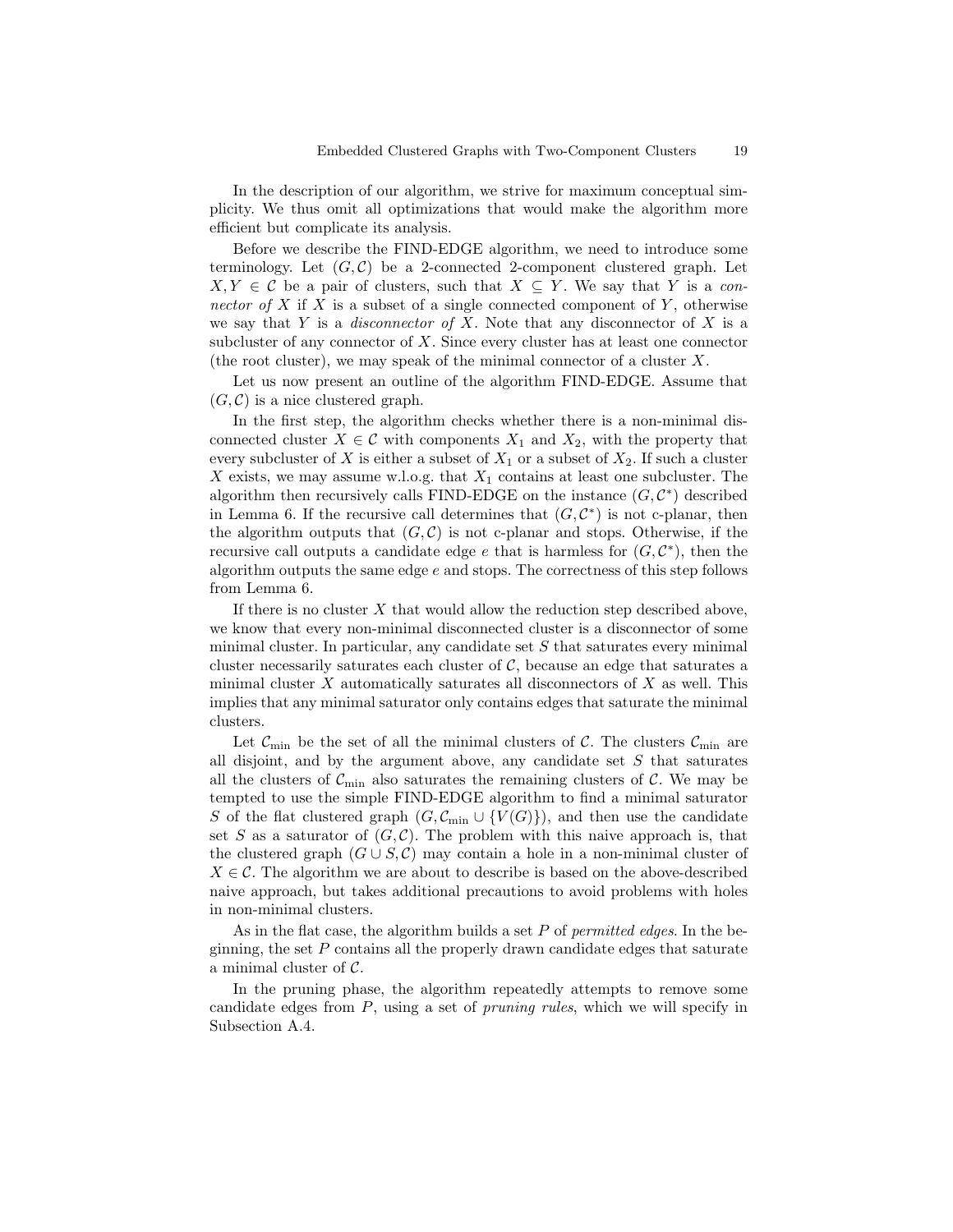After none of the pruning rules is applicable, the algorithm performs a series of triviality checks, which are analogous to those used in the flat case:

- 1. If there is a minimal cluster that cannot be saturated by any permitted edge, the algorithm declares that  $(G, \mathcal{C})$  is not c-planar and stops.
- 2. If there is a minimal cluster that can be saturated by exactly one permitted edge  $e \in P$ , the algorithm outputs e as a harmless candidate edge and stops.
- 3. The algorithm looks for a permitted edge e which does not 'obstruct' any other permitted edge (in a sense that will be made precise later). If such an edge exists, the algorithm outputs e as a harmless edge and stops.

The triviality checks will be described in greater detail in Subsection A.5, when we will also prove their correctness.

If the triviality checks fail, the algorithm will proceed to the last phase, which is again analogous to the flat case. In this phase, the algorithm will attempt to locate a harmless edge among the permitted edges. Depending on the structure of  $P$ , the algorithm will use one of two possible procedures:

- $-$  If there is a minimal cluster X whose permitted saturating edges all belong to the same face  $F$  of  $G$ , then the algorithm will use a procedure LOCATE-IN-FACE, to find a harmless permitted edge that belongs to the face F.
- If each minimal cluster can be saturated in at least two distinct faces, it can be shown that every cluster can in fact be saturated in exactly two faces. Furthermore, it can be shown that in such situation, any permitted edge of P is harmless. Thus, the algorithm will perform a procedure called OUTPUT-ANYTHING, which outputs an arbitrary permitted edge and stops.

The procedures LOCATE-IN-FACE and OUTPUT-ANYTHING will be described and analyzed in Subsections A.6 and A.7, respectively. Each of these procedures is guaranteed to output the correct solution.

#### A.3 Properties of 2-Component Graphs

Before we describe in detail the building blocks of the algorithm outlined above, we will establish some basic properties of 2-component clustered graphs, and introduce some more terminology.

Let G be a 2-connected plane graph. Let  $a, b, c, d$  be a quadruple of distinct vertices on the boundary of a face  $F$  of  $G$ . Recall that the pair ab crosses the pair cd in  $F$ , if the four vertices appear on the boundary of  $F$  in the cyclic order acbd. If e and f are two candidate edges of a 2-connected clustered graph  $(G, \mathcal{C})$ , we say that  $e$  crosses  $f$  if the two candidate edges belong to the same face  $F$  of G and the endpoints of  $e$  cross with the endpoints of  $f$ . For two sets of vertices X and Y, we say that X crosses Y in face F, if there are vertices  $a, b \in X$  and  $c, d \in Y$  such that a, b crosses c, d in the face F.

We first prove two simple lemmas which describe general properties of connected subgraphs in plane graphs.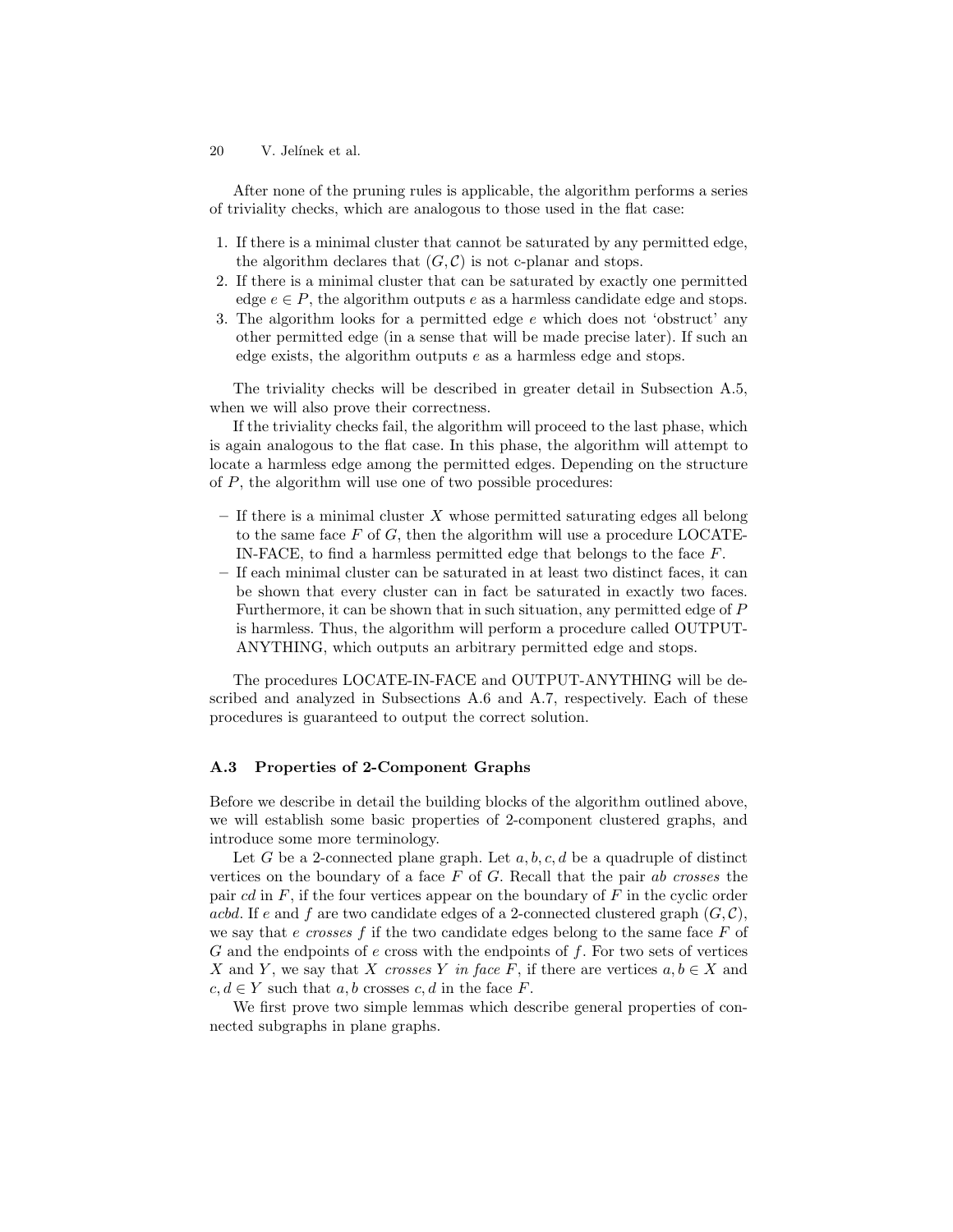**Lemma 7.** Let G be a 2-connected plane graph. If X and Y are disjoint sets of vertices which both induce a connected subgraph of  $G$ , then  $X$  does not cross Y in any face of G.

*Proof.* Assume for contradiction that there are four vertices  $x_1, x_2, y_1, y_2$  on the boundary of a face F, with  $x_i \in X$  and  $y_i \in Y$ , and that the pair  $x_1x_2$  crosses  $y_1y_2$  in F. Let p be a path in  $G[X]$  connecting the vertices  $x_1$  and  $x_2$ . Let us draw a new edge e with endpoints  $x_1$  and  $x_2$  in the interior of F (if  $x_1$  and  $x_2$ ) are already connected by an edge of  $G$ , we may subdivide  $e$  by a new vertex to avoid multiple edges in  $G \cup e$ ). In the graph  $G \cup e$ , there is a cycle  $p \cup e$ . The vertices  $y_1$  and  $y_2$  belong to different regions of this cycle, because they can be connected by a curve drawn inside  $F$  which intersects the cycle exactly once. This is a contradiction, because  $y_1$  and  $y_2$  are connected by a path in  $G[Y]$  which does not intersect  $p \cup e$ .

**Lemma 8.** Let G be a 2-connected plane graph. Let  $X_1$ ,  $X_2$ , and  $X_3$  be disjoint sets of vertices, each of them inducing a connected subgraph of G. Then there are at most two distinct faces of G that contain vertices of all the three sets  $X_i$ on their boundaries.

*Proof.* Assume that there are three faces  $F_1, F_2$  and  $F_3$ , and each of them has at least one vertex from each of the three sets  $X_1, X_2$ , and  $X_3$ . Place a new vertex into the interior of each of the three faces, and connect each of the three new vertices by an edge to the vertices of  $X_1$ ,  $X_2$ , and  $X_3$  on the boundary of the respective faces. The resulting graph is planar but contains a  $K_{3,3}$  minor, which is impossible.  $\Box$ 

Throughout the rest of this subsection, we assume that  $(G, \mathcal{C})$  is a nice clustered graph. We also assume that all the candidate edges are properly drawn.

**Lemma 9.** Let S be a candidate set of  $(G, C)$ , such that  $(G \cup S, C)$  has no hole. Let e be a candidate edge of the graph  $G \cup S$  such that  $(G \cup S \cup \{e\}, \mathcal{C})$  contains a hole belonging to a cluster  $X \in \mathcal{C}$ . Then one of the following two possibilities holds:

- 1. Both endpoints of e belong to the same component of  $G[X]$  and X has a hole in  $(G \cup e, C)$ .
- 2. The two endpoints of e belong to distinct components of  $G[X]$ , and there is a candidate edge  $f \in S$  with both endpoints belonging to distinct components of  $G[X]$  and such that X has a hole in  $(G \cup \{e, f\}, \mathcal{C})$ .

*Proof.* Clearly, both endpoints of  $e$  must belong to the cluster  $X$ . Assume that the two endpoints of e belong to the same component  $X_1$  of  $G[X]$  (as in the left part of Fig. 8). Let  $G_X$  be the plane subgraph of  $G \cup S \cup \{e\}$  induced by the vertices of X. By assumption,  $G_X$  has a cycle c which is a hole in  $G \cup S \cup \{e\}.$ Hence, both regions of c in  $G \cup S \cup \{e\}$  contain a vertex of G not belonging to X (here we use the alternative definition of hole deduced from the second part of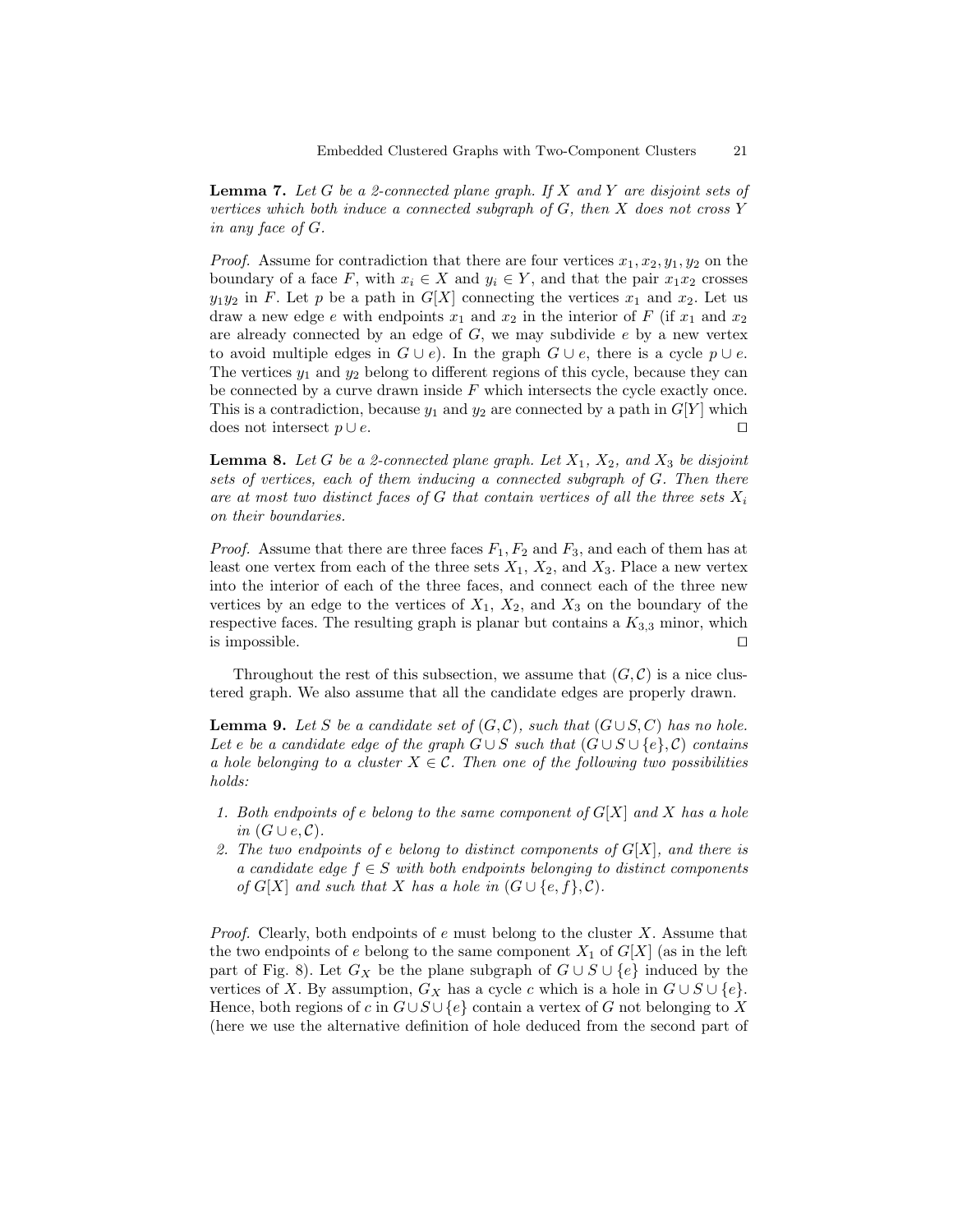22 V. Jelínek et al.



Fig. 8. Two possibilities of a hole caused by a candidate edge e.

Lemma 4). Let  $u, v \in \overline{X}$  be two vertices in distinct regions of c. Since no cycle of  $G_X - e$  is a hole in  $G \cup S \cup \{e\}$ , we know that the two vertices  $u, v$  are in the interior of the same face of  $G_X - e$ . Hence, the two vertices are in the interior of the two faces of  $G_X$  that are adjacent to  $e$ .

Let p be a path in  $G[X]$  that connects the two endpoints of e (recall that these endpoints belong to the same component of  $G[X]$ ). Then  $p \cup e$  is a cycle in  $G_X$ , and each region of this cycle contains one face of  $G_X$  adjacent to e. In particular,  $p \cup e$  is a hole in  $G \cup e$ .

Assume now that the endpoints of e belong to distinct components of  $G[X]$ (see the right part of Fig. 8). Since in  $G \cup S \cup e$ , the cluster X contains a cycle (in fact a hole) containing the edge  $e$ , the set S must contain at least one edge that saturates  $X$ . Let  $f$  be such an edge. Then  $X$  induces a connected subgraph in the graph  $G \cup f$ . We may repeat the argument of the previous paragraph for the graph  $G \cup f$  instead of G, and the set  $S \setminus \{f\}$  instead of S, to conclude that X has a hole in  $(G \cup \{f, e\}, \mathcal{C})$ .

**Definition 6.** Assume that  $(G, \mathcal{C})$  is a nice clustered graph. We say that a candidate edge e is blocked by a cluster  $X \in \mathcal{C}$  if X has a hole in  $(G \cup e, \mathcal{C})$ . We say that a candidate edge e interferes with a candidate edge f in a cluster  $X$  if both e and f saturate X, and X has a hole in  $(G \cup \{e, f\}, \mathcal{C})$ .

**Lemma 10.** A set  $S$  of properly drawn candidate edges is a partial saturator of  $(G, \mathcal{C})$  if and only if no edge of S is blocked, no two edges of S interfere, and no two edges of S cross.

Proof. If S is a partial saturator, it satisfies the three conditions by definition. Assume now that  $S$  is not a partial saturator. If two edges of  $S$  cross, we are done, so assume that no two edges cross. It follows that  $G \cup S$  has a hole. Let  $S_0$  be a minimal subset of S such that  $G \cup S_0$  has a hole. From Lemma 9 we see that every edge of  $S_0$  is either blocked or interferes with another edge of  $S_0$ , as claimed.  $\Box$ 

Let  $F$  be a face of  $G$ , let  $W$  be a set of vertices. A  $W$ -arc of  $F$  is an arc of the curve forming the boundary of  $F$  which has two vertices of  $W$  as endpoints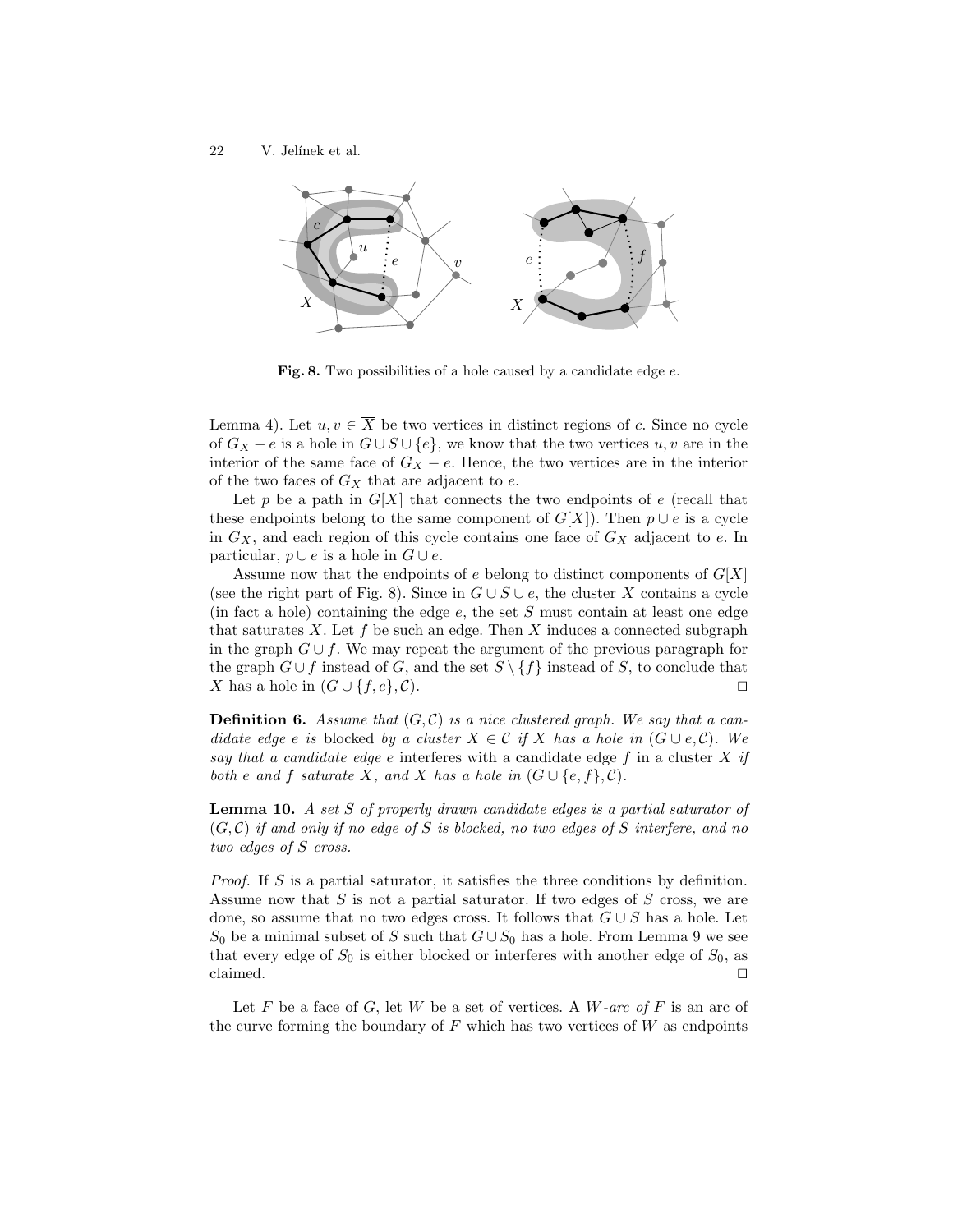and contains no vertices of  $W$  in its interior. If the boundary of  $F$  has less than two vertices from  $W$ , we assume that the whole boundary forms a single  $W$ -arc. Clearly, if the boundary of F has  $k \geq 1$  vertices of W, then F has exactly k internally disjoint W-arcs.

Note that if two adjacent faces  $F$  and  $F'$  share a common part of their boundary, then a  $W$ -arc of  $F$  may correspond to the same curve as a  $W$ -arc of  $F'$ . Nevertheless, we will treat the two arcs as two distinct objects, even if they are represented by the same curve.

**Definition 7.** Let X be a disconnected cluster with components  $X_1$  and  $X_2$ . Let F be a face whose boundary contains at least one vertex from each component of X. Since  $X_1$  and  $X_2$  cannot cross in F by Lemma 7, we see that among all the X-arcs of F there are exactly two arcs whose one endpoint belongs to  $X_1$ and the other to  $X_2$ . We will call these two arcs the external X-arcs of F. The remaining X-arcs will be called internal. More generally, if  $X'$  is a subset of X, such that both of the sets  $X' \cap X_1$  and  $X' \cap X_2$  have at least one vertex on the boundary of F, then an X'-arc of F is called an external X'-arc if it has one endpoint in  $X_1$  and another endpoint in  $X_2$ .

**Lemma 11.** Let  $X$  and  $Y$  be disjoint disconnected clusters, with components  $X_1, X_2$  and  $Y_1, Y_2$ , respectively. Let F be a face whose boundary contains vertices of all the four components. The following holds:

- 1. If a vertex of  $Y_1$  appears in an internal X-arc of F, then all the vertices of  $Y_1$  on the boundary of F appear in the same X-arc.
- 2. If the vertices of Y appear in more than one  $X$ -arc of  $F$ , and at least one vertex of  $Y$  appears in an internal  $X$ -arc, then  $F$  is the only face of  $G$  that contains vertices from both of the sets  $Y_1$  and  $Y_2$ .

*Proof.* Let us prove the first claim. Assume that a vertex  $y \in Y_1$  belongs to an internal X-arc, whose endpoints belong to the same component  $X_1$  of the cluster X. If there is another X-arc that contains a vertex from  $Y_1$ , then the two sets  $X_1$  and  $Y_1$  cross in F, which contradicts Lemma 7.

To prove the second claim, assume again that a vertex  $y_1 \in Y_1$  belongs to an internal X-arc with endpoints in  $X_1$ , and that there is a vertex  $y_2 \in Y_2$  that belongs to another X-arc. If there is another face  $F'$  which contains a vertex  $y'_1 \in Y_1$  as well as a vertex  $y'_2 \in Y_2$ , then let us draw a new edge  $y'_1y'_2$  in the interior of the face  $F'$ . In the resulting graph, the set Y induces a connected subgraph, and yet Y crosses  $X_1$  in the face F, which contradicts Lemma 7.  $\Box$ 

We will now use the concept of arcs to characterize blocking and interference of candidate edges.

### Lemma 12.

1. Let  $X \in \mathcal{C}$  be a cluster, let e be a candidate edge in a face F. The edge e is blocked by  $X$  if and only if both endpoints of  $e$  belong to the same component of X and the two endpoints appear in distinct  $\overline{X}$ -arcs of F.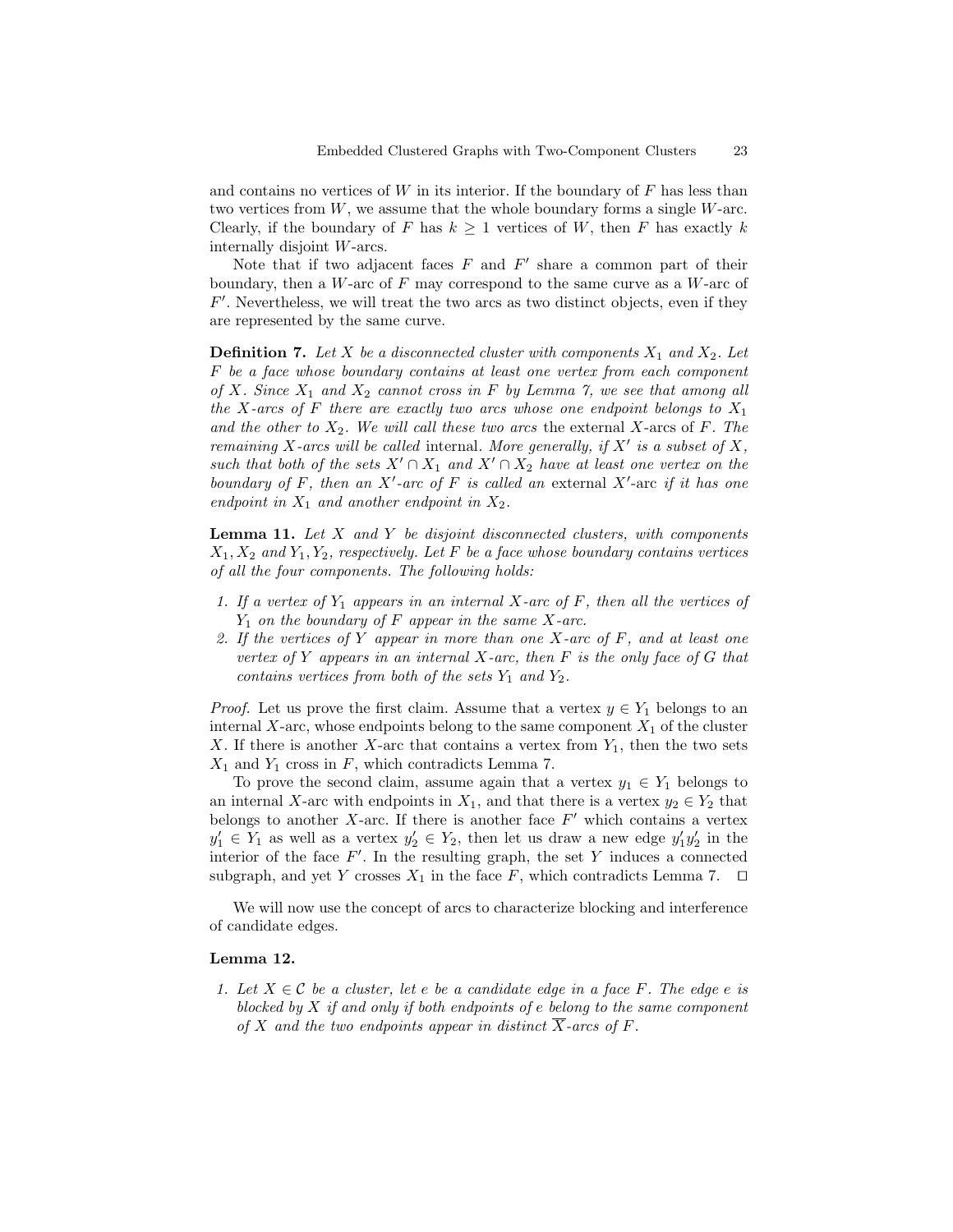- 24 V. Jelínek et al.
- 2. If a candidate edge e that saturates a disconnected cluster Y is blocked by a cluster  $X$ , then e is also blocked by the minimal connector of  $Y$  (which is a subcluster of  $X$ ).



Fig. 9. Illustration to Lemma 12: x and x' in different  $\overline{X}$ -arcs  $\alpha$  and  $\beta$  of F.

*Proof.* See Fig. 9. Let us begin with the first part of the lemma. Let x and  $x'$  be the endpoints of e. Assume first that e is blocked by  $X$ . This implies that both endpoints of  $e$  belong to the same component of  $X$ . For contradiction, suppose that x and x' also belong to the same X-arc of F. In particular, x and x' split the boundary of F into two arcs  $\alpha$  and  $\beta$ , and at least one of these arcs (let us say the arc  $\alpha$ ) only contains vertices from X.

Let  $G_X$  be the subgraph of the plane graph  $G \cup \{e\}$  induced by the vertices of X. By assumption, the graph  $G_X$  has a cycle c such that both regions of c have at least one vertex of  $\overline{X}$  in their interior. As in Lemma 9, we conclude that there are vertices  $u, v \in \overline{X}$  that belong to the interiors of the two faces of  $G_X$ that are adjacent to  $e$ . However, this is impossible, since the arc  $\alpha$  together with the edge e forms the boundary of a face of  $G_X$  that has no other vertex of G in its interior. We conclude that if e is blocked by X, then x and  $x'$  must belong to different  $\overline{X}$ -arcs.

To prove the converse, assume that x and x' belong to different  $\overline{X}$ -arcs of F and that they belong to the same component of X. Let  $\alpha$  and  $\beta$  be again the two arcs of F determined by the pair of vertices x and  $x'$ . Since x and  $x'$  are in distinct  $\overline{X}$ -arcs of F, both  $\alpha$  and  $\beta$  must contain a vertex from  $\overline{X}$ . Let us choose  $u \in \alpha \cap \overline{X}$  and  $v \in \beta \cap \overline{X}$ . By assumption, there is a path p in G from x to x' which only contains the vertices of X. We see that  $p \cup e$  is a cycle in  $G \cup e$  and that u and v belong to different regions of this cycle. It follows that  $p \cup e$  is a hole of  $X$ , showing that  $e$  is blocked by  $X$ , as claimed.

To prove the second claim of the lemma, assume that  $Z$  is the minimal connector of Y. Since X is also a connector of Y, we have  $Z \subseteq X$ . It follows that a pair of vertices that belongs to different  $\overline{X}$ -arcs of a face F must also belong to different  $\overline{Z}$ -arcs of F.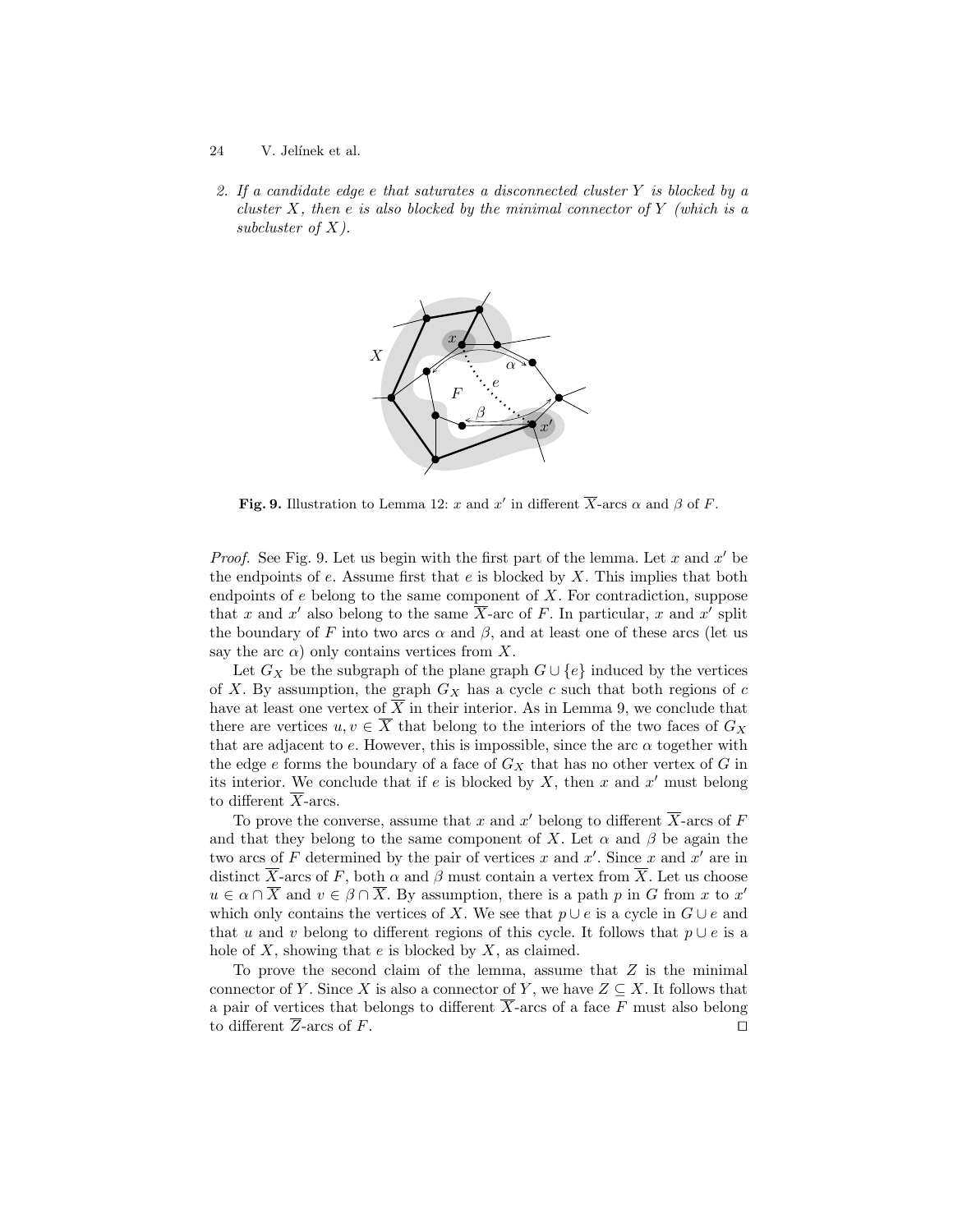The next lemma provides a similar characterization for edge-interference.

#### Lemma 13.

- 1. Let  $e = ab, f = cd$  be two non-crossing candidate edges. Let Z be a disconnected cluster with components  $Z_1$  and  $Z_2$ , and assume that  $\{a, c\} \subseteq Z_1$  and  ${b, d} \subseteq Z_2$ . Then e and f do not interfere in Z if and only if e and f belong to the same face F of G, a and c belong to the same  $\overline{Z}$ -arc of F, and b and d belong to the same  $\overline{Z}$ -arc of F.
- 2. If e and f saturate two distinct minimal clusters  $X$  and  $Y$ , then e and f interfere if and only if they interfere in the minimal common disconnector of the two clusters  $X$  and  $Y$ .



Fig. 10. Illustration to Lemma 13: two non-interfering candidate edges.

*Proof.* See Fig. 10. Note that if  $Z_1$  and  $Z_2$  are two components of a disconnected cluster Z, then a vertex of  $Z_1$  always belongs to a different  $\overline{Z}$ -arc than any vertex of  $Z_2$ .

The first part of Lemma 13 follows from Lemma 12, using the fact that  $e$ interferes with f in a cluster Z if and only if e is blocked by Z in the graph  $G \cup f$ . The second part of the lemma is analogous to the second part of Lemma 12.  $\square$ 

#### A.4 Pruning Phase

Let us assume that  $(G, \mathcal{C})$  is a nice clustered graph. We also assume that every disconnected cluster that is not minimal is a disconnector of a minimal cluster. Recall that a nice clustered graph that does not satisfy this last assumption can be reduced using Lemma 6 to an equivalent instance of c-planarity with the same underlying graph and fewer disconnected clusters.

In the pruning phase, the algorithm FIND-EDGE iteratively restricts the set P of permitted candidate edges. In the beginning of the pruning phase, the set P is initialized to contain all the properly drawn candidate edges that saturate at least one minimal cluster. Note that every permitted edge  $e \in P$  saturates a unique minimal cluster  $X \in \mathcal{C}$ . A permitted edge that saturates a minimal cluster  $X$  will be called an  $X$ -edge.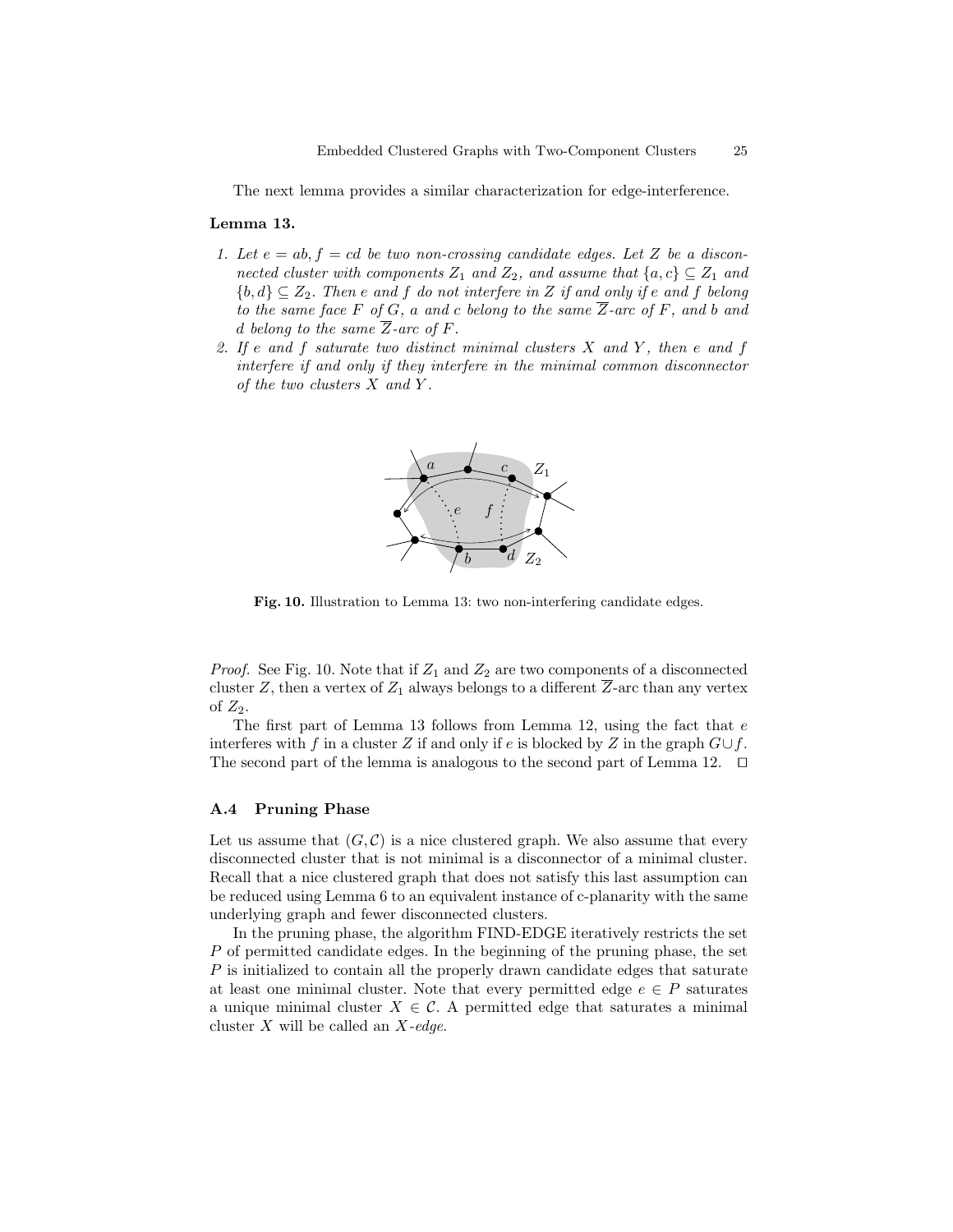We say that a cluster X interferes with a cluster Y, if P contains an X-edge e and a Y-edge f that interfere in some cluster  $Z$ . Note that in such case, the two edges  $e$  and  $f$  must interfere in the minimal common disconnector of  $X$  and Y (this follows from Lemma 13). Note also, that since edges are removed from P in the pruning phase, two clusters that interfere at the beginning of the pruning do not necessarily interfere when the pruning is over.

Before we describe the pruning rules, let us introduce more terminology.

Let  $F$  be a face, and let  $X$  be a minimal cluster. We say that a vertex  $v$  is active in  $F$  (or  $F\text{-}active$ ), if it is incident to at least one permitted edge that belongs to  $F$ , otherwise it is *passive*. Note that the same vertex may be passive in one face and active in another.



Fig. 11. Examples of active and fully active arcs of a cluster  $X$  in a face  $F$ .

Let X be a disconnected non-minimal cluster, let  $F$  be a face. We say that an  $\overline{X}$ -arc  $\alpha$  of the face F is an F-active arc of cluster X if  $\alpha$  contains at least one  $F$ -active vertex that belongs to a cluster disconnected by  $X$  (or equivalently, if there is a permitted edge in F that saturates X and has an endpoint in  $\alpha$ ). We say that  $\alpha$  is a fully F-active arc of X if every minimal cluster that is disconnected by X has at least one active vertex in  $\alpha$  (for illustration, see Fig. 11). If  $X_1$  and  $X_2$  are the two components of X, then any  $\overline{X}$ -arc may only contain vertices of at most one of the two components. An  $F$ -active arc of  $X$  that contains vertices from  $X_1$  will be simply called an F-active arc of  $X_1$ . If the face F is clear from the context, we will write 'active' instead of 'F-active'.

If X is a minimal cluster, and if  $e$  and  $e'$  are two X-edges, we say that  $e$  and e' are equivalent, if for every permitted edge  $f \in P$  that is not an X-edge, the edge f crosses e if and only if it crosses  $e'$ , and f interferes with e if and only if it interferes with  $e'$ .

During the pruning phase, the set  $P$  will satisfy the following invariants.

 $(11)$  For every minimal cluster X and every face F, all the X-edges that belong to  $F$  form a vertex-disjoint union of complete bipartite subgraphs; these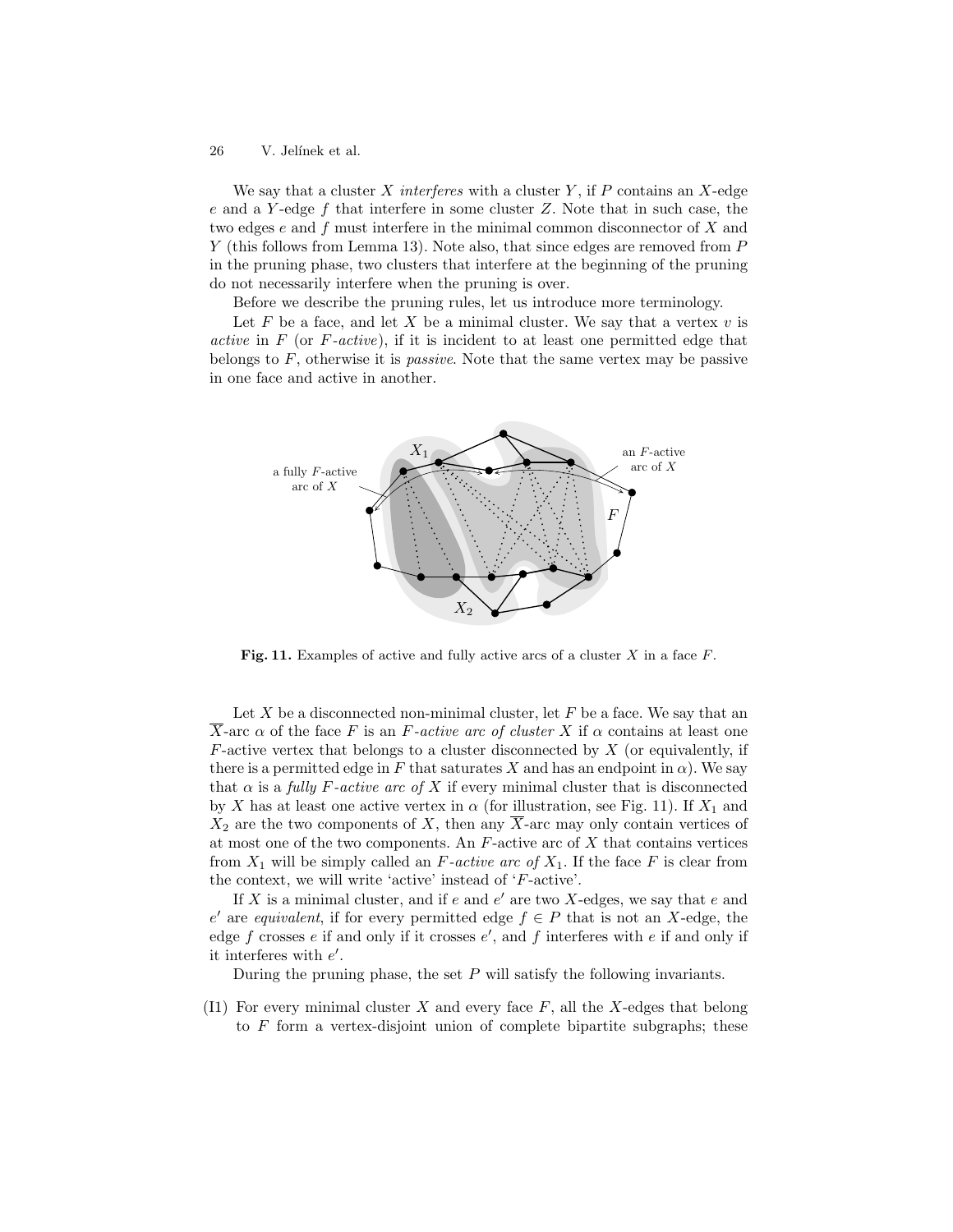complete bipartite subgraphs will be called  $X$ -bundles (or just bundles, if X is clear from the context). Two  $X$ -edges belonging to different bundles do not cross.

- $(12)$  If X and Y are distinct minimal clusters, then if an X-edge e crosses two Y-edges f and  $f'$ , then f and f' belong to the same bundle.
- (I3) Let X be a disconnected non-minimal cluster, let  $X' \subset X$  be a component of X. If Y is a minimal cluster disconnected by X, and if, in a face  $F$ , the component  $X'$  has more than one  $F$ -active arc containing active vertices of  $Y$ , then no  $F$ -active arc of  $X'$  may contain vertices from two distinct bundles of  $Y$  (see Fig. 12).
- (I4) If  $(G, \mathcal{C})$  is c-planar, then it has a saturator that is a subset of P.



Fig. 12. An example of a configuration forbidden by I3.

These are the four rules applied to reduce P during the pruning phase.

- $(R1)$  If there is a disconnected non-minimal cluster X that has, in a face F, an active arc  $\alpha$  that is not fully active, then remove from P all the edges from the face F that saturate X and have an endpoint in  $\alpha$ . Thus, the arc  $\alpha$  will no longer be an F-active arc of X.
- $(R2)$  If, in a face F, there is a permitted edge which is blocked by a cluster Y, then remove from  $P$  all the permitted edges in  $F$  blocked by  $Y$ . (See Fig. 9) for an example of a blocked edge.)
- (R3) If, for a minimal cluster X, there is a permitted edge that crosses all the  $X$ -edges, then remove from  $P$  each edge that crosses all the  $X$ -edges.
- (R4) Let  $e = uv$  and  $e' = u'v$  be two X-edges that belong to the same face F and that share a common vertex  $v$ . If  $e$  and  $e'$  are equivalent then remove from  $P$  all the  $X$ -edges in  $F$  incident to  $u'$ .

The four rules above are listed in order of decreasing precedence. In the pruning phase, the FIND-EDGE algorithm tests the rules, starting from the first one, to find the first rule that is applicable for the given set P. After a rule is applied, the algorithm returns to the beginning of the list of rules, and starts looking for the first rule that is applicable for the (now smaller) set P. In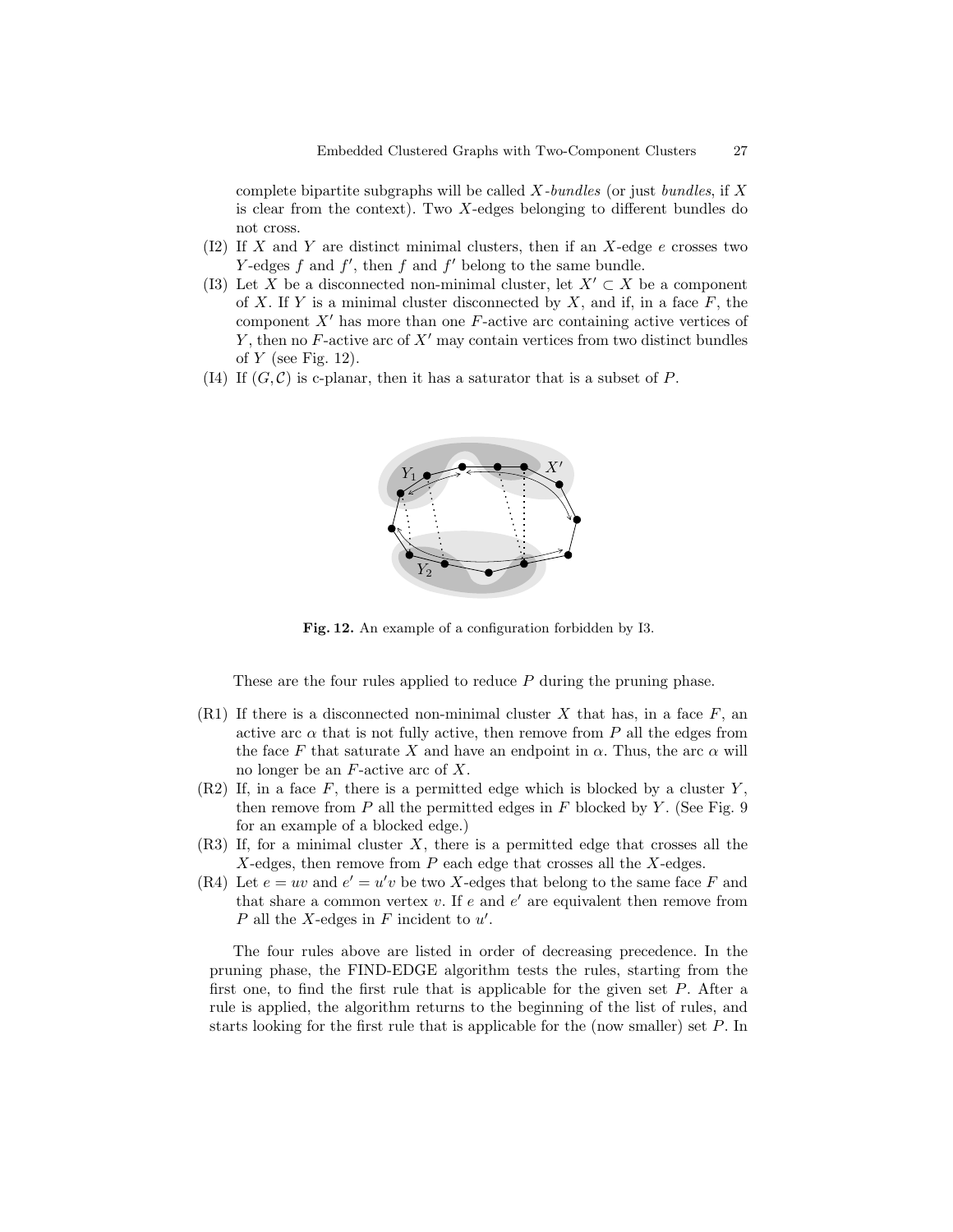particular, the algorithm only applies rule number  $i$  in a situation when none of the rules  $1, \ldots, i-1$  is applicable. Note that if for a given set P the second rule is not applicable (i.e., none of the permitted edges is blocked), then it will never become applicable if the set  $P$  is further reduced, so it will never be used again.

Our main task is to show that all the invariants are preserved during the pruning phase. Let us first verify that before any of the rules is applied, the initial set  $P$  satisfies the invariants. The validity of  $I1$  is clear, since initially, for every face  $F$  and every minimal cluster  $X$ , all the properly drawn candidate edges in  $F$  that saturate  $X$  belong to  $P$ , in particular, there is at most one X-bundle in every face. This also shows that I2 and I3 hold trivially (there is only one X-bundle in each face). The validity of I4 is also clear, since if  $(G, \mathcal{C})$  is c-planar, then it has a saturator whose every edge is properly drawn (Lemma 4, part 1); furthermore, every disconnected cluster is a disconnector of a minimal cluster, so if S is a minimal properly drawn saturator, then  $S \subseteq P$ .

We will prove that the four invariants remain valid when  $P$  is pruned by the four rules above. More precisely, we will show that if a rule is applied to a set  $P$  which satisfies the invariants and which cannot be pruned by any of the higher-precedence rules, then after the application, the remaining permitted edges will still satisfy the invariants. We will deal with the four rules separately in Lemmas 14, 16, 17 and 19. In the proofs of these lemmas, we let  $P_\text{B}$  denote the set of permitted edges *before* the application of the rule, and we let  $P_A$ denote the set of permitted edges after the application of the rule. In each of the four proofs, we assume that  $P_\text{B}$  satisfies all the invariants and that it cannot be pruned by any higher-precedence rule; we then show that  $P_A$  also satisfies the invariants.

#### Lemma 14. The rule R1 preserves all the invariants.

Proof. The rule R1 merely reduces the size of existing bundles by removing some of their vertices. In particular, if a pair of edges in  $P_A$  belongs to two distinct bundles, then it also belongs to two distinct bundles of  $P_B$ . Thus, R1 clearly preserves the first three invariants.

We claim that it preserves the last invariant. To see this, note that for any saturator  $S \subseteq P_B$  and any disconnected non-minimal cluster X, all the edges of  $S$  that saturate the cluster  $X$  must belong to the same face, and their endpoints must belong to a union of two  $\overline{X}$ -arcs of this face, otherwise S would contain a pair of interfering edges due to Lemma 13. This implies that all the edges of S that saturate  $X$  must have their endpoints in fully active arcs of  $S$ .

Since R1 removes edges that saturate  $X$  but have an endpoint in an arc that is not fully active, we know that  $S \subseteq P_A$ . Thus R1 preserves I4.

Before we deal with the remaining rules, we need a lemma that describes the situations when the rule R1 is not applicable.

**Lemma 15.** Assume that the set  $P$  of permitted edges cannot be pruned by the rule R1. Let Z be a disconnected cluster that is a disconnector of at least two distinct minimal clusters X and Y. Let  $Z_1$  and  $Z_2$  be the two components of Z. The following holds: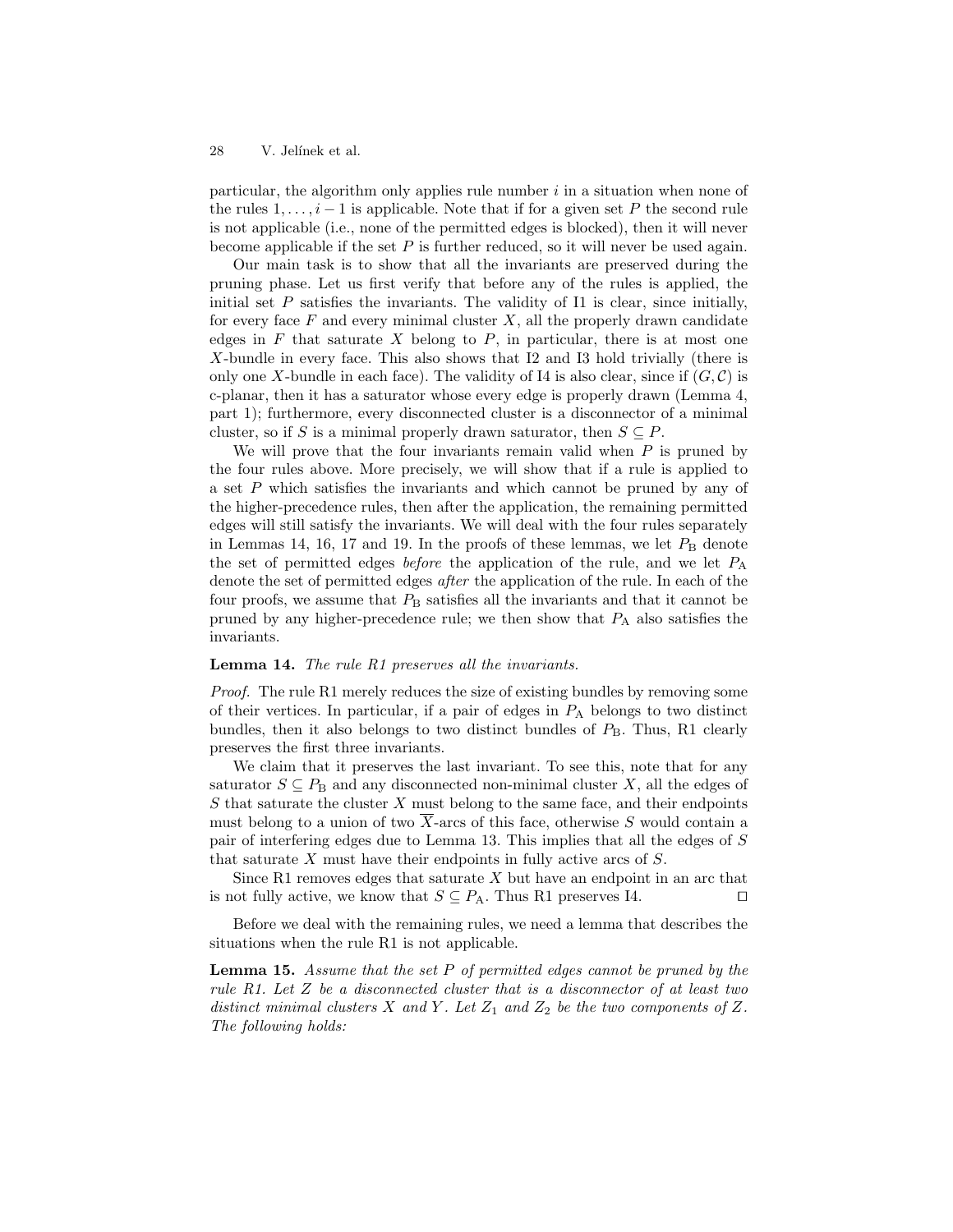- 1. All the active arcs of Z are fully active.
- 2. There are at most two faces that have active arcs of Z.
- 3. If there are exactly two distinct faces  $F$  and  $F'$  that have active arcs of  $Z$ , then each of these two faces has exactly one active arc of  $Z_1$  and exactly one active arc of  $Z_2$ .
- 4. If there is only one face F that has active arcs of Z, then F has at most two active arcs of  $Z_1$  and at most two active arcs of  $Z_2$ .

*Proof.* Let  $X_1$  and  $X_2$  be the components of X, let  $Y_1$  and  $Y_2$  be the components of Y, and assume that  $X_i \cup Y_i \subseteq Z_i$  for  $i = 1, 2$ . The first claim of the lemma follows from the fact that R1 is not applicable in P.

To prove the second claim, note that if there were three faces with active arcs, then by the first part, all the three faces would contain vertices from all the four disjoint sets  $X_1, Y_1, X_2$  and  $Y_2$ , contradicting Lemma 8.



Fig. 13. Illustration to the proof of Lemma 15: too many active arcs in a face.

To prove the third claim, assume for contradiction that there are two distinct faces F and F' with active arcs of Z, and that the face F has at least two active arcs of  $Z_1$ . Let x be a vertex from  $X_2$  that belongs to the boundary of F. Choose a vertex  $v$  on the boundary of  $F$  in such a way that the two vertices  $x$  and  $v$ separate the boundary of  $F$  into two arcs, and each of these two arcs contains one active arc of  $Z_1$ . Draw a new edge e with endpoints x and v into the face F (see Fig. 13). This subdivides F into two new faces  $F_1$  and  $F_2$ , each of them containing at least one vertex from each of the three sets  $X_1, Y_1$  and  $X_2$ . Since the face  $F'$  is also intersected by these three sets, the graph  $G \cup e$  contradicts Lemma 8.

The last claim of the lemma is proved by an analogous argument. Assume that F is a face that contains three active arcs of  $Z_1$ . By inserting two new edges into  $F$ , we may subdivide it into three faces, each of them intersected by each of the three sets  $X_1$ ,  $Y_1$  and  $X_2$ . This contradicts Lemma 8.

Lemma 16. The rule R2 preserves all the invariants.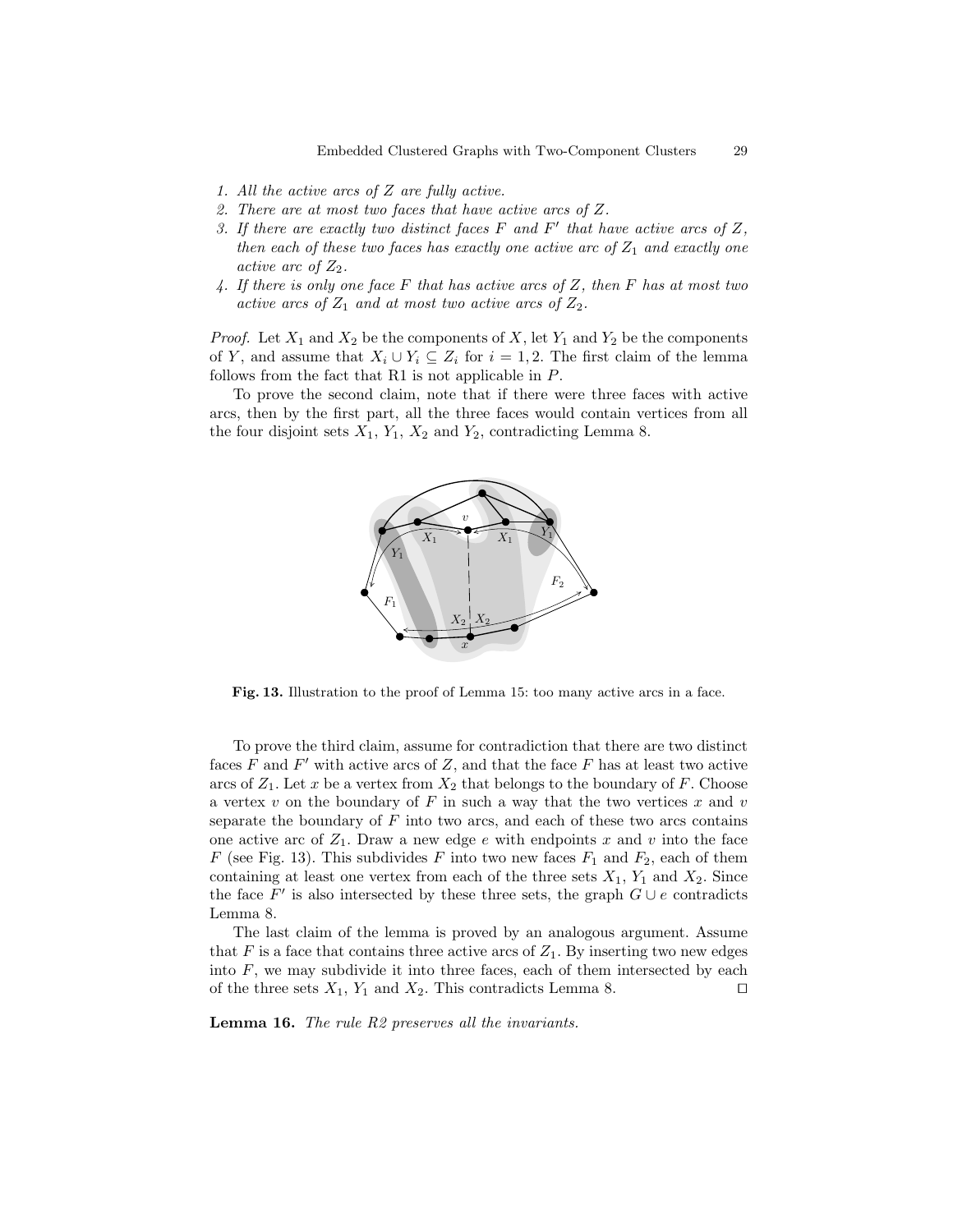*Proof.* Let Y and F be as in the description of the rule R2, let X be a minimal cluster whose candidate edge has been pruned by the current application of R2. By Lemma 12, the rule  $R2$  has removed from  $P<sub>B</sub>$  precisely those permitted edges in F whose endpoints belong to Y, but do not belong to the same  $\overline{Y}$ -arc of F. Let  $X_1$  and  $X_2$  be the two components of X. Since  $X_1$  may not cross  $X_2$ , there can be at most two  $\overline{Y}$ -arcs  $\alpha$  and  $\beta$  that contain vertices from both  $X_1$  and  $X_2$ . Thus, a given X-bundle of  $P_\text{B}$  in the face F with vertex set  $W \subseteq X$  will be transformed into two (possibly empty) bundles of  $P_A$ , induced respectively by the vertices of  $W \cap \alpha$  and  $W \cap \beta$ . This shows that I1 is preserved.



Fig. 14. Illustration to the proof of Lemma 16: an edge e crossing two bundles.

Next, consider the invariant I2: assume, for contradiction, that an edge  $e \in$  $P_A$  crosses a pair of permitted X-edges f and f' that belong to distinct bundles of  $P_A$  (see Fig. 14). This is only possible if f has both endpoints in the arc  $\alpha$ and f' has both endpoints in the arc  $\beta$  (or vice versa). It follows that e must have one endpoint in the interior of  $\alpha$  and the other in the interior of  $\beta$ , hence  $e$  is blocked by  $Y$  and should have been removed by the current application of R2.

Let us assume now that  $P_A$  violates I3. This is only possible if, for a minimal cluster  $X$  whose permitted edges have been pruned by the current application of R2, there is a disconnector  $Z$  of  $X$  such that an  $F$ -active arc of  $Z$  contains two F-active vertices  $u, v$  of X from distinct bundles of  $P_A$ . Since I3 holds in  $P_{\rm B}$ , we know that  $u, v$  belong to the same bundle of  $P_{\rm B}$  and hence  $u \in \alpha$  and  $v \in \beta$ . However, every disconnector of X is a subset of any connector of X, in particular  $Z \subset Y$ , and since u, v are in distinct  $\overline{Y}$ -arcs, they cannot be in the same active arc of Z.

It is clear that R2 preserves I4, since a saturator  $S \subseteq P_B$  may not contain an edge that is blocked by some cluster, and hence  $S \subseteq P_A$ .

Lemma 17. The rule R3 preserves all invariants.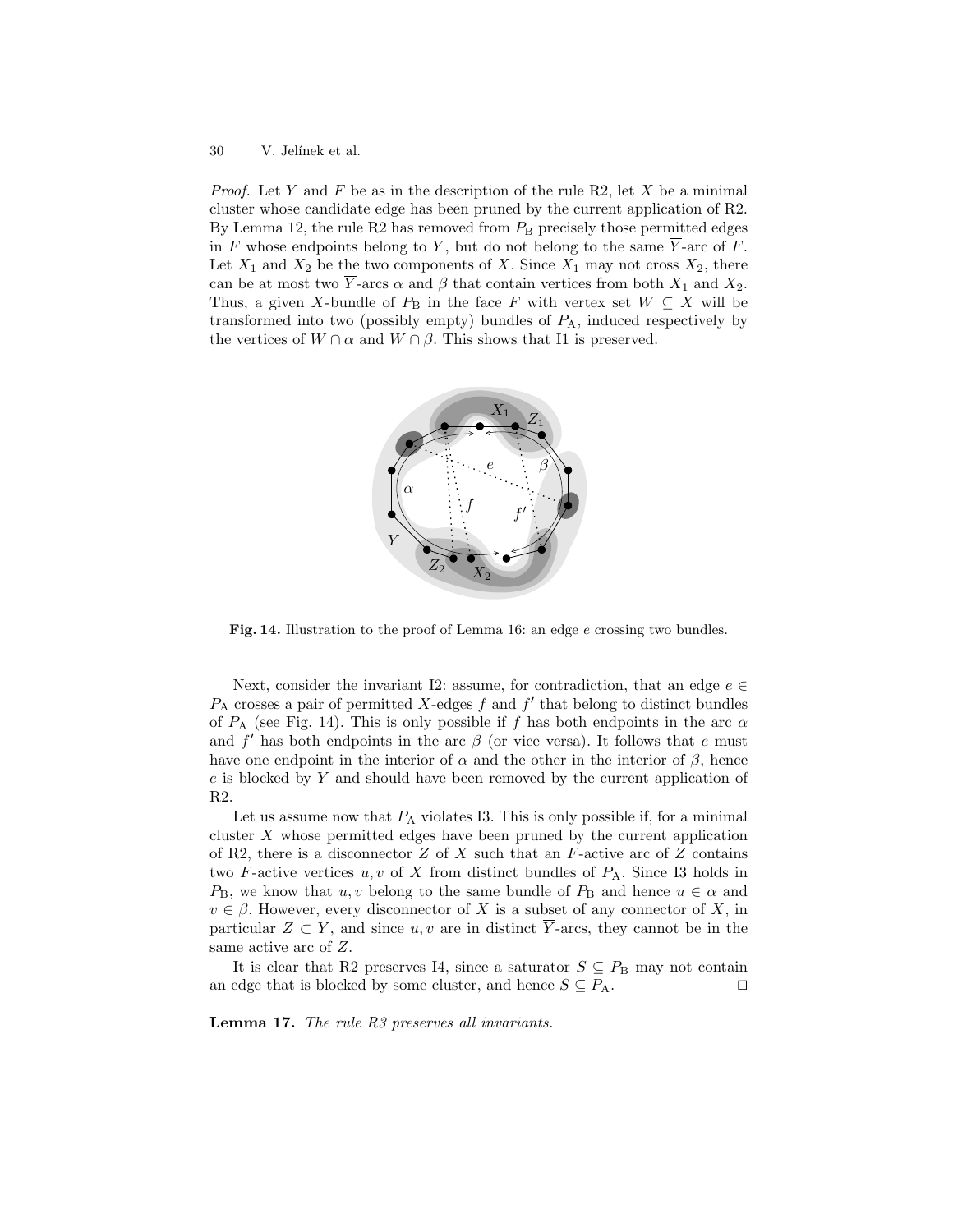*Proof.* Let X be a minimal cluster, such that there is at least one edge in  $P_{\rm B}$ that crosses all the X-edges. It follows that all the X-edges of  $P_{\rm B}$  belong to the same face F. Let  $X_1$  and  $X_2$  be the two components of X, let  $X^a$  be the set of F-active vertices of F. Let  $\alpha$  and  $\beta$  be the two external  $X^a$ -arcs of F (the notion of external arcs has been introduced in Definition 7).

Let us argue that R3 preserves I1. Let  $Y$  be a minimal cluster whose permitted edges have been pruned by R3. Let  $e \in P_B \setminus P_A$  be a Y-edge that has been pruned. Since e intersects all the X-edges, e must have an endpoint in  $\alpha$  and another endpoint in  $\beta$ . From Lemma 11, we obtain that all the vertices of Y on the boundary of F belong to the external  $X^a$ -arcs. Note that an edge of  $P_B$  is pruned by this application of R3 if and only if one of its endpoints belongs to  $\alpha$  and the other belongs to  $\beta$ . In particular, a bundle of Y with vertex set W is split into (at most) two bundles, induced by the vertex sets  $W \cap \alpha$  and  $W \cap \beta$ . Thus, I1 is preserved.

Assume that  $P_A$  violates I2. Then there is an edge  $e \in P_A$  which intersects a pair of Y-edges f and  $f'$  that belong to the same Y-bundle in  $P_{\text{B}}$ , but they belong to distinct bundles in  $P_A$ . This implies that e has an endpoint in  $\alpha$  and another endpoint in  $\beta$ , and should have been removed from  $P_A$  as well. Let us



Fig. 15. Illustration to the proof of Lemma 17: edges in bundles of Y and active arcs.

argue that R3 preserves I3 (see Fig. 15). Clearly,  $P_A$  may only violate I3 if  $P_A$ contains a pair of Y-edges  $f, f'$  that belong to the same bundle in  $P_\text{B}$  and to distinct bundles in  $P_A$ . Furthermore, for some disconnector Z of Y, there must be an active arc  $\gamma$  of Z in the face F that contains an endpoint of f as well as an endpoint of  $f'$ . Our aim is to show that under these assumptions, the component of Z that has the active arc  $\gamma$  may not have any other active arc in F, which will imply that the invariant I3 is preserved.

To see this, let  $f = u_1u_2$ , let  $f' = v_1v_2$ , let  $Z_1, Z_2$  be the components of Z, and assume that  $\{u_i, v_i\} \subseteq Y_i \subseteq Z_i$  for  $i = 1, 2$ . Since  $Y_1$  cannot cross with  $Y_2$ , and since X cannot cross with f or  $f'$ , we may assume w.l.o.g. that the vertices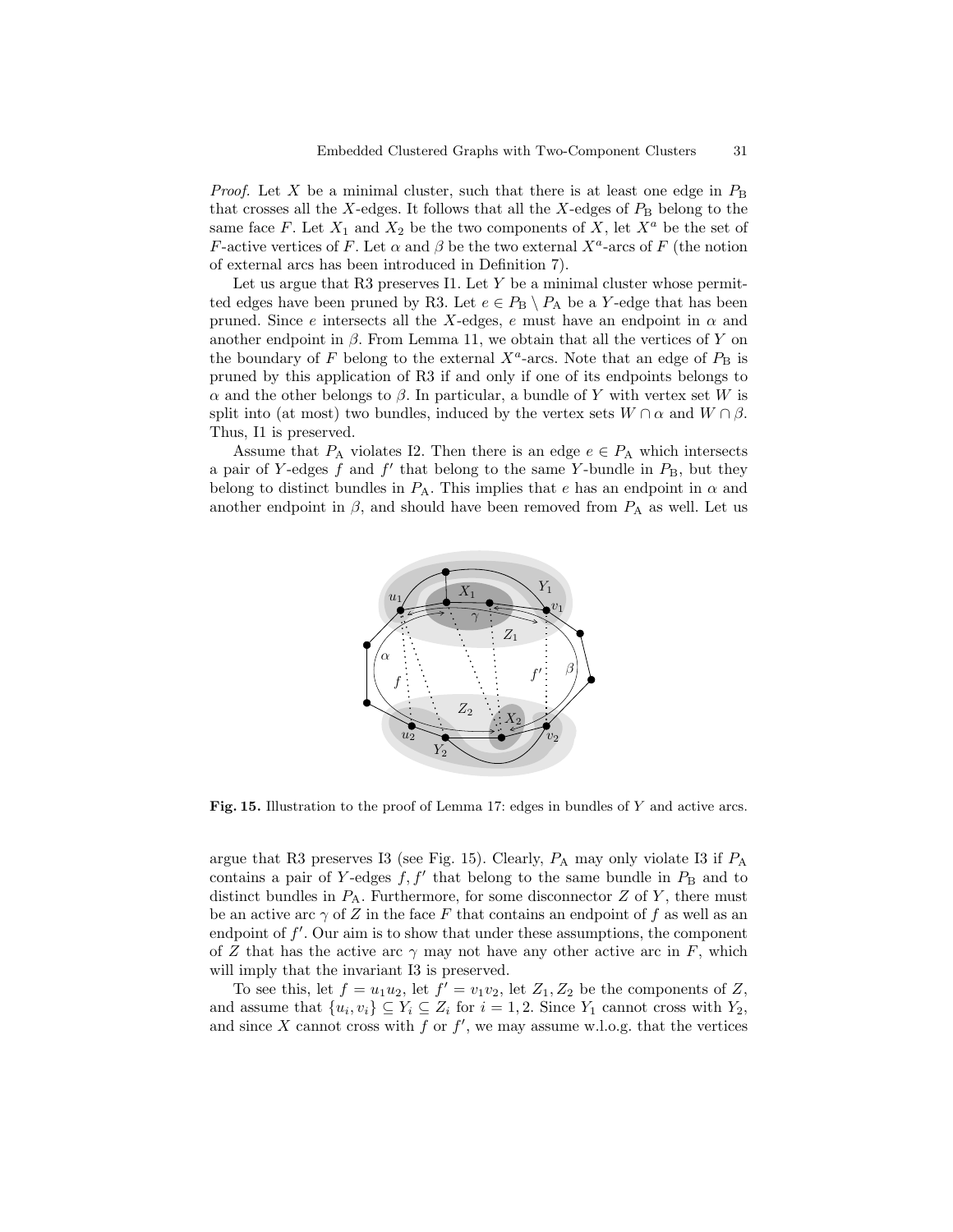of  $X_1$  on the boundary of F belong to an internal Y-arc whose endpoints are in  $Y_1$ , and similarly the vertices of  $X_2$  belong to an internal Y-arc with endpoints in  $Y_2$ . W.l.o.g. we may assume that the active arc  $\gamma$  belongs to  $Z_1$ , hence it contains both  $u_1$  and  $v_1$ . Then  $\gamma$  contains all the vertices of  $X_1$  in F, hence  $X_1 \subseteq Z_1$ . Note that  $X_2$  cannot be a subset of  $Z_1$ , because  $Z_1$  would cross  $Z_2$ . We conclude that  $X_2 \subset Z_2$  and Z is a disconnector of X. Since every active arc must be fully active by Lemma 15, and all the vertices of  $X_1$  on the boundary of F belong to the active arc  $\gamma$ , we see that  $\gamma$  is the only active arc of  $Z_1$  in F, and I3 is preserved.

It is clear that R3 preserves I4, since a saturator  $S \subseteq P_B$  cannot contain an edge that crosses all the permitted edges saturating  $X$ .  $\Box$ 

Before we deal with the last rule, we prove the following lemma.

**Lemma 18.** Let  $P$  be a set of permitted edges in which the rule  $R1$  is not applicable. Let X be a minimal cluster with components  $X_1$  and  $X_2$ . Let  $u, u' \in$  $X_1$  be a pair of vertices belonging to the same X-bundle of P, let  $v \in X_2$  be another vertex from the same bundle. Let  $F$  be the face that contains the bundle, let  $\alpha$  be the arc of F whose endpoints are the vertices u, u' and which does not contain  $v$ . The two permitted edges uv and  $u'v$  are not equivalent if and only if at least one of the following two conditions hold (see Fig. 16):

- $-$  There is an edge  $f ∈ P$  that is not an X-edge and has exactly one endpoint in  $\alpha$ .
- There are clusters Y and Z, such that Z is a disconnector of X and Y, and the arc  $\alpha$  contains at least one vertex from Z.

In particular, if  $v' \in X_2$  is a vertex that belongs to the same bundle as the vertices  $u, u'$  and v, then the edges  $uv$  and  $u'v$  are equivalent if and only if the edges  $uv'$ and  $u'v'$  are equivalent.



Fig. 16. Two candidate edges uv and  $u'v$  that are non-equivalent because of a crossing (left), and because of interference (right).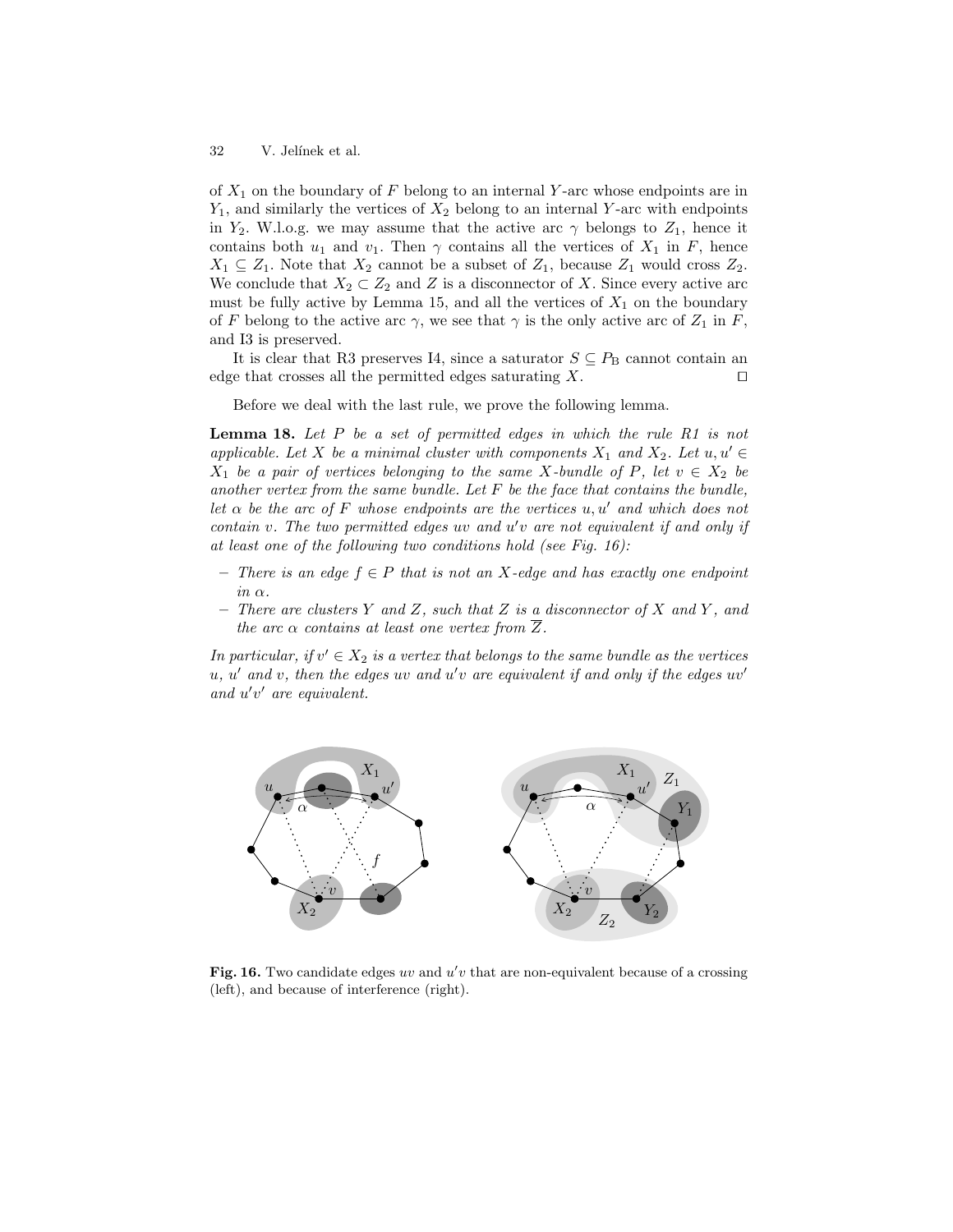*Proof.* Let us show that each of the two conditions implies that  $uv$  and  $u'v$  are not equivalent. For the first condition, this is obvious.

Let us assume that the second condition holds. Let  $Z_1$  be the component of Z that contains u and  $u'$ . By the second condition, u and u' belong to distinct active arcs of  $Z_1$ . Let y be an F-active vertex of Y that belongs to the same active arc as  $v$ , and let  $f$  be a Y-edge incident to  $y$  and belonging to  $F$ . The edge  $f$  must have an endpoint either in the same active arc as  $u$  or in the same active arc as  $u'$ , since  $Z_1$  cannot have more than two active arcs in  $F$ . In any case, f interferes with exactly one of the two X-edges uv and  $u'v$ , showing that these two edges are not equivalent.

Assume now that the two edges  $uv$  and  $u'v$  are not equivalent. Then there is an edge  $f \in P$  that is not an X-edge, and which either crosses or interferes with exactly one of the two edges  $uv$  and  $u'v$ . If f crosses exactly one of the two edges, then the first condition holds. If  $f$  interferes with exactly one of the two edges, then the second condition holds.

The last claim of the lemma follows from the fact that the two conditions of the first part are independent of the choice of  $v$ .

#### **Lemma 19.** The rule  $R_4$  preserves all invariants.

Proof. The rule R4 reduces the sizes of the bundles by removing active vertices. However, it does not split a bundle into two (or more) nonempty bundles. Thus, it clearly preserves all the first three invariants.

Let us argue that it also preserves I4. Fix  $u, u', v$  and X as in the description of the rule R4. In particular, uv and  $u'v$  are equivalent X-edges and all the Xedges of the face F incident to u' have been pruned. Let  $S' \subseteq P_B$  be a minimal saturator. Then S' has exactly one X-edge  $e'$ . If  $e'$  is not incident to u', we are done because  $S' \subseteq P_A$ . Otherwise, let  $e' = u'v'$ , where  $v'$  is a vertex of the same bundle as u, u' and v. By Lemma 18, e' is equivalent to the edge  $e = uv'$ . From Lemma 10 it follows that the set  $S = S' \cup \{e\} \setminus \{e'\} \subseteq P_A$  is a saturator.  $\Box$ 

This completes the description of the pruning phase and the proof of its correctness.

#### A.5 Triviality Checks

When there is no rule applicable to the set  $P$  of permitted edges, the pruning phase ends. The FIND-EDGE then proceeds with a series of three types of triviality checks, described below.

First, the algorithm checks whether there is a minimal cluster  $X$  that is not saturated by any permitted edge. If this is the case, the algorithm FIND-EDGE concludes that the clustered graph  $(G, \mathcal{C})$  is not c-planar and stops. This is a correct conclusion, since if  $(G, \mathcal{C})$  were c-planar, then by the invariant I4 there would have to be a saturator made of permitted edges, which is clearly impossible.

As the next triviality check, the algorithm tries to find a minimal cluster  $X$ , such that the set  $P$  contains a single  $X$ -edge  $e$ . If such a cluster  $X$  is found,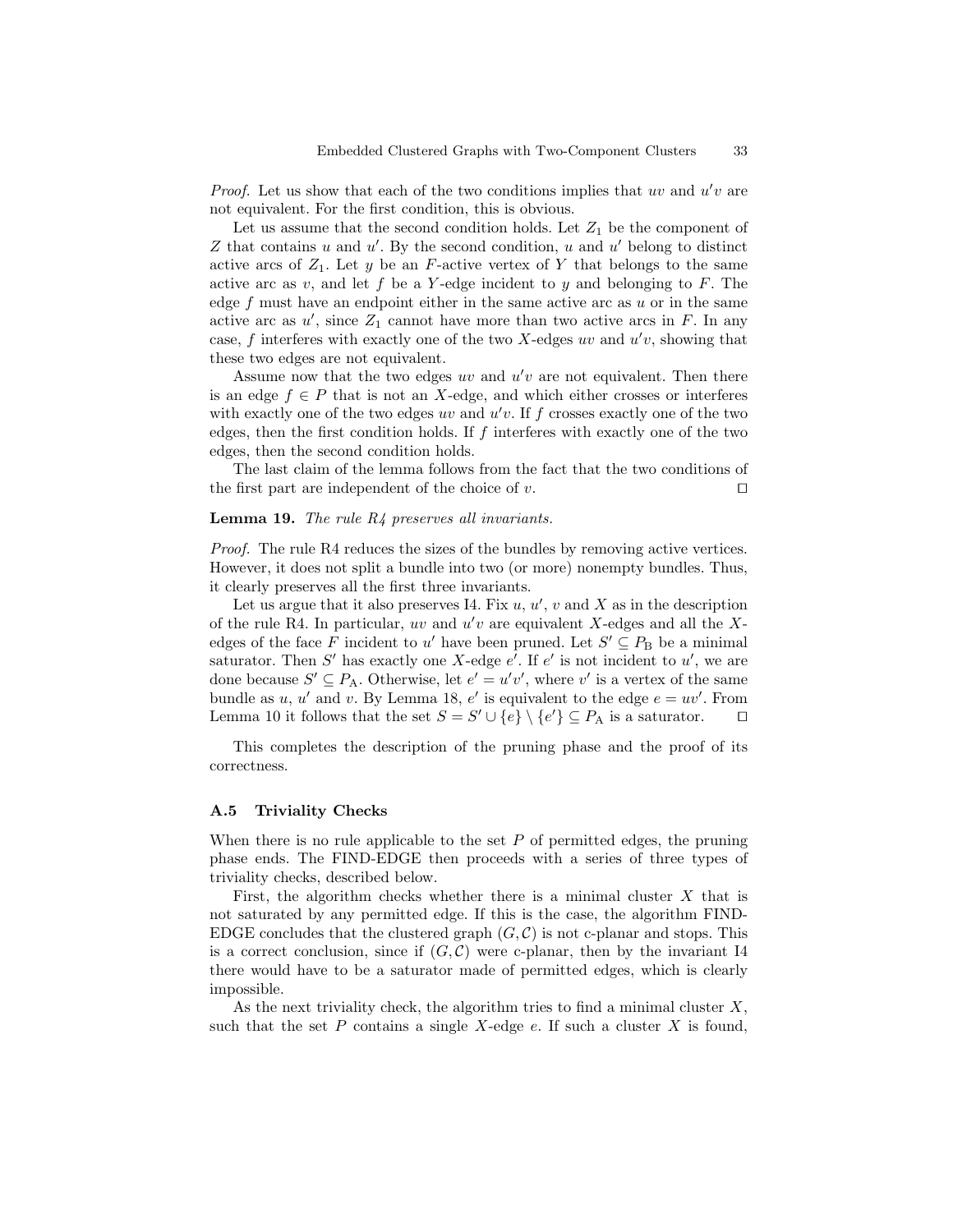the algorithm outputs e as a harmless edge and stops. This is again a correct output, since by I4, if G is c-planar, then it has a saturator  $S$  which is a subset of  $P$ . Necessarily,  $S$  contains the edge  $e$ . This implies that  $e$  is harmless.

In the last type of triviality check, the algorithm looks for a permitted edge e that neither crosses nor interferes with any permitted edge belonging to a different minimal cluster. If such an edge  $e$  is found, the algorithm outputs  $e$  as a harmless edge and stops. To see that this output is correct, assume that  $(G, \mathcal{C})$ is c-planar, and let X be the minimal cluster saturated by e. Let  $S' \subseteq P$  be a minimal saturator. S' contains exactly one X-edge e'. The set  $S = (S' \setminus \{e'\}) \cup \{e\}$ has no pair of crossing or interfering edges and it saturates the same minimal clusters as  $S'$ . Hence,  $S$  is a saturator, which shows that  $e$  is harmless.

If none of the triviality checks succeeds, the algorithm counts, for each minimal cluster  $X$ , the number of faces of  $G$  that contain at least one  $X$ -edge. We will say that a minimal cluster  $X$  is *one-faced* if all the  $X$ -edges belong to a single face of  $G, X$  is two-faced if all the X-edges appear in the union of two distinct faces, and  $X$  is *many-faced* otherwise.

Recall that if there is a one-faced cluster  $X$ , whose permitted edges belong to a face  $F$ , then the algorithm performs a subroutine LOCATE-IN-FACE to find a harmless permitted edge in F. This subroutine is described in Subsection A.6.

If there is no one-faced cluster, we will later prove that all the minimal clusters are two-faced, and that any edge is harmless. The algorithm then outputs an arbitrary permitted edge and stops. This step is described in detail in Subsection A.7.

#### A.6 LOCATE-IN-FACE

Assume that we are given a set  $P$  of permitted edges satisfying all the invariants I1–I4 described in Subsection A.4. Assume furthermore that P cannot be pruned by any of the rules R1–R4, and that none of the triviality checks is applicable.

For a face  $F$ , we shall say that a minimal cluster  $X$  is an  $F$ -cluster, if all the  $X$ -edges belong to  $F$ .

Assume that we are given a face  $F$  with at least one  $F$ -cluster. Before we describe the procedure LOCATE-IN-FACE, we need some preparation.

**Lemma 20.** Let X be an F-cluster with components  $X_1$  and  $X_2$ . Let Y be another minimal cluster. Assume that there is a Y -edge f that crosses at least one X-edge e. The following holds:

- 1. Y is an F-cluster.
- 2. One of the components of Y has all its active vertices in a single internal  $X$ -arc  $\alpha$  of F. The other component of Y has at least one F-active vertex in each of the two external X-arcs.
- 3. The X-edges form at most two bundles.

*Proof.* Let  $Y_1$  and  $Y_2$  be the two components of Y. Let us write  $f = v_1v_2$ , with  $v_i \in Y_i$ . The endpoints of f belong to distinct X-arcs, otherwise f would not cross any  $X$ -edge. If both endpoints of  $f$  belonged to the external  $X$ -arcs, then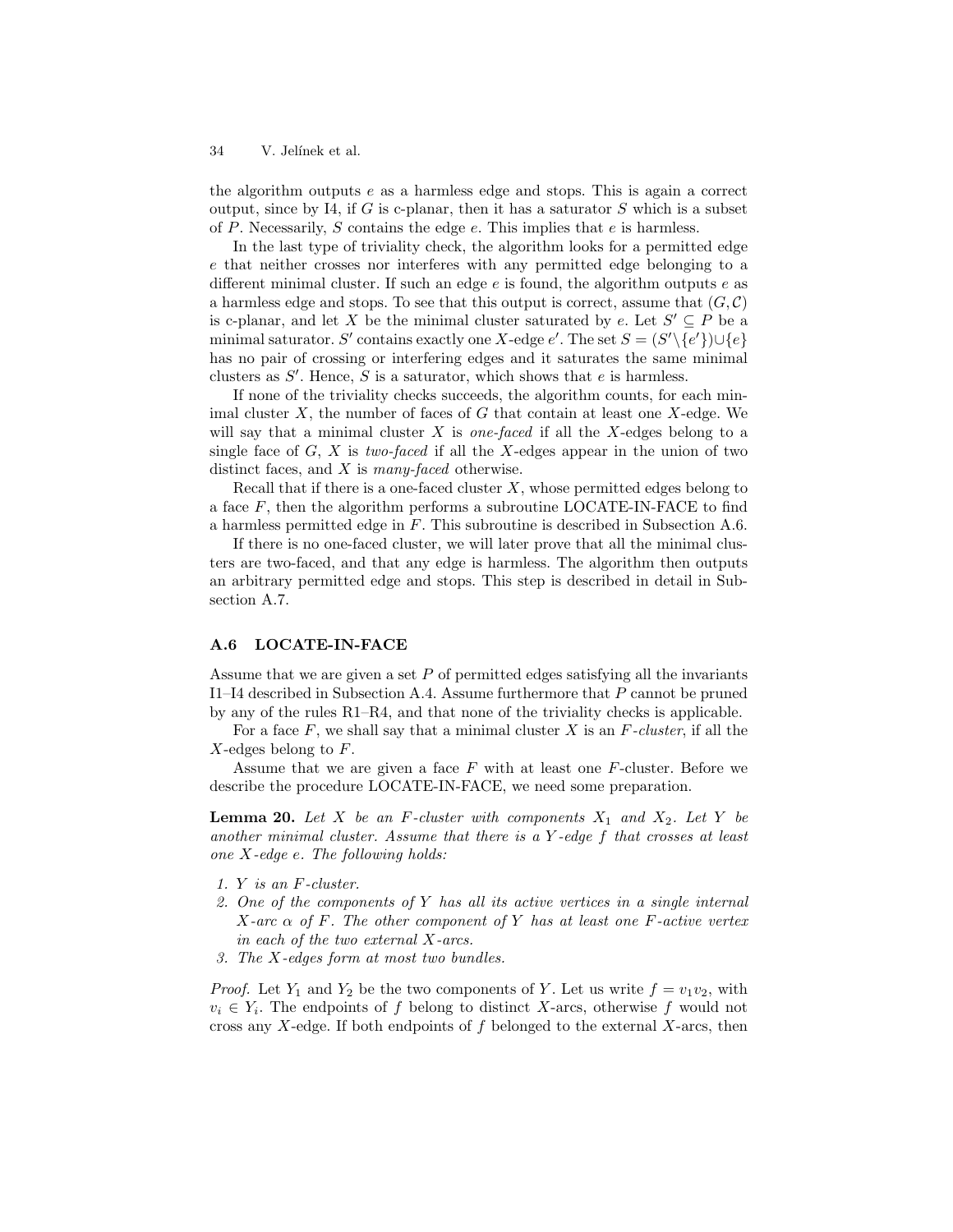f would cross all the X-edges and it would have been pruned. Thus at least one endpoint, w.l.o.g. the endpoint  $v_1$ , belongs to an internal X-arc, and the other endpoint belongs to a different  $X$ -arc. By Lemma 11,  $Y$  is an  $F$ -cluster and all the active vertices of  $Y_1$  appear in the same X-arc as  $v_1$ .

If all the active vertices of  $Y_2$  belonged to the same X-arc as  $v_2$ , then the X-edge  $e$  would cross all the Y-edges and it would have been pruned. Thus,  $Y_2$ has active vertices in at least two X-arcs. By Lemma 11, this is only possible if the active vertices of  $Y_2$  belong to the two external X-arcs.

To see that the X-edges form at most two bundles, note that if  $f$  and  $f'$  are two Y-edges that have endpoints in distinct external  $X$ -arcs, then every  $X$ -edge crosses f or  $f'$ . Since by the invariant I2 no Y-edge may cross X-edges of two distinct bundles, we see that X has at most two bundles.  $\square$ 

**Definition 8.** Let  $X_1$  be a connected component of an F-cluster X, let  $Y_1$  and  $Y_2$  be the connected components of an F-cluster Y. We say that  $Y_1$  is above  $X_1$  (and  $X_1$  is below  $Y_1$ ) if  $Y_1$  has two active vertices u and v which partition the boundary of F into two  $\{u, v\}$ -arcs in such a way that the vertices of  $Y_2$  on the boundary of F are in a different  $\{u, v\}$ -arc than the vertices of  $X_1$  on the boundary of F. (Equivalently,  $X_1$  is below  $Y_1$  if the vertices of  $X_1$  in F appear in an internal  $Y^a$ -arc whose endpoints belong to  $Y_1$ , where  $Y^a$  denotes the set of  $F\text{-}active \ vertices \ of \ Y.$ 

Lemma 20 implies that if, for a pair of distinct  $F$ -clusters  $X$  and  $Y$ , an  $X$ edge crosses a Y-edge, then one component of X is above a component of  $Y$ , while the other component of  $X$  is below the other component of  $Y$ .

**Lemma 21.** Let X and Y be as in Lemma 20. Then each of the two external  $X$ -arcs contains exactly one active vertex of  $Y$ .

*Proof.* Let  $X_1, X_2, Y_1$  and  $Y_2$  be the components of X and Y respectively, and assume without loss of generality that  $X_1$  is above  $Y_1$  while  $X_2$  is below  $Y_2$ . Let  $\alpha$  and  $\beta$  be the two external X-arcs. We already know from Lemma 20 that each of these two arcs has at least one active vertex from  $Y_2$ . Let  $\gamma$  be the internal X-arc containing active vertices of  $Y_1$ . Assume for contradiction that  $\alpha$  contains two distinct active vertices  $u, v \in Y_2$ , and fix two Y-edges e and f adjacent to u and v respectively. Let g be an X-edge that intersects both  $e$  and  $f$ . Such an X-edge q must exist—if there were no such edge, then the Y-edges with endpoints in  $\beta$  and  $\gamma$  would intersect all the X-edges, which is impossible. This also implies that  $e$  and  $f$  must belong to the same Y-bundle, otherwise the edge g would contradict I2.

Let us choose e and f so that they share a common endpoint  $w \in Y_1$ . The edges  $e$  and  $f$  are not equivalent, otherwise one of them would have been pruned by R4. This leaves us with two possibilities:

- 1. There is a permitted edge h that crosses e but not f (or vice versa).
- 2. There is a permitted edge  $h$  that interferes with  $e$  but not with  $f$  (or vice versa).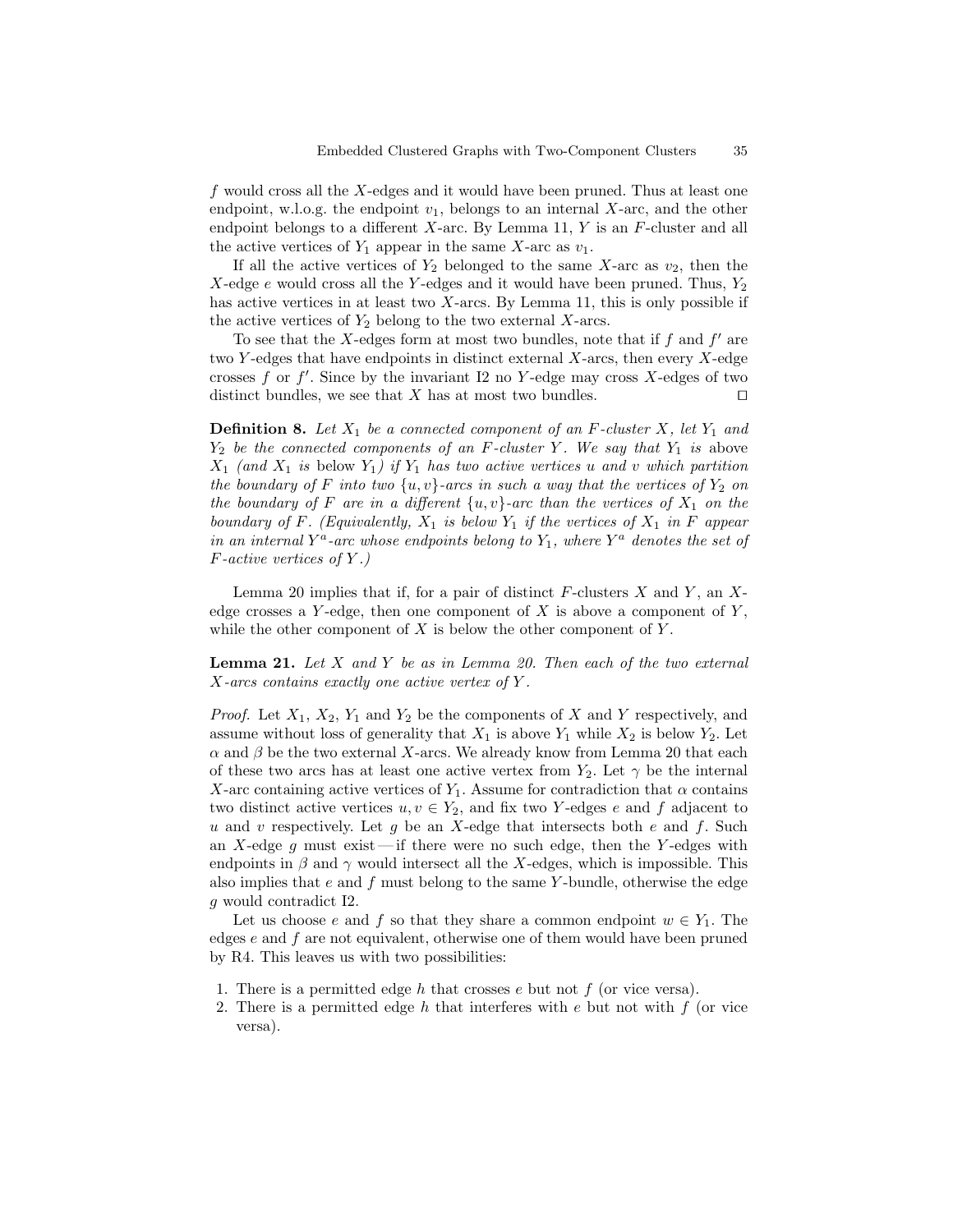Let us first deal with case 1. Let  $Z$  be the cluster containing  $h$ . Let us apply Lemma 20 to the two clusters Y and Z. Since  $h$  has at least one endpoint in an internal Y-arc whose endpoints are in  $Y_2$ , the cluster Z has a component  $Z_2$  which is below  $Y_2$ . Then the other component (call it  $Z_1$ ) must be above  $Y_1$ . It follows that at least one Z-edge must cross the X-edge g. Let us apply Lemma 20 to the two clusters X and Z. We see that the active vertices of  $Z_2$ appear in the external X-arc  $\alpha$ . Thus, there must also be a vertex of  $Z_2$  in  $\beta$ , which is impossible, since all the active vertices of  $Z_2$  are in the same internal Y-arc.

Let us now deal with case 2. Let  $Z$  be the cluster containing  $h$ , let  $W$  be the smallest common disconnector of Y and Z. Assume that W has components  $W_1$ and  $W_2$ , with  $Y_i \subseteq W_i$  for  $i = 1, 2$ . The vertices u and v belong to different active arcs of  $W_2$ , otherwise e and f would be equivalent. By Lemma 15,  $W_2$  cannot have more than two active arcs. In particular,  $W_2$  must have an active arc  $\delta$  that intersects both  $\alpha$  and  $\beta$ . Since  $\delta$  must avoid the vertices from  $Y_1$ , we see that  $\delta$ contains all the active vertices of  $X_2$ . This shows that  $X_2 \subset W_2$  and  $X \subseteq W$ . If W is a connector of X, then the edge g is blocked by W (note that all the three vertices u, v and w belong to different  $\overline{W}$ -arcs) and should have been removed by R2. If  $W$  is a disconnector of  $X$ , we also get a contradiction, because all the active vertices from  $X_2$  belong to the same active arc  $\delta$  of  $W_2$ , hence the other active arc of  $W_2$  cannot be fully active, contradicting Lemma 15.

We conclude that  $\alpha$  contains at most one active vertex of Y, as claimed.  $\square$ 

We now perform a similar analysis for edge-interference.

**Lemma 22.** Let  $X$  be an  $F$ -cluster. Assume that  $Y$  is another cluster, and that there is a Y-edge that interferes with an X-edge in a cluster  $Z$ . The following holds:

- 1. Y is also an F-cluster.
- 2. Y has at most two bundles.
- 3. If X' is a component of X and Y' is a component of Y such that X' and Y' are subsets of the same component of Z, then  $X'$  is either above or below  $Y'$ .
- 4. Each component of Y has at most two active vertices.

Proof. The first claim is a direct consequence of Lemma 15. Let us prove the second claim. Let Z be the smallest common disconnector of X and Y. Let  $X_1$ ,  $X_2, Y_1, Y_2, Z_1$ , and  $Z_2$  be the components of X, Y, and Z, with  $X_i \cup Y_i \subseteq Z_i$ for  $i = 1, 2$ . At least one of the two components of Z must have two active arcs, otherwise no permitted edges from  $X$  or  $Y$  would interfere. Assume that  $Z_1$  has two active arcs. Then, by invariant I3, all the active vertices of  $Y$  (and  $X$ ) in a given active arc of  $Z_1$  belong to the same bundle, hence Y has at most two bundles.

Let  $X_i$ ,  $Y_i$  and  $Z_i$  be as above. We will show that  $X_i$  is above or below  $Y_i$ for  $i = 1, 2$ . Let us first deal with  $X_1$  and  $Y_1$ . Since  $Z_1$  has two active arcs, each of them containing an active vertex of  $X_1$  as well as from  $Y_1$ , and since  $X_1$  and  $Y_1$  cannot cross, we see that  $X_1$  is either above or below  $Y_1$ , as claimed.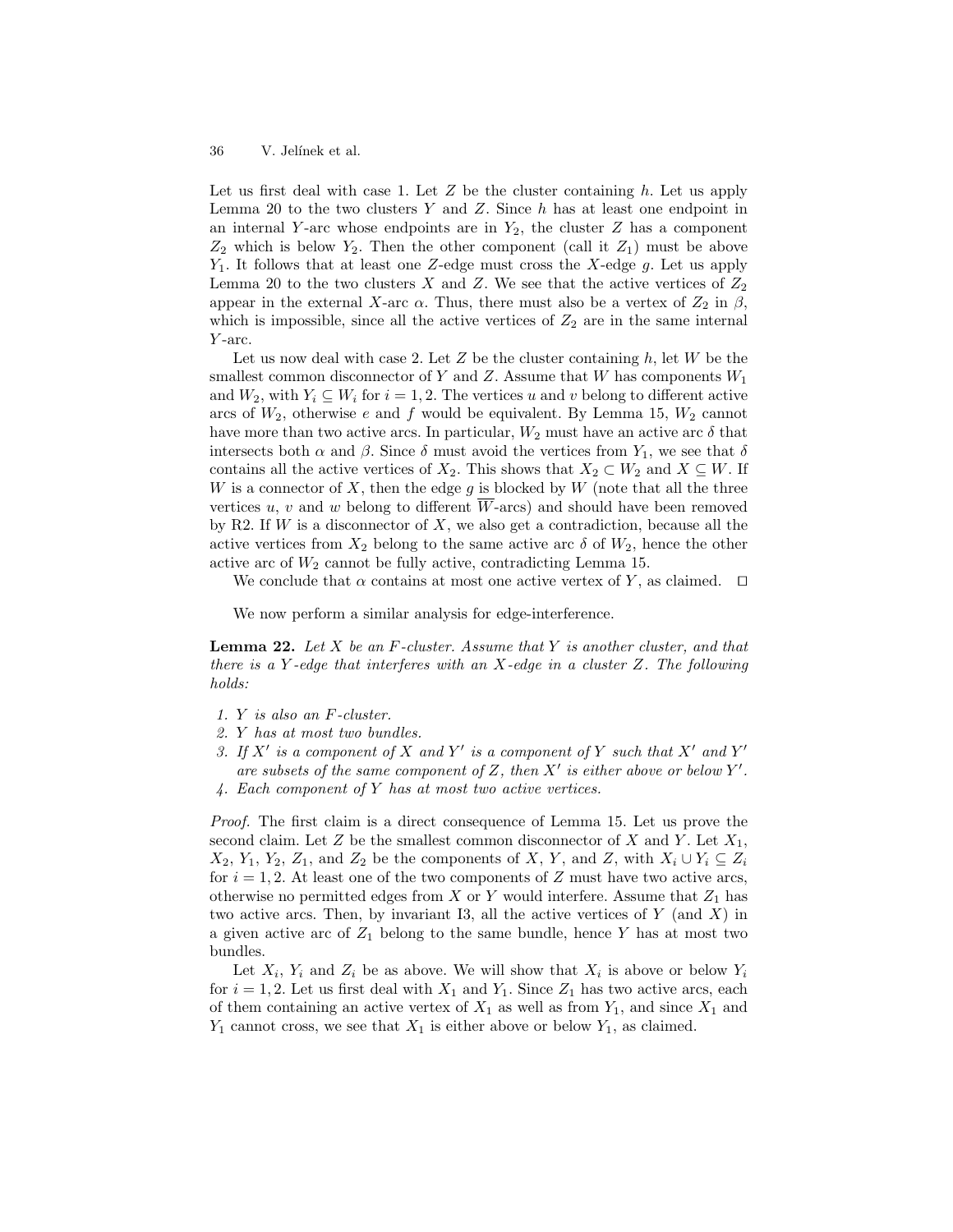Let us now deal with  $X_2$  and  $Y_2$ . We claim again that  $X_2$  is above or below  $Y_2$ . Note that if there is an X-edge that crosses a Y-edge, then the claim follows from Lemma 20. On the other hand, if there is no such crossing, then clearly  $X_2$ is above  $Y_2$  (or below  $Y_2$ ) whenever  $X_1$  is above  $Y_1$  (or below  $Y_1$ , respectively).

Let us argue that each component of  $Y$  has at most two active vertices. Assume that a component  $Y_i$  of Y has three active vertices u, v and w. Let  $W$  be the smallest disconnector of  $Y$  that also disconnects another cluster, and let  $W_1$  be the component of W that contains  $u, v, w$ . We claim that among the three vertices  $u, v, w$  there is a pair of vertices that belong to the same Y-bundle and to the same active arc of  $W$ . Indeed, if  $W_1$  has only one active arc, then this claim follows from the fact that Y has at most two bundles. On the other hand, if  $W_1$  has two active arcs, then this claim follows from the fact that all the active vertices in a given arc belong to the same bundle, due to I3. Thus, we may assume that  $u$  and  $v$  belong to the same bundle and to the same active arc of  $W_1$ .

Let e and f be two Y-edges that are incident to u and v respectively and have a common endpoint in  $W_2$ . Note that if g is any permitted edge that is not a Y-edge, then  $g$  interferes with  $e$  if and only if  $g$  interferes with  $f$ . This is because if  $Z$  is a common disconnector of  $Y$  and of the cluster containing  $g$ , then  $W \subseteq Z$  by the minimality of W, and hence u and v belong to the same active arc of Z.

Since  $e$  and  $f$  are not equivalent, even though they both interfere with the same set of edges, we conclude that there must be an edge  $h$  that is not a Yedge and that crosses exactly one of e and f. Applying Lemma 21, we conclude that the component of Y containing u and v has exactly two active vertices, as claimed.  $\square$ 

**Lemma 23.** Let  $X$  be an F-cluster. Every component of  $X$  has at most two F-active vertices.

*Proof.* Assume that there is an F-cluster X with components  $X_1$  and  $X_2$ , and assume that  $X_1$  has three active vertices u, v and w. Since every permitted edge participates in a crossing or an interference, we know from Lemma 20 and Lemma 22 that X has at most two bundles. We may thus assume that  $u$  and v belong to the same bundle. Let e and f be two X-edges incident to u and v respectively, and assume that e and f have a common endpoint in  $X_2$ . Since e and  $f$  are not equivalent, there are two possibilities:

- 1. There is a permitted edge q which is not an  $X$ -edge and which crosses exactly one of e and f.
- 2. There is a permitted edge q which is not an  $X$ -edge and which interferes with exactly one of  $e$  and  $f$ .

In the first case, we get a contradiction with Lemma 20 and Lemma 21, while the second case contradicts Lemma 22.  $\Box$ 

From the previous lemma we see that if  $X$  is an  $F$ -cluster, then the  $X$ -edges form one of the configurations depicted in Fig. 3 on page 10. Furthermore, if  $X$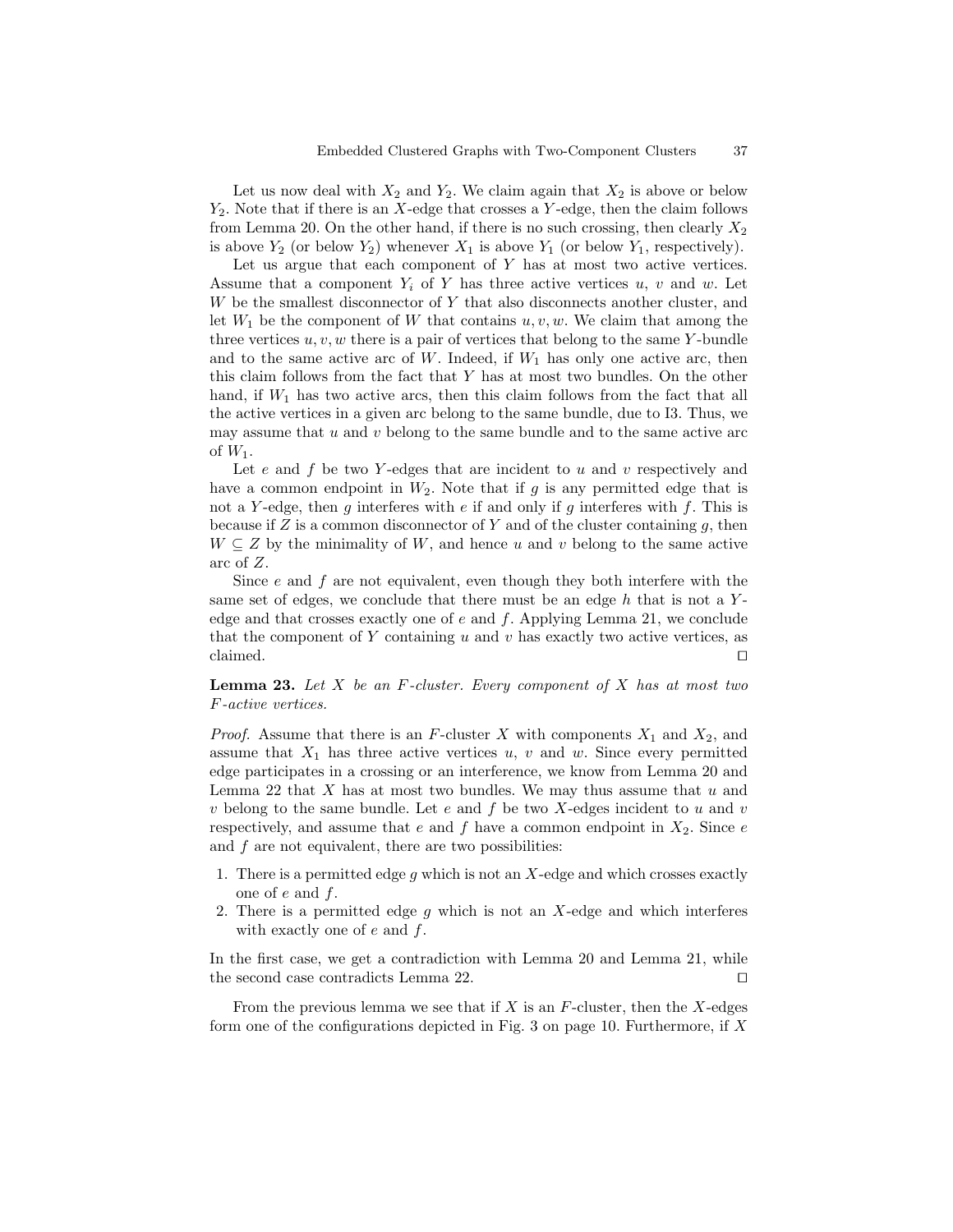

Fig. 17. Possible configurations of permitted edges of two  $F$ -clusters  $X$  and  $Y$ , assuming that no X-edge crosses a Y -edge, but there is an interference of X-edges and Y -edges.

and Y are distinct  $F$ -clusters such that an X-edge crosses a Y-edge, then the X-edges and Y -edges together form one of the configurations depicted in Fig. 4 on page 11. Finally, if none of the  $X$ -edges crosses a  $Y$ -edge but there is an interference between an  $X$ -edge and a  $Y$ -edge, then these permitted edges form one of the three configurations of Fig. 17.

Let us define a 'symmetry function'  $\sigma$  on the set of F-active vertices of Fclusters as follows: if a component of an  $F$ -cluster has only one active vertex  $v$ , then  $\sigma(v) = v$ . If a component of an F-cluster has two active vertices u and v, then  $\sigma(u) = v$  and  $\sigma(v) = u$ . We now extend the mapping  $\sigma$  to the set of all the permitted edges of F-clusters: if  $e = uv$  is a permitted edge of an F-cluster, then  $\sigma(e)$  denotes the candidate edge with endpoints  $\sigma(u)$  and  $\sigma(v)$ .

Note that e is a permitted edge if and only if  $\sigma(e)$  is a permitted edge, and that  $\sigma(e) \neq e$ . We will say that the two edges e and  $\sigma(e)$  are twins. An F-cluster has either two or four permitted edges, forming one or two pairs of twins.

**Lemma 24.** Let X and Y be two distinct F-clusters, let e be an X-edge, let f be a Y-edge. The edge e crosses f if and only if  $\sigma(e)$  crosses  $\sigma(f)$ . The edge e interferes with f if and only if  $\sigma(e)$  interferes with  $\sigma(f)$ .

Proof. For edge-crossing, the follows directly from the previous lemmas. Let us deal with the case of edge-interference. Assume that an X-edge e interferes with a Y-edge  $f$ . Let  $Z$  be the minimal common disconnector of  $X$  and  $Y$ . Assume that the components of the three clusters satisfy  $X_i \cup Y_i \subseteq Z_i$  for  $i \in \{1,2\}$ . By Lemma 15, a component of  $Z$  may have one or two active arcs in  $F$ , and each of its active arcs is fully active. If  $Z_i$  has one active arc, then this arc contains all the active vertices of  $X_i \cup Y_i$ . If  $Z_i$  has two active arcs  $\alpha$  and  $\beta$  then, in view of Lemma 23, each of these two arcs has exactly one active vertex from  $X_i$  and exactly one active vertex from  $Y_i$ . The mapping  $\sigma$  then maps an active vertex of  $\alpha$  to an active vertex of  $\beta$  and vice versa. It follows that  $\sigma$  preserves edge-interference.

**Lemma 25.** Let  $X$  be an  $F$ -cluster. Recall that  $P$  is the set of permitted edges. If there is a minimal saturator  $S \subseteq P$  which contains an X-edge e, then there is also a minimal saturator  $S' \subseteq P$  which contains  $\sigma(e)$ . In particular, if X has only two permitted edges, then they are both harmless.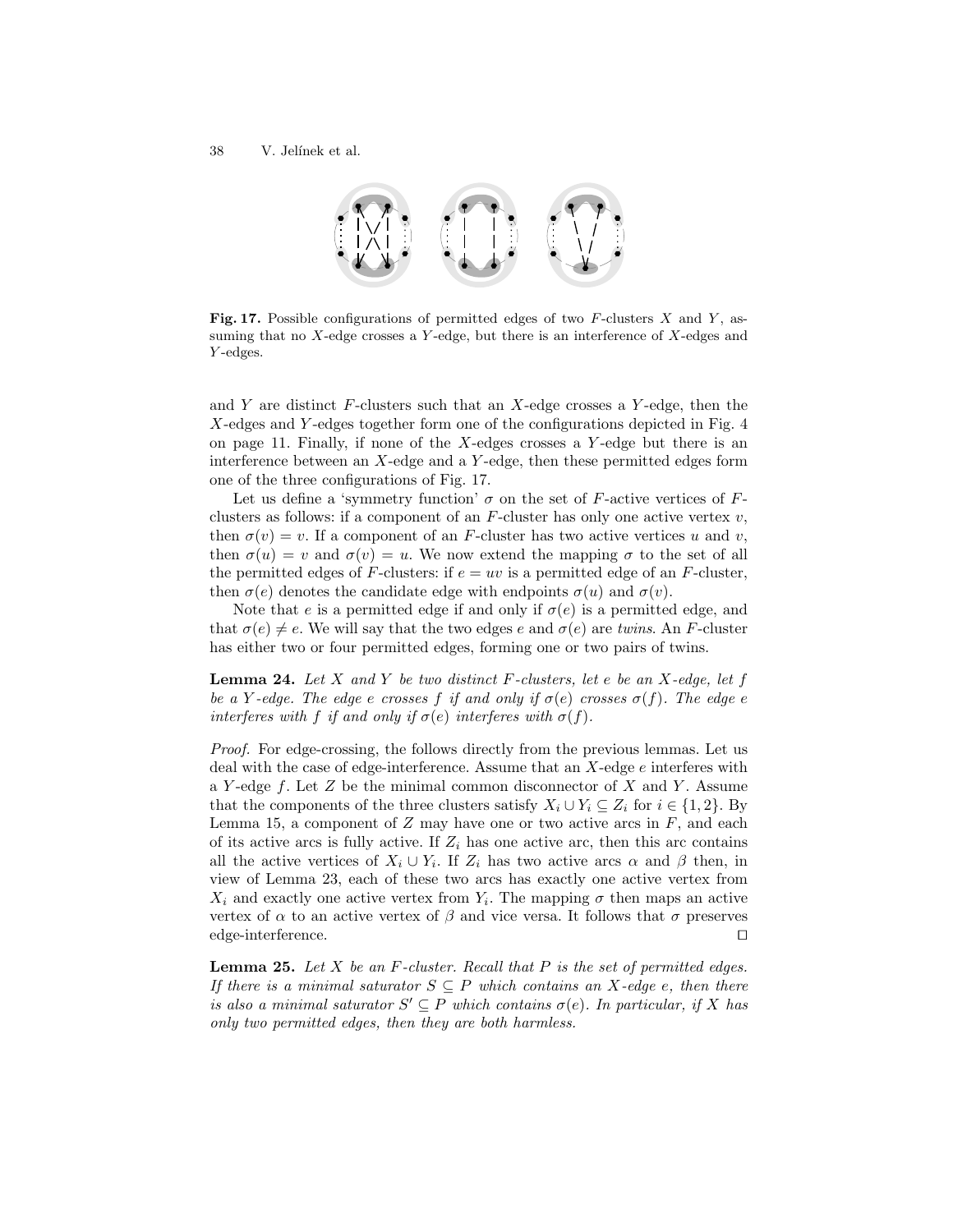*Proof.* Let  $S \subseteq P$  be a minimal saturator containing the X-edge e. Let S' be the set of permitted edges obtained from  $S$  by replacing each edge of an  $F$ -cluster by its twin, while the edges of S that do not belong to F-clusters are left unchanged in S'. Clearly, S' contains  $\sigma(e)$ .

We claim that  $S'$  is a minimal saturator. It is easy to see that  $S'$  saturates all the clusters, and each minimal cluster is saturated by a unique edge. We claim that  $S'$  has no pair of crossing or interfering edges. Indeed, Lemmas 20 and 22 show that if a permitted edge e crosses or interferes with a permitted edge of an  $F$ -cluster, then  $e$  must also belong to an  $F$ -cluster. From Lemma 24, we see that edges of  $S'$  saturating distinct F-clusters do not cross or interfere. It follows that  $S'$  is a saturator.

To prove the last claim, it suffices to point out that if an  $F$ -cluster X has two permitted edges, then the two edges are twins, and any saturator  $S \subseteq P$ must contain at least one of these two  $X$ -edges.  $\Box$ 

**Definition 9.** We say that a component  $X_1$  of an F-cluster X is short if no other component of any F-cluster is below  $X_1$ .

Note that among all the components of F-clusters, at least one is short. If a component of an F-cluster has only one active vertex, then it is automatically short, and if all the components of  $F$ -clusters have two active vertices, then the component whose active vertices form the shortest arc of F is clearly short.

**Lemma 26.** Assume that every  $F$ -cluster has four permitted edges. Let  $X$  be an F-cluster with components  $X_1$  and  $X_2$ , let  $x_1, x_1' \in X_1$  and  $x_2, x_2' \in X_2$ be the four active vertices of X. Assume that  $X_1$  is short and that the four active vertices of  $X$  appear on the boundary of  $F$  in the clockwise cyclic order  $(x_1, x_1', x_2, x_2')$ . Then the X-edge  $x_1x_2$  is harmless.

*Proof.* Consider the two X-edges  $e = x_1 x_2$  and  $e' = x'_1 x_2$ . The two edges are not equivalent, otherwise one of them would be pruned by R4. It follows that there is a cluster Y and a Y-edge q such that one of the following two possibilities holds:

1. g crosses exactly one of the two edges  $e, e'$ .

2. g interferes with exactly one of the two edges  $e, e'$ .

The first case would imply, by Lemma 20, that one component of  $Y$  must be below  $X_1$ , contradicting the shortness of  $X_1$ . Let us deal with the second case. Let Z be a minimal common disconnector of X and Y, let  $Y_1, Y_2, Z_1$  and  $Z_2$  be the components of Y and Z, with  $X_i \cup Y_i \subseteq Z_i$ .

From Lemma 22 and from the shortness of  $X_1$ , we deduce that  $Y_1$  is above  $X_1$ . Also,  $Y_2$  is either above or below  $X_2$ . If  $Y_2$  were above  $X_2$ , then there would be two Y-edges that would cross all the  $X$ -edges, and these two Y-edges should have been pruned by R3. We conclude that  $Y_2$  is below  $X_2$ . Let  $y_1, y_1' \in Y_1$  and  $y_2, y'_2, \in Y_2$  be the four active vertices of Y, and without loss of generality assume that they appear in the clockwise cyclic order  $(y_1, y'_1, y_2, y'_2)$ .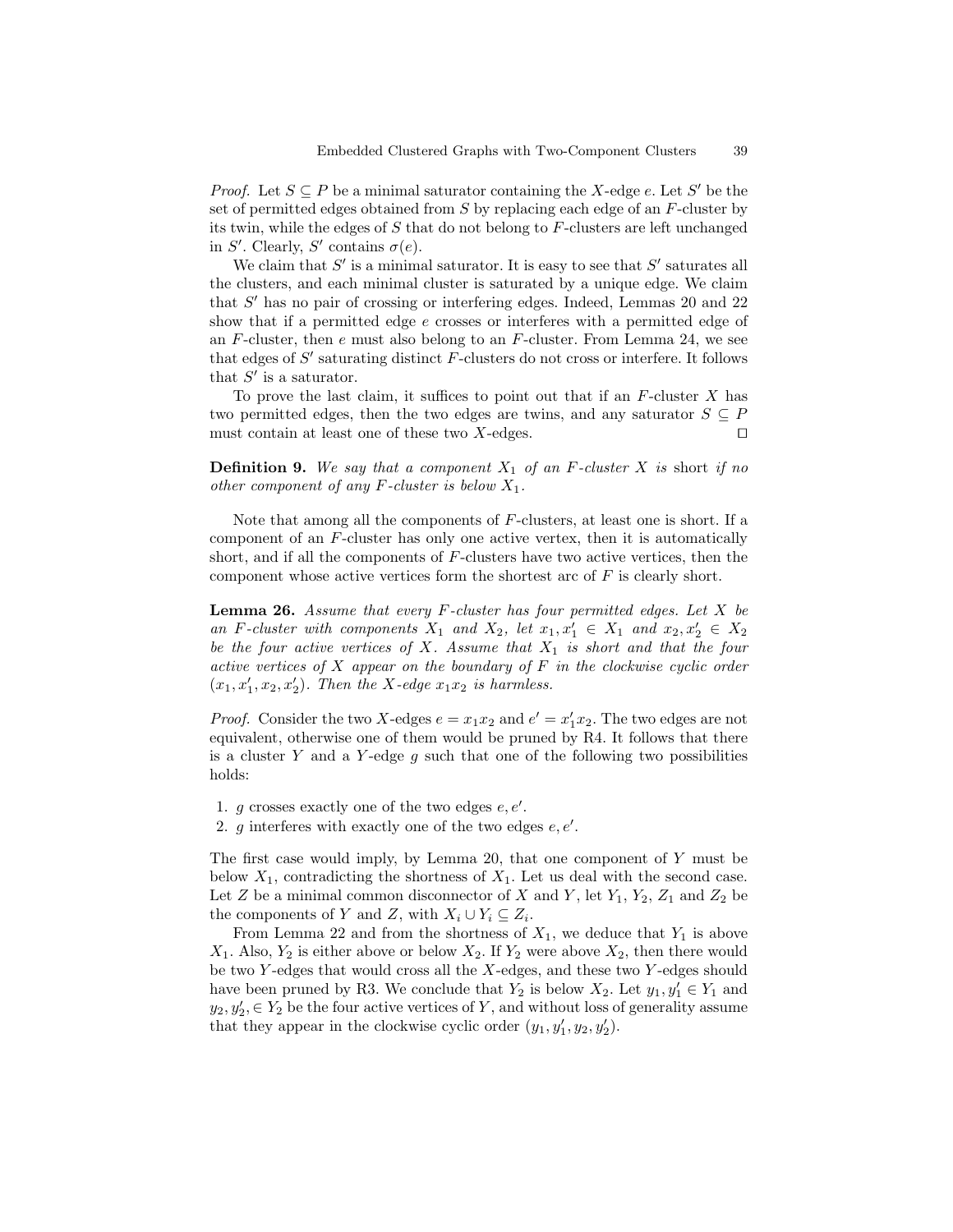We claim that the two twin X-edges  $x_1x_2'$  and  $x_1'x_2$  cannot appear in any saturator  $S \subseteq P$ . Since the Y-edge g interferes with exactly one of the two Xedges  $e = x_1 x_2$  and  $e' = x'_1 x_2$ , the two vertices  $x_1$  and  $x'_1$  belong to distinct active arcs of  $Z_1$ , and  $y_1$  is in the same active arc as  $x_1$  while  $y'_1$  is in the same active arc as  $x'_1$ . Hence, the X-edge  $x_1x'_2$  crosses the two Y-edges incident to  $y_1$ and interferes with the two Y-edges incident to  $y'_1$ . Since every saturator  $S \subseteq P$ must contain a  $Y$ -edge, we conclude that such a saturator  $S$  cannot contain the X-edge  $x_1x_2'$ . The X-edge  $x_1'x_2$  is forbidden for the same reason. Thus, every saturator  $S \subseteq P$  must contain one of the two twin edges  $x_1x_2$  and  $x'_1x'_2$ . By Lemma 24, both these edges are harmless.  $\square$ 

With all this preparation, the LOCATE-IN-FACE subroutine is simple: given a face F with at least one F-cluster, the subroutine proceeds in two main steps.

- $-$  First, check whether there is an  $F$ -cluster that has precisely two permitted edges. If there is such a cluster, then output one of these two edges as a harmless edge and stop.
- $-$  If there is no F-cluster with two permitted edges, then all the F-clusters have four permitted edges and four active vertices. Find an  $F$ -cluster  $X$  that has a short component. Let  $x, x', x'', x'''$  be the four active vertices of X, in the cyclic order in which they appear on the boundary of  $F$ . Output the  $X$ -edge  $xx''$  as a harmless edge and stop.

The correctness of the subroutine follows from Lemma 24 and Lemma 26.

## A.7 OUTPUT-ANYTHING

If there is no one-faced cluster, the procedure LOCATE-IN-FACE is not applicable. We will show that in such case, every permitted edge is harmless.

We again need some preparation. Throughout this subsection, we assume that  $(G, \mathcal{C})$  is a nice clustered graph, P is the set of permitted edges of G that satisfies the four invariants I1-I4, and that cannot be pruned by any of the four rules R1- R4. Furthermore, we assume that none of the triviality checks is applicable, i.e., each cluster has at least two permitted edges, and every permitted edge crosses or interferes with a permitted edge of another cluster. We further assume that the procedure LOCATE-IN-FACE is not applicable, i.e., none of the clusters is one-faced.

We first show that in such situation, each cluster is two-faced.

#### Lemma 27. Each cluster is two-faced.

*Proof.* Assume for contradiction that there is a cluster  $X$ , whose permitted edges appear in at least three distinct faces. Choose a face  $F$  that contains an  $X$ -edge  $e \in P$ . By assumption, e must cross or interfere with a permitted edge f that saturates a minimal cluster  $Y \neq X$ . If the edges e and f interfere, we obtain an immediate contradiction with Lemma 15. Thus, we may assume that the two edges cross.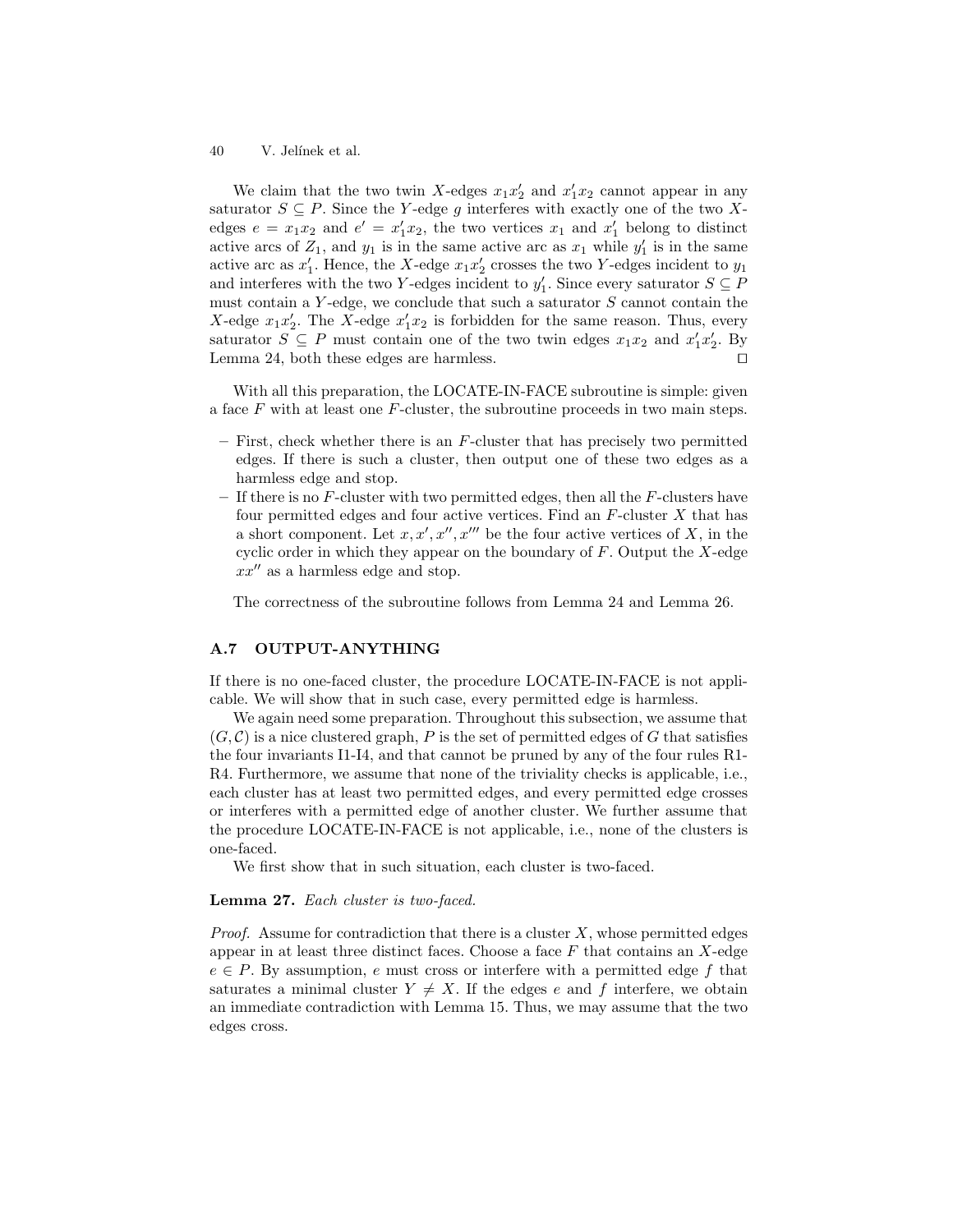Since no cluster is one-faced, there must exist a face  $F'$  different from  $F$  that contains a Y-edge  $f'$ . Since the cluster X is many-faced, there must exist a face  $F''$  different from F and F' which contains an X-edge  $e'$ .

Consider the graph  $G' = G \cup \{e', f'\}$ . The graph  $G'$  is a plane graph and the two sets X and Y induce connected subgraphs of  $G'$ . However, the two sets X and Y cross on the boundary of the face  $F$  of  $G'$  (due to the two permitted edges  $e$  and  $f$ ), which contradicts Lemma 7.

We conclude that every cluster is two-faced.  $\Box$ 

**Lemma 28.** Let  $X$  be a minimal cluster, and assume that every  $X$ -edge belongs to one of the two faces  $F$  and  $F'$ . Let  $Y$  be another minimal cluster, and assume that there is an  $X$ -edge that crosses a  $Y$ -edge. The following holds:

- 1. Every Y-edge belongs to one of the two faces  $F$  and  $F'$ .
- 2. If an X-edge and a Y -edge belong to the same face then they cross.

*Proof.* Assume that an X-edge e crosses a Y-edge f. Let F be the face that contains the two edges. By assumption, there is an X-edge  $e'$  in the face  $F'$ . If Y has a permitted edge  $f'$  in a face  $F''$  different from F and F', we obtain the same contradiction as in the proof of Lemma 27. This shows that every Y -edge belongs to one of the two faces  $F$  and  $F'$ .

In fact, this argument shows that all the  $X$ -edges in  $F'$  intersect all the  $Y$ edges in  $F'$ , since if there were an X-edge  $e'$  and a Y-edge  $f'$  in  $F'$  that do not cross, then the graph  $G \cup \{e', f'\}$  would again contradict Lemma 7. Since  $F'$ contains at least one  $X$ -edge and at least one  $Y$ -edge, we may apply the same argument symmetrically to show that all the  $X$ -edges in  $F$  cross all the Y-edges in  $F$ , as claimed.  $\Box$ 

**Lemma 29.** Let X be a minimal cluster, and assume that every X-edge belongs to one of the two faces  $F$  and  $F'$ . Let  $Y$  be another minimal cluster, and assume that there is an  $X$ -edge that interferes with a  $Y$ -edge. The following holds:

- 1. Every Y-edge belongs to one of the two faces  $F$  and  $F'$ .
- 2. An X-edge and a Y-edge interfere with each other if and only if they belong to different faces.

Proof. The first claim follows from Lemma 15 and Lemma 13. For the second claim, first observe that  $X$  and  $Y$  have a common disconnector  $Z$  (otherwise there could be no interference between an  $X$ -edge and a  $Y$ -edge), and hence any  $X$ -edge interferes with a Y-edge from a different face. On the other hand, by Lemma 15, each component of  $Z$  has at most one active arc in each of the two faces F and F', and hence no two edges in the same face may interfere.  $\square$ 

### Corollary 1.

 $-$  For a minimal cluster X, all the X-edges that belong to the same face are equivalent.